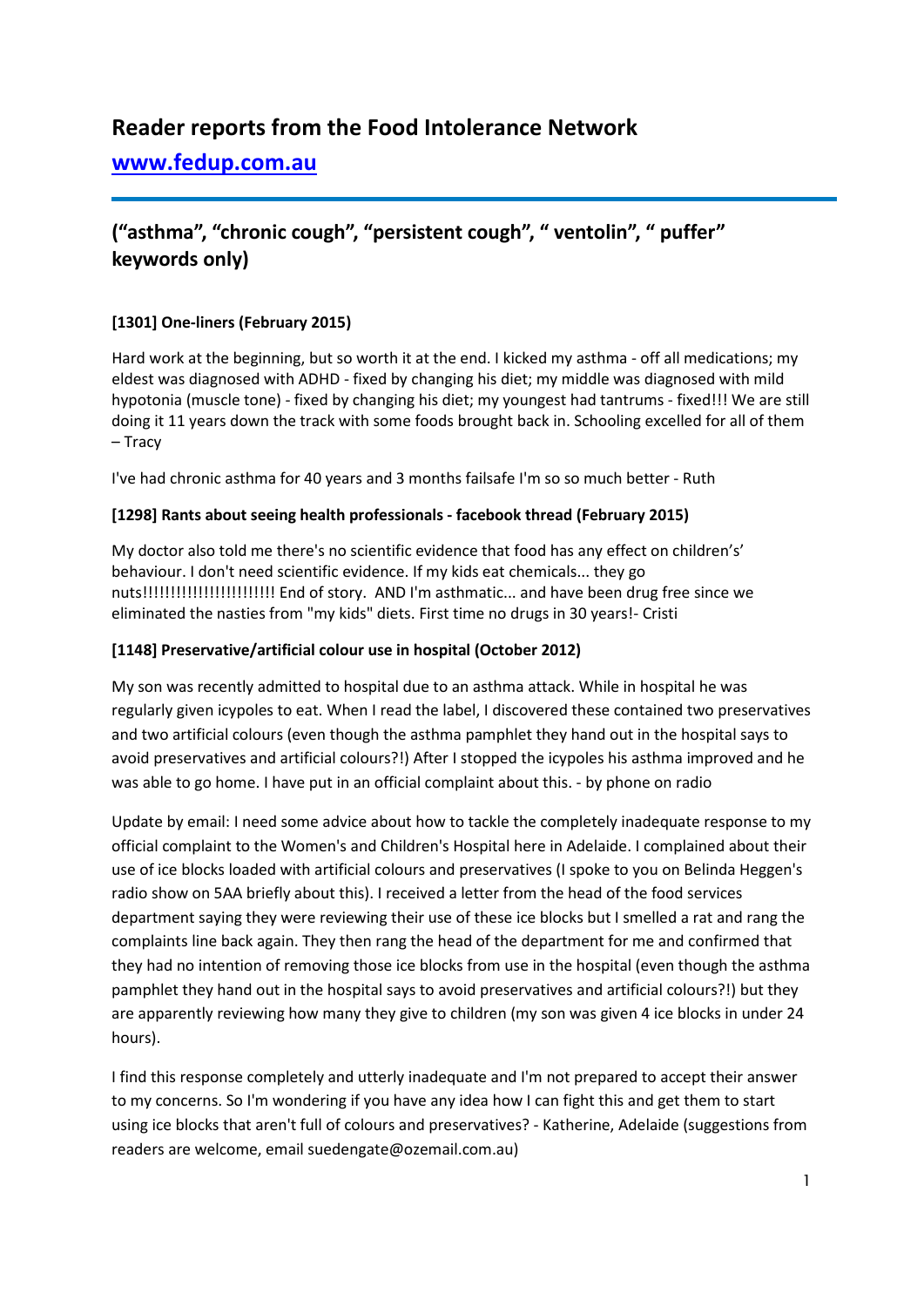#### **[1295] Amines: "I'd love Failsafe to become common practice in my country (December 2014)**

My 7 yo son has gone from a "Dr Jekyll and Mr. Hyde" personality, which included plain meanness, virulent on-and-off, ODD, and actual violence, followed by heartrending bouts of crying and heavy "drugged" sleep, to showing the world and his school the all-around nice, bright kid I knew he was, and his honors roll presence is exactly correlated with his "sticking by the Failsafe rules" periods. Our asthma inhalator sits unused for weeks already. Son's jaw- grinding, bedwetting, sleeves munching, and shouting all kinds of weird "war cries" at the most unbecoming moments, his bouts of self-hitting, his nightmares, are a thing of the past (did I say "thank you" already?). For him too, the amines challenge was... let's say premature - family from France

#### **[1289] 635: "blinding headache and felt like there were bubbles in his throat" (November 2014)**

Well, after 3 months failsafe, my 8 year old son had a terrible reaction to what I suspect was 635. We gave in to Chargrill Charlie's, and within 12 hours, my son was coughing incessantly. He seemed ok to go to school (I didn't recognise what was happening), but I got a call from the school that he was having difficulty breathing. They gave him Ventolin (as per Asthma Attack protocol), and I brought him to the hospital as he was white, sweaty, shaky and very frightened. He later told me he had a blinding headache and felt like there were bubbles in his throat.

His headache dissipated over about 3 days which I treated with Panadol and Nurofen. He was quiet for several days, which is very unlike this energetic boy! - Kathy

(Note that Nurofen is not failsafe; people who react to salicylates usually react to it)

## **[1265] One-liners (March 2014)**

I have been on a low salicylate diet for 9 years and it has dramatically improved my life. I am no longer plagued by asthma if I keep to a low salicylate diet- what a relief to be able to breathe. Other benefits are- never catching colds and flus; no constant phlegm, blocked nose and hayfever; no headaches at all instead of daily ones; and no PMT. I am now full of energy and am able to live my life fully - Rosemaree

#### **[1242] Salicylates and asthma - cough drops! (October 2013)**

I recently discovered that I have a sensitivity to salicylates after getting a rash (not for the first time) which seemed due to taking aspirin for a cold. In researching what in aspirin I might be sensitive to, I came across numerous articles linking asthma and aspirin, and one case study very similar to mine where a woman thought she was allergic to numerous medications, but it turned out it was only aspirin, and the salicylates in mints that she was sensitive to. Each time I've developed this rash has been when I've had a cold, bad enough that I probably should have stayed home from work. In order to speak with people while working and not cough all over them, I use cough drops, the natural ones, which are loaded with all kinds of mint and mint-related herbs, and usually honey too. This last cold started on Christmas day, and after the cold left I was left with what seemed like asthma like wheezing and coughing, bad enough that I was using two cough drops an hour. Last week I caught another cold, and when I started to get a sore throat I took aspirin, and continued with the cough drops. After two days of aspirin (only about 250mg, maybe twice a day), I developed the rash, and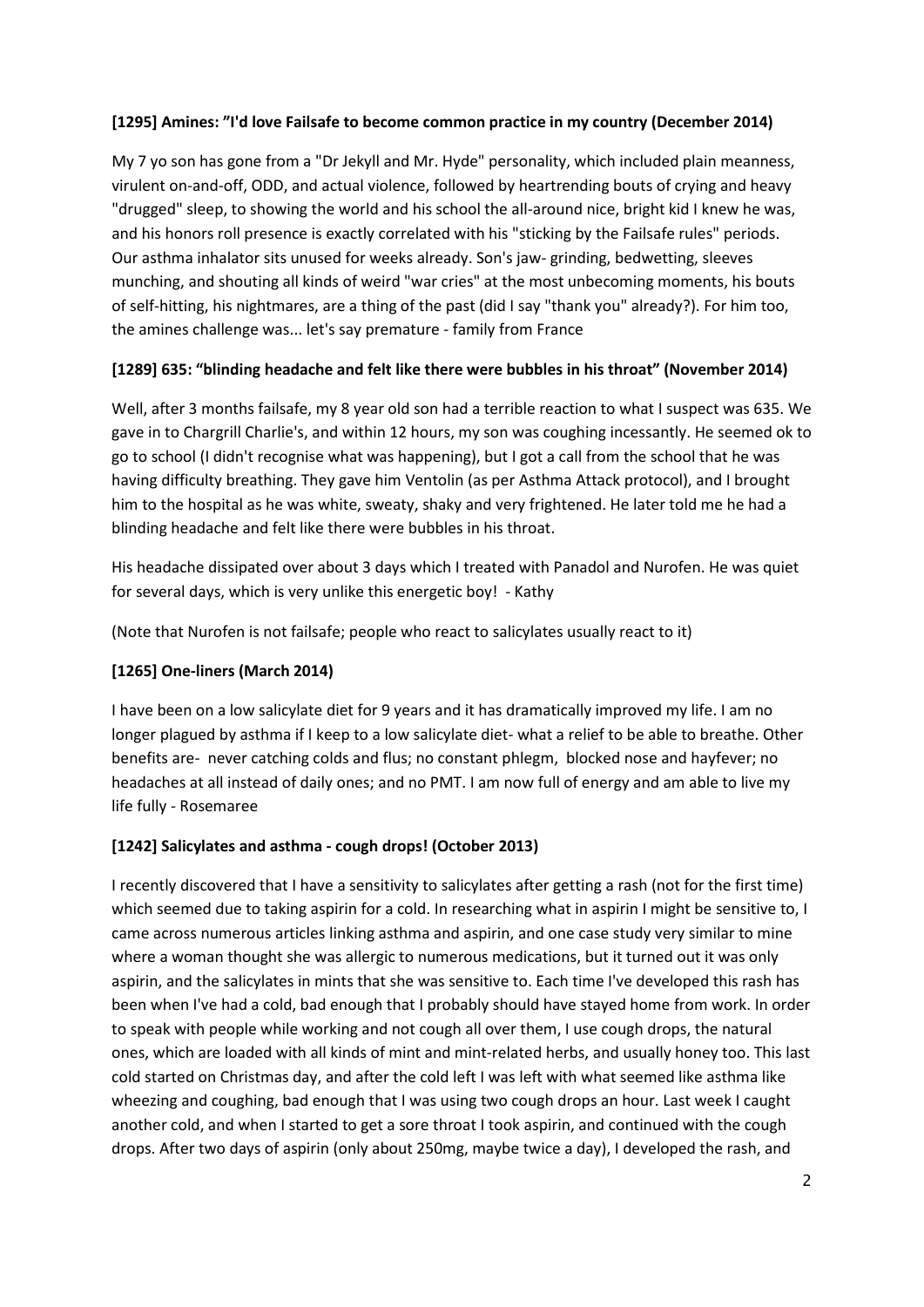worsening sinus symptoms. Imagine my surprise when in the course of my research I happened upon one of the failsafe websites, and realized how many things I eat and use (I don't like to use chemicals so I've been using natural products that have a lot of essential oils in them) that have high levels of salicylates in them.

Since stopping the cough drops and starting on some version of failsafe, my asthmatic symptoms have really receded, so I hoping some other symptoms will improve as well when I get some of the personal products - such as deodorant and toothpaste - more under control. - Glenda, Canada

### **[1211] To do the diet or not, a facebook thread (July 2013)**

I don't do failsafe but cut out additives ie preservatives, colours and flavours, as a way of managing my daughter asthma. When I did it I noticed a great change in my son's behaviour, he's in kindergarten this year and doing really well, with the occasional down days (usually my fault for slipping with food). So good luck, I noticed results far quicker for my daughter's asthma, but it did work for sons behaviour, tied in with me trying to be more calm and consistent with managing behaviour. He doesn't have ADD or anything, was just really loud and impulsive, I couldn't manage his behaviour all the time which was frustrating and he's even noticed he feels better. Good luck, well worth a try - Kate

#### **[1177] Asthma under control due to low salicylate diet (February 2013)**

My son is 3 years old and we have his asthma under control due to the low salicylate diet he has been on since 18 months.

He still has a problem if he eats to many salicylates, an example is a few nights ago I let him have a very small amount of a pasta dish which had tomatoes and dried herbs, that was at around 6.30pm at around 4.00am the next morning he came into my bed and his breathing was terrible - fast and through his mouth, I had to give him his ventolin and it took him over an hour to go back to sleep in my bed he would not go back to his own. I had to take him to the GP on that same day at around 3.00pm to have his tonsils checked as the speech therapist thought they were large (the GP said they are a little bit but not enough to be causing him any problems), the GP also listened to his chest and said it was very good. I should have known better and will not do it again in a hurry. I am convinced the diet works and it has really helped William.

His dietician put him on gluten free as after about 3 months or so of the as he was not putting on weight has he should be. I thought you might like to hear that the A2 milk is helping William's speech, it has improved a lot. Also his appetite is much better and he is no longer constipated as has been since we started failsafe eating. – Louise, by email

#### **[1176] Salicylates, benzoates, additives linked to asthma, ADD, headaches (February 2013)**

Our paediatrician advised us to try failsafe eating for our 8 year old boy after years of struggles with asthma and ADD. What a change. For the first winter in 8 years he has gone medication free - his usual line up was prednisolone, antibiotics, 2 x preventative puffers and constant ventolin.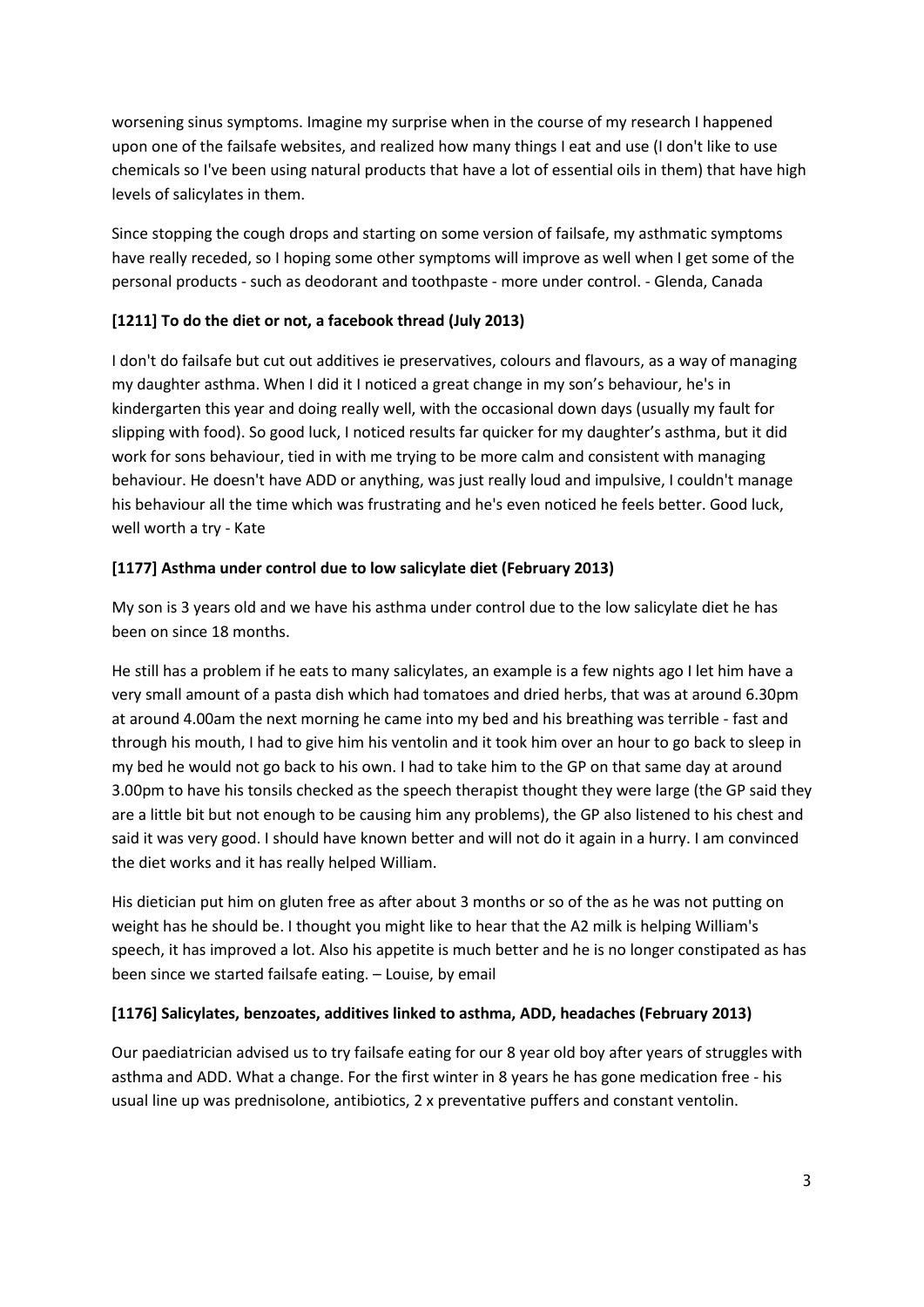We tried the benzoate challenge. Within 24 hours of trying one glass of lemonade he was coughing again (causing mucous/vomiting as well) and needing ventolin for the next 48 hours. The same happened after a neighbour 'kindly' gave him a blueberry frostee! 48 hours later we are still recovering, but this time from headaches as well! – Meg, NSW

#### FIN Comment

Most children's medications contain benzoate preservatives (also called hydroxybenzoates or parabens) - even asthma medications - and these too can contribute to asthma, eczema and hives as well as behavioural effects.

Asthma and intolerance to benzoates <http://www.ncbi.nlm.nih.gov/pubmed/8952792>

Clinico-immunological study of 16 cases of benzoate intolerance in children <http://www.ncbi.nlm.nih.gov/pubmed/9162174>

#### **[1148] Preservative/artificial colour use in hospital (October 2012)**

My son was recently admitted to hospital due to an asthma attack. While in hospital he was regularly given icypoles to eat. When I read the label, I discovered these contained two preservatives and two artificial colours (even though the asthma pamphlet they hand out in the hospital says to avoid preservatives and artificial colours?!) After I stopped the icypoles his asthma improved and he was able to go home. I have put in an official complaint about this. - by phone on radio

Update by email: I need some advice about how to tackle the completely inadequate response to my official complaint to the Women's and Children's Hospital here in Adelaide. I complained about their use of ice blocks loaded with artificial colours and preservatives (I spoke to you on Belinda Heggen's radio show on 5AA briefly about this). I received a letter from the head of the food services department saying they were reviewing their use of these ice blocks but I smelled a rat and rang the complaints line back again. They then rang the head of the department for me and confirmed that they had no intention of removing those ice blocks from use in the hospital (even though the asthma pamphlet they hand out in the hospital says to avoid preservatives and artificial colours?!) but they are apparently reviewing how many they give to children (my son was given 4 ice blocks in under 24 hours).

I find this response completely and utterly inadequate and I'm not prepared to accept their answer to my concerns. So I'm wondering if you have any idea how I can fight this and get them to start using ice blocks that aren't full of colours and preservatives? - Katherine, Adelaide (suggestions from readers are welcome, email suedengate@ozemail.com.au)

#### **[1110] How learning about food intolerance changed my life (April 2012) COURAGE AWARD**

I thought I knew about food and nutrition, as I learnt about this at Uni ......however, little did I know, how little I knew....about 6 years ago now I heard that Sue Dengate was on TV talking about food additives and how they affected kids behaviour, so I went to her website www.fedup.com.au where I bought her DVD and books, at that stage purely as part of my ongoing education, as I treat a lot of kids in my practice.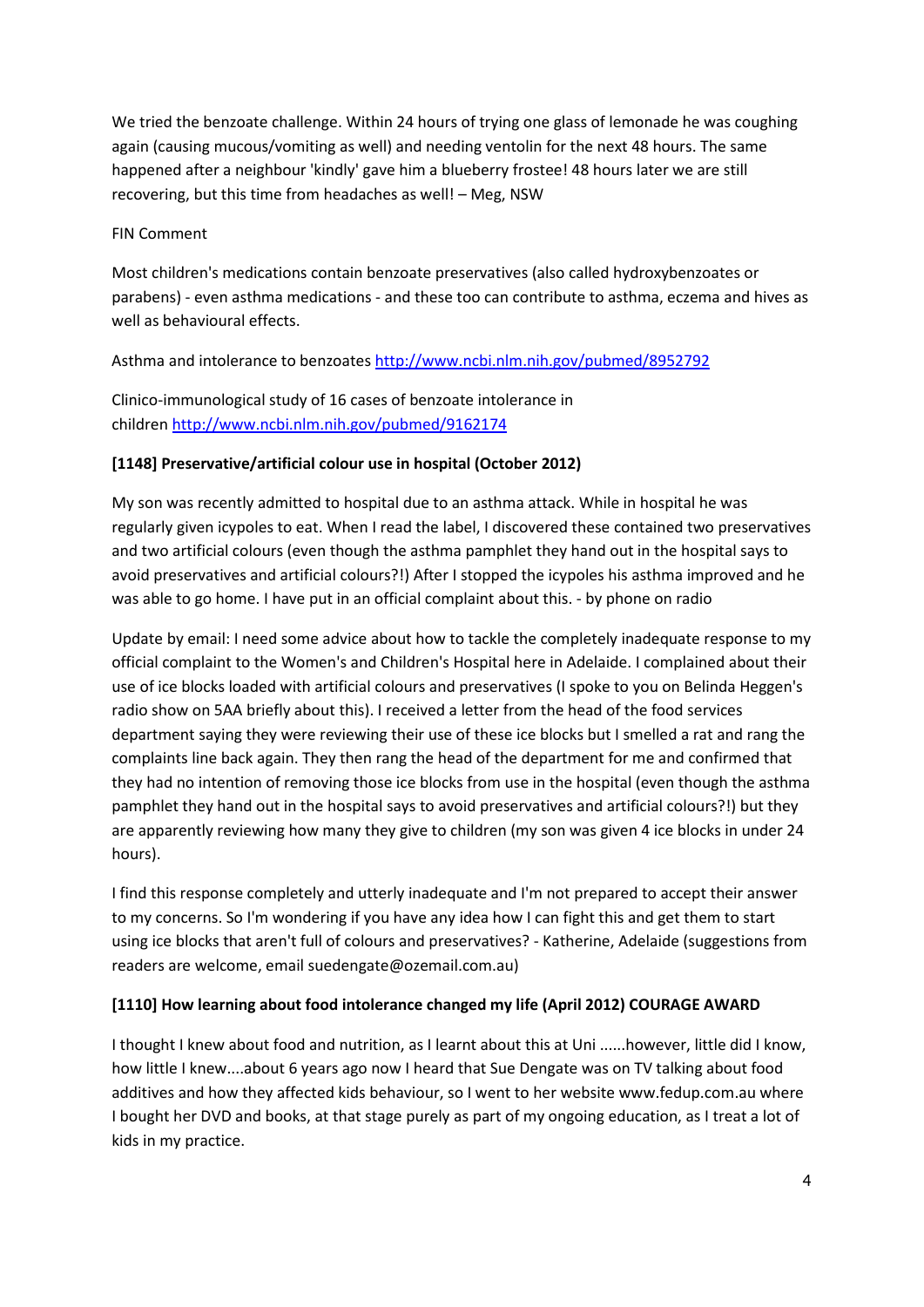After watching Sue's DVD with my husband, we decided to try the FAILSAFE program, which is based on the program created by the Royal Prince Alfred Hospital, as we wanted to see if it would help my husband's asthma.

After just a few days of my whole family being on the program we were amazed to find that not only my husband's asthma had dramatically improved, but my son was much calmer, and happier. In addition, we were all sleeping better, and from that time pretty much all arguments have stopped in our home.

Personally, I noticed that I became more calm and relaxed, not that I thought I was uptight or stressed before, but after 5 days on the program I felt incredibly happy, and couldn't stop smiling, I felt as if I was on a yearlong holiday!

I hadn't realised that food intolerances were affecting the way I was coping in life, but now life is so much easier, and I accomplish so much more, because I am even more 'clear thinking' than I was before.

I really notice it in my son......if he eats foods that are not the best for him, he becomes cranky, and emotional, plus he suffers from nightmares and unnecessary worrying during the day. But when we are careful with his food, which is most of the time, we have a happy, relaxed boy who sleeps well and wakes up with a smile.

Over the last 6 years I have recommended many of my patients to try the Failsafe program, and most of them are amazed at how it changes their lives. A side benefit, for people suffering with back pain, is that many back pain sufferers, as well as migraine sufferers, actually have less frequent bouts of pain when following the program. I personally experienced this as well....after having Chiro for many years to help my bad back, I was relieved to find that by simply eliminating problematic foods for me, I became pain free like I had never done before. Today I still have Chiropractic for preventative health reasons, but knowing about the food side of things and how it affects my health has truly made such a change to my life.

On a very personal note.....my husband and I were constantly arguing before we changed what we ate, we had years of trouble and were seriously considering divorce. After 5 days on the program we suddenly had peace between us. Very quickly our relationship was rebuilt without the negative effects of food intolerances affecting our moods and attitudes to each other. I will be forever grateful to Sue and Howard Dengate for making this information public, apart from our massive health benefits, both my husband and myself firmly believe that the Failsafe program actually saved our marriage. When we look at what we have today, a strong happy family living peacefully together, we have to pinch ourselves, as it is so far from the reality of our lives before we learned about our food intolerances. We are incredibly grateful for Sue and Howard's work, we believe it has saved our boys from having to live in a split family, and has saved us from the stresses ad sadness that would surely have come from our divorce. - Kellie Dawson, Chiropractor, Springwood, QLD

**[1080] Additive-induced asthma – from 20 puffs of Ventolin a day to none (December 2011)**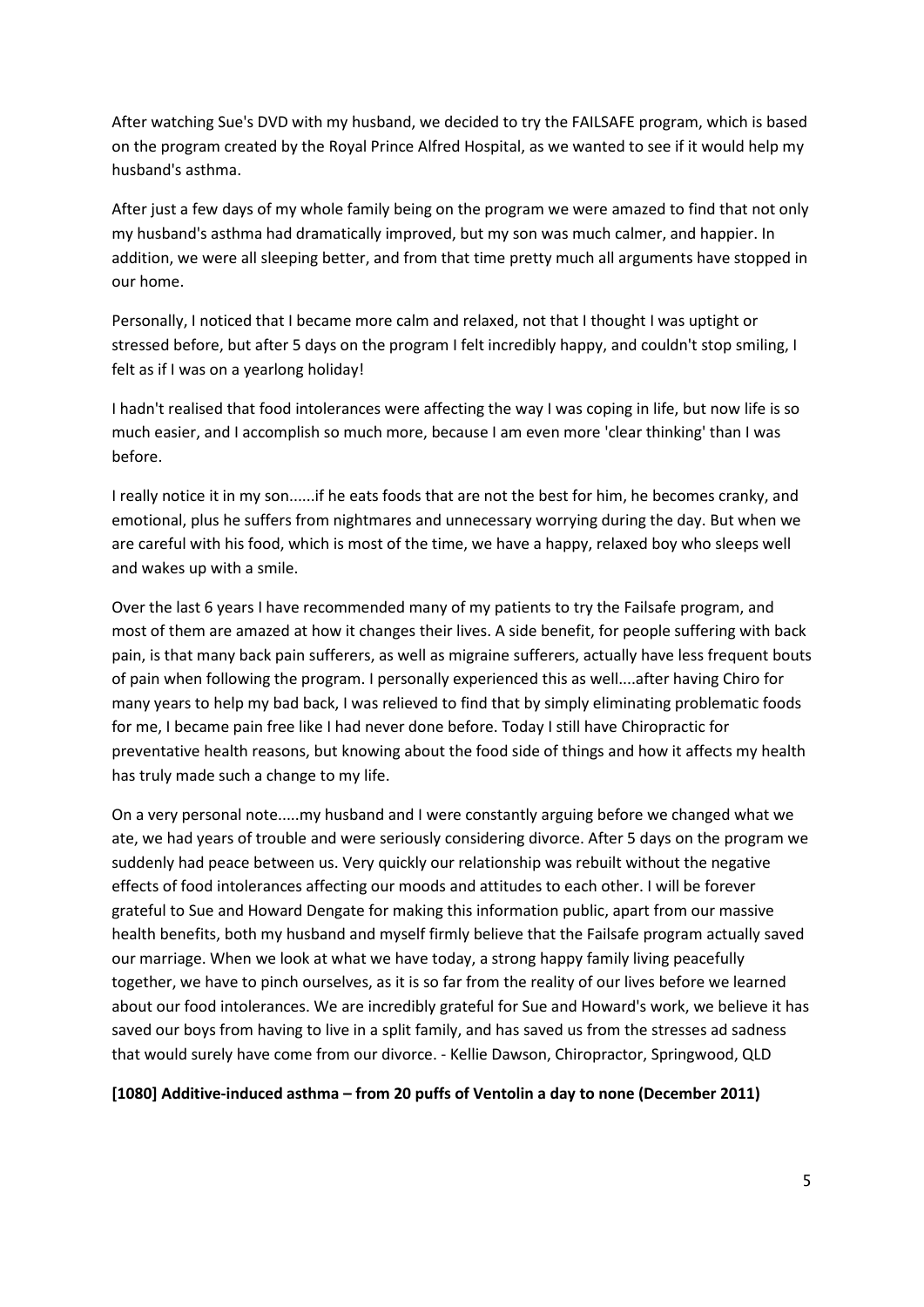I wrote you 4 years back (story [524]), and I just thought I should write in with an update. If you'll recall I had suffered from additive-induced asthma from the age of 10 (I'm now 37). It took a couple of decades to finally realise that artificial food additives were THE cause of my condition.

As a heads-up for those still "lost" and wondering if there is a cure, I strongly urge you to give up what I call the "trifecta" (i.e. artificial colours, flavours and preservatives). This covers most of the main culprits which cause most peoples' asthmatic conditions (in my opinion).

After this, I also discovered I was highly sensitive to "vegetable gums" (that friendly sounding additive in many bread products: This includes Gum Arabic and the so-called 'safe' one, Xanthan Gum). The symptoms these two nasty additives create in sensitive people is a tight chest, lightheadedness and a general feeling of not being able to breathe. (I literally almost died one night a while back, when I woke up gasping for air at 3am, after having consumed bread with Xanthan Gum in it over a period of four days straight...)

Well, there it is guys. Thanks mainly to your wonderful website I have gone from 20 puffs a day to not touching Ventolin or any medication for over a year now. Not a single time! I honestly never thought I would reach this stage. It's so sad to think that if we - as a society - just stuck to "whole" foods, leaving out ALL artificial additives, many, MANY health issues would be non-existent. Things are getting better, thanks to websites like yours, Sue, but it's still too slow. Thank you so much for all the valuable things you do and God Bless you all! - Mark, by email

#### **[1073] Some feedback from the Fedup Roadshow 2011 (September 2011)**

'My asthma has gone since we started the diet' said one mother. 'It started when I finished my nursing degree, moved out of home and started buying processed foods. That was 13 years ago, and I've spent the last five years on preventers. I was able to give up preventers one week into failsafe.'

## **[1071] This was the answer: SALICYLATES (September 2011)**

My daughter cried a lot as a baby and suffered with severe asthma from a few months old. When I sought a doctor's advice there was not much support with the excessive crying but she was prescribed medication to treat the asthma. The medication did relieve the breathing but it hyped her up and caused agitation. At about the age of two I took her to a different doctor, she was really sick and he even considered that she may have Cystic Fibrosis due to the severity of the condition.

I breastfed and I now believe that breastfeeding may not have been the best option because our diet often consisted of tomato based pasta dishes, and also fruit and vegetables that I now know have a high salicylate content, which of course would have filtered to the baby.

As the years passed we were dealing with agitation, temper outbursts and ADHD-type behaviours although I never considered that she suffered from this condition and as a mother I always felt compassion and concern, and was desperate to find out what was causing this behaviour and severe agitation in this beautiful little girl. On the rare occasions that I would address the problem with a doctor in many ways I was relieved that a diagnosis was not offered because I did not want her on medications that are usually prescribed.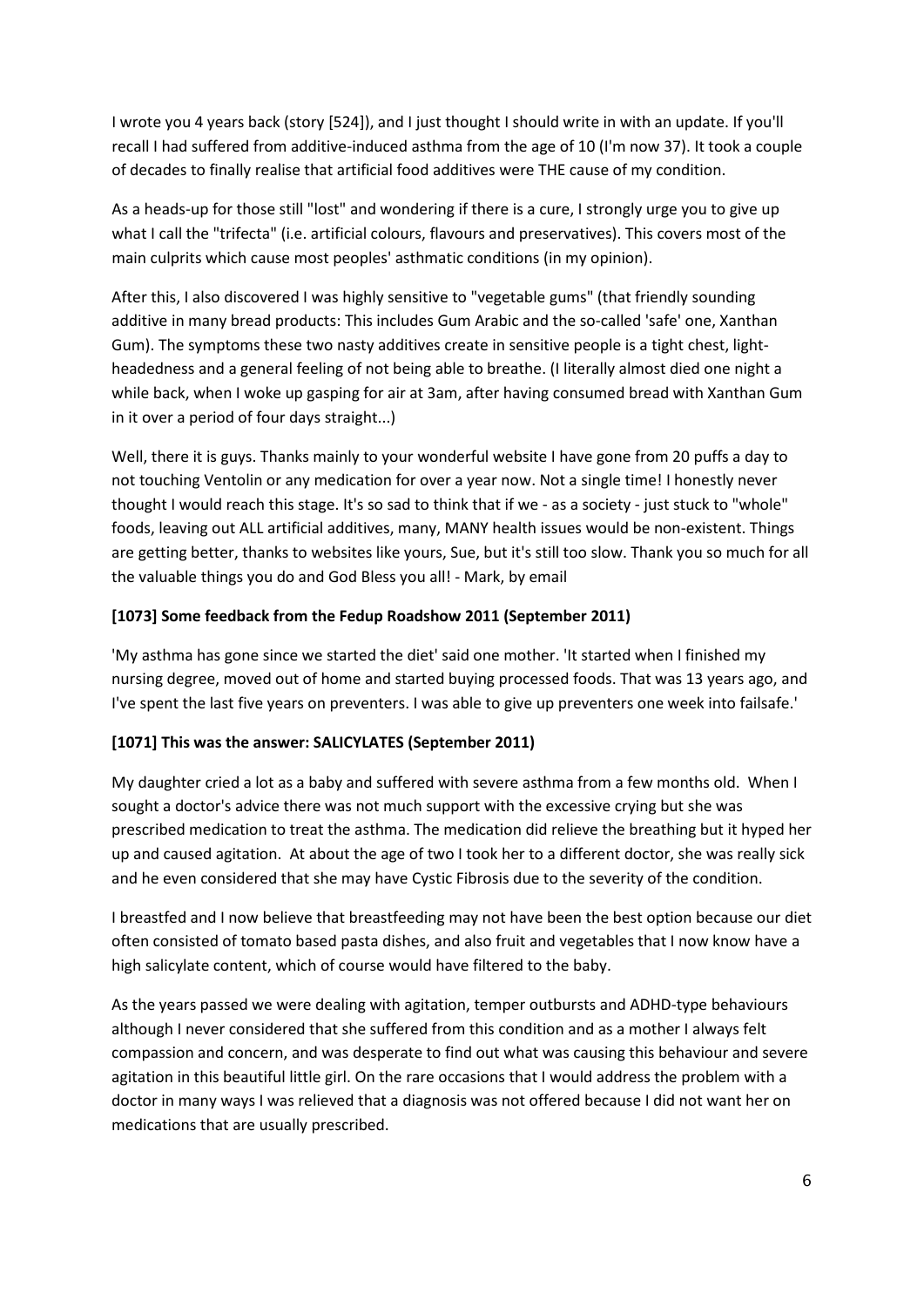When she was 10 years of age I decided I needed to address this once again. Here is what turned out to be the answer:

I had made a doctor's appointment to have one last go at getting to the bottom of this. I once again hoped the doctor did not suggest medication because even though I wanted help I really did not feel comfortable going down this road.

I was finishing my preparation to leave for the appointment. I had the radio and SUE DENGATE came on at that moment to speak about food allergies and intolerances. I could not believe it, I hadn't heard of Sue before but I thought "I have to listen to this", so I quickly turned the volume. Sue mentioned various additives and preservatives which affect many people but I still did not totally think that was what it was for my daughter. Then Sue mentioned SALICYLATES, immediately I found a pen and wrote it down (I had never heard of it before). I listened to the remainder of the radio presentation and then walked out the door.

The doctor still really did not have much to offer. So I asked him "have you ever heard of Salicylates?" He said he had, so I further asked he had any lists of the foods that contain salicylates which fortunately he did and gave it to me.

Reading about salicylates and learning where they are helped me to eliminate the foods from her diet and this was the answer. Life soon improved for everyone especially our daughter, including no more asthma. This is my story and I wish to express my gratitude and thanks to Sue for her wonderful work. – Lisa, SA

### **[1051] 320: Unnecessary diet restriction due to BHA (from submission to FSANZ 2006)**

When my daughter was about four, she required Ventolin whenever she ate bread and so she ended up wheat free. The only time she has had asthma since last year was during the antioxidant (BHA, 320) challenge. You were right about the wheat - it is no trouble whatsoever. We realise now that our daughter was wheat free unnecessarily for years. – reader from NZ

#### **[1043] 320: Asthma from unlisted antioxidants in ricemilk (from submission to FSANZ 2006)**

My 11 year old asthmatic daughter is extremely sensitive to additives. After she reacted to some ricemilk recently, I emailed Vitasoy and expressed my disappointment with their company for not listing the BHA. Today I received a phone call from the manager to apologise for the unlisted BHA. What a turn around, the company were genuinely distressed that their health food had caused an asthmatic reaction and were willing to modify the product in due course. (Thanks to this mother and the one above for contacting the manufacturer, the Vitasoy range is now free of nasty antioxidants) – S...., NSW

#### **[1040] 320: Asthma and antioxidants (from submission to FSANZ 2006)**

I am writing to thank you for all the help your book 'Fed up with Asthma' has given my family. My daughter is two and a half years old, and was diagnosed with asthma when she was 10 months old. She was hospitalized with croup and later we were told she has asthma. She was put on a steroid puffer and I was told she would need this for most of her childhood.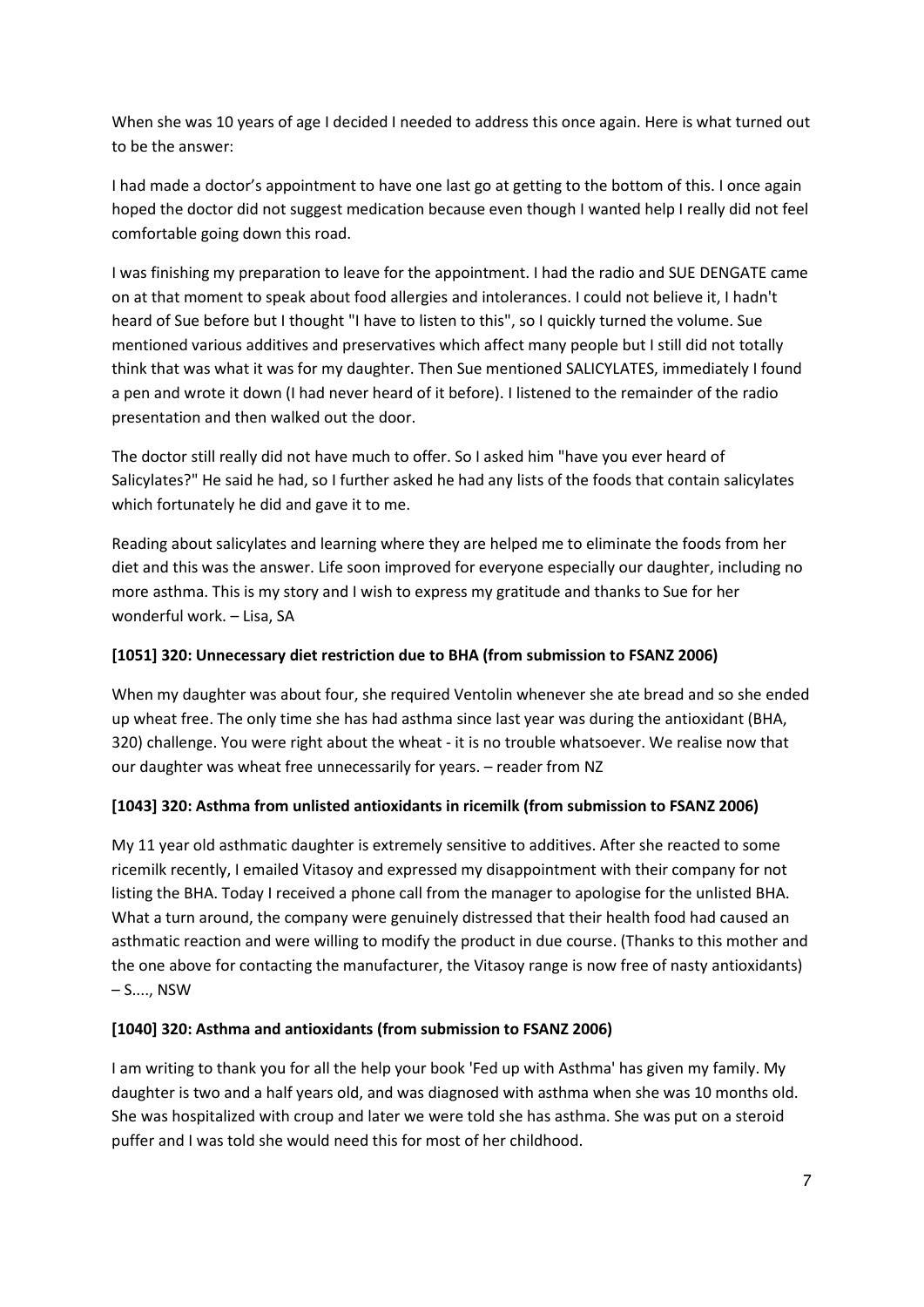I knew that food additives were not safe and I tried not to buy anything with 'numbers' on the back of the packs, which proved to be difficult. Still this didn't seem to help, I also put her on goats milk and took her off all other dairy products.

I took her to an asthma pediatrician, three months ago. He gave her an allergy prick test which came back totally negative. She was allergic to nothing! The doctor assumed that food was not a cause of her asthma. I was told that the cold winter nights were triggering her asthma, to go home and put her back on her steroid puffer. This winter she seemed to get worse. As the cold nights set in, her coughing increased to the point that I was up every 20 minutes comforting her. I was desperately trying to keep her off the steroid puffer and I was about to give in, when I saw your book.

My daughter has now been on the elimination diet for three weeks with amazing results. By the end of the first day she coughed only once, same the second day and the next two days nothing. At the end of the second week I made a mistake. I bought a packet of plain rice crackers, the ingredients: rice, canola oil and salt. I thought they would be okay (I realised later they probably contain antioxidants in the oil), so my daughter had quite a lot as a snack. That night she was back to coughing every two minutes and using her ventolin puffer. After 24 hours she was okay again and back on the failsafe diet. I realise that we still need to discover her sensitivities but for now she can breath easy with no barking cough and we can both have a good nights sleep. If it hadn't been for your dedication to this cause I don't where we would be today. Thank you. - reader from WA

#### **[1110] How learning about food intolerance changed my life (April 2012) COURAGE AWARD**

I thought I knew about food and nutrition, as I learnt about this at Uni ......however, little did I know, how little I knew....about 6 years ago now I heard that Sue Dengate was on TV talking about food additives and how they affected kids behaviour, so I went to her website [www.fedup.com.au](http://www.fedup.com.au/) where I bought her DVD and books, at that stage purely as part of my ongoing education, as I treat a lot of kids in my practice.

After watching Sue's DVD with my husband, we decided to try the FAILSAFE program, which is based on the program created by the Royal Prince Alfred Hospital, as we wanted to see if it would help my husband's asthma.

After just a few days of my whole family being on the program we were amazed to find that not only my husband's asthma had dramatically improved, but my son was much calmer, and happier. In addition, we were all sleeping better, and from that time pretty much all arguments have stopped in our home.

Personally, I noticed that I became more calm and relaxed, not that I thought I was uptight or stressed before, but after 5 days on the program I felt incredibly happy, and couldn't stop smiling, I felt as if I was on a yearlong holiday!

I hadn't realised that food intolerances were affecting the way I was coping in life, but now life is so much easier, and I accomplish so much more, because I am even more 'clear thinking' than I was before.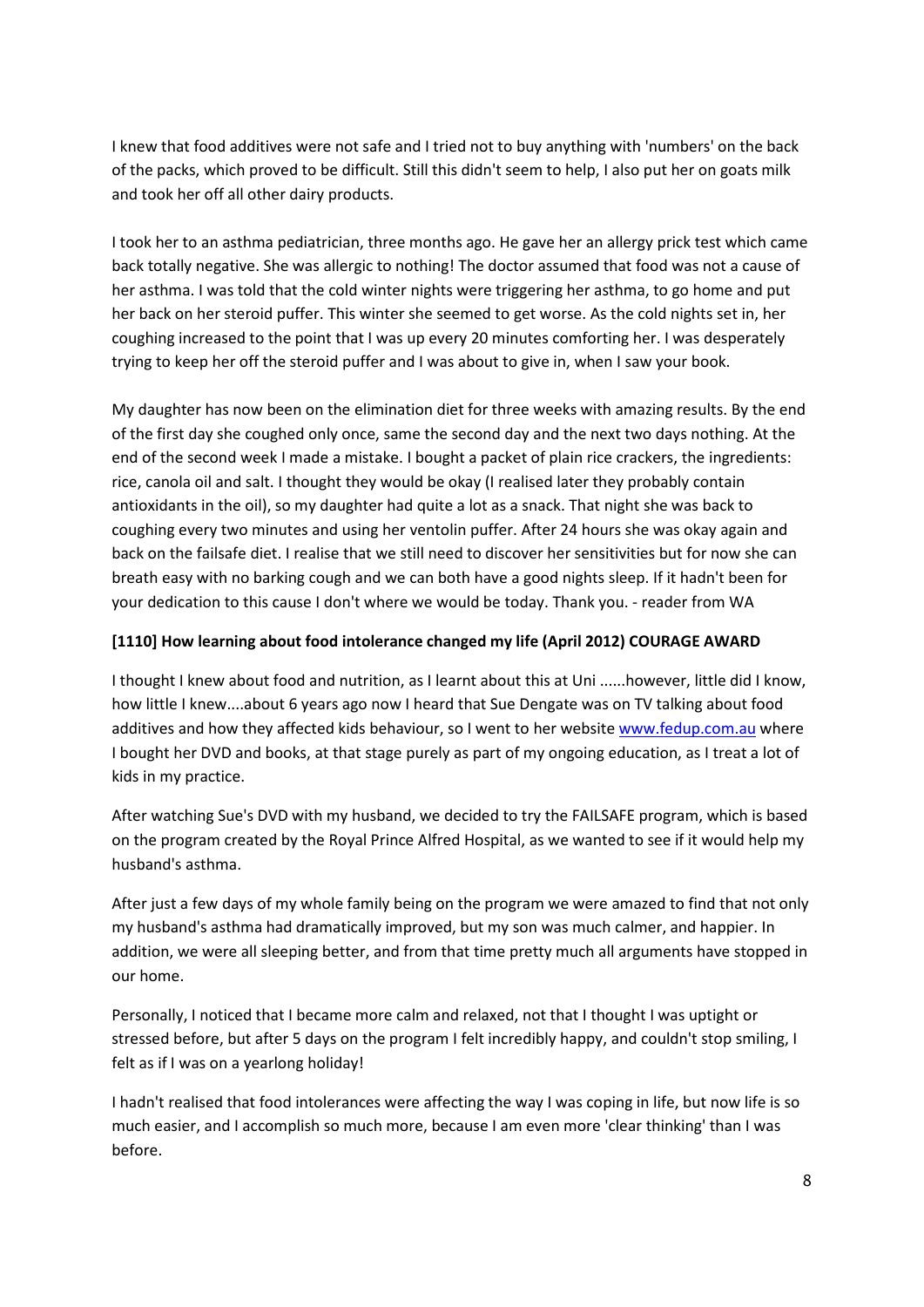I really notice it in my son......if he eats foods that are not the best for him, he becomes cranky, and emotional, plus he suffers from nightmares and unnecessary worrying during the day. But when we are careful with his food, which is most of the time, we have a happy, relaxed boy who sleeps well and wakes up with a smile.

Over the last 6 years I have recommended many of my patients to try the Failsafe program, and most of them are amazed at how it changes their lives. A side benefit, for people suffering with back pain, is that many back pain sufferers, as well as migraine sufferers, actually have less frequent bouts of pain when following the program. I personally experienced this as well....after having Chiro for many years to help my bad back, I was relieved to find that by simply eliminating problematic foods for me, I became pain free like I had never done before. Today I still have Chiropractic for preventative health reasons, but knowing about the food side of things and how it affects my health has truly made such a change to my life.

On a very personal note.....my husband and I were constantly arguing before we changed what we ate, we had years of trouble and were seriously considering divorce. After 5 days on the program we suddenly had peace between us. Very quickly our relationship was rebuilt without the negative effects of food intolerances affecting our moods and attitudes to each other. I will be forever grateful to Sue and Howard Dengate for making this information public, apart from our massive health benefits, both my husband and myself firmly believe that the Failsafe program actually saved our marriage. When we look at what we have today, a strong happy family living peacefully together, we have to pinch ourselves, as it is so far from the reality of our lives before we learned about our food intolerances. We are incredibly grateful for Sue and Howard's work, we believe it has saved our boys from having to live in a split family, and has saved us from the stresses ad sadness that would surely have come from our divorce. - Kellie Dawson, Chiropractor, Springwood, QLD

#### **[1080] Additive-induced asthma – from 20 puffs of Ventolin a day to none (December 2011)**

I wrote you 4 years back (**story [524]**), and I just thought I should write in with an update. If you'll recall I had suffered from additive-induced asthma from the age of 10 (I'm now 37). It took a couple of decades to finally realise that artificial food additives were THE cause of my condition.

As a heads-up for those still "lost" and wondering if there is a cure, I strongly urge you to give up what I call the "trifecta" (i.e. artificial colours, flavours and preservatives). This covers most of the main culprits which cause most peoples' asthmatic conditions (in my opinion).

After this, I also discovered I was highly sensitive to "vegetable gums" (that friendly sounding additive in many bread products: This includes Gum Arabic and the so-called 'safe' one, Xanthan Gum). The symptoms these two nasty additives create in sensitive people is a tight chest, lightheadedness and a general feeling of not being able to breathe. (I literally almost died one night a while back, when I woke up gasping for air at 3am, after having consumed bread with Xanthan Gum in it over a period of four days straight...)

Well, there it is guys. Thanks mainly to your wonderful website I have gone from 20 puffs a day to not touching Ventolin or any medication for over a year now. Not a single time! I honestly never thought I would reach this stage. It's so sad to think that if we - as a society - just stuck to "whole"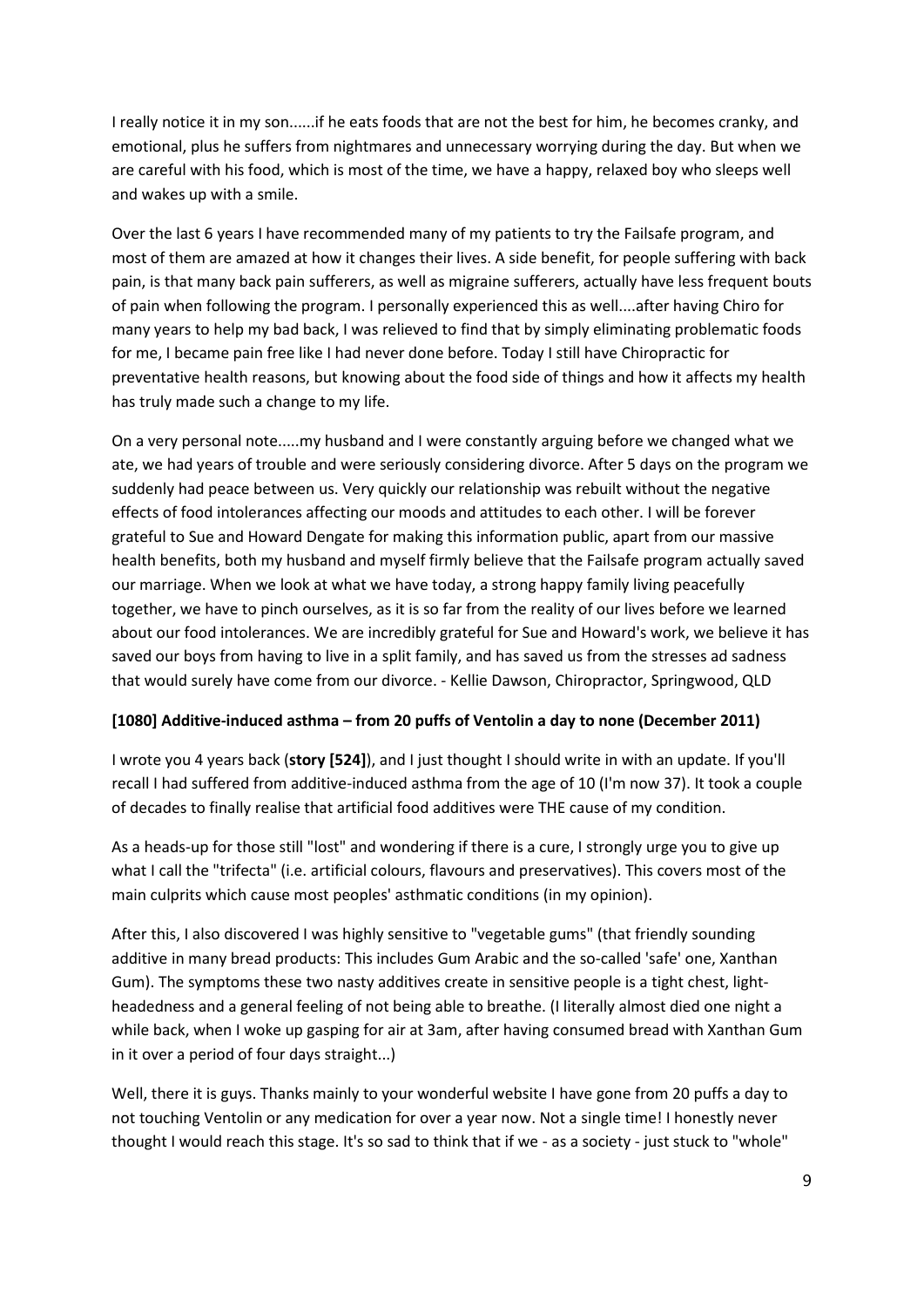foods, leaving out ALL artificial additives, many, MANY health issues would be non-existent. Things are getting better, thanks to websites like yours, Sue, but it's still too slow. Thank you so much for all the valuable things you do and God Bless you all! - Mark, by email

#### **[1073] Some feedback from the Fedup Roadshow 2011 (September 2011)**

'My asthma has gone since we started the diet' said one mother. 'It started when I finished my nursing degree, moved out of home and started buying processed foods. That was 13 years ago, and I've spent the last five years on preventers. I was able to give up preventers one week into failsafe.'

'Could pesticides sprayed on a farm cause asthma in a salicylate-sensitive asthmatic?' asked another mother. **Yes** - pesticides can be yet another of the inhaled salicylates or other inhalants that can affect food sensitive children and adults.

#### **[1071] This was the answer: SALICYLATES (September 2011)**

My daughter cried a lot as a baby and suffered with severe asthma from a few months old. When I sought a doctor's advice there was not much support with the excessive crying but she was prescribed medication to treat the asthma. The medication did relieve the breathing but it hyped her up and caused agitation. At about the age of two I took her to a different doctor, she was really sick and he even considered that she may have Cystic Fibrosis due to the severity of the condition.

I breastfed and I now believe that breastfeeding may not have been the best option because our diet often consisted of tomato based pasta dishes, and also fruit and vegetables that I now know have a high salicylate content, which of course would have filtered to the baby.

As the years passed we were dealing with agitation, temper outbursts and ADHD-type behaviours although I never considered that she suffered from this condition and as a mother I always felt compassion and concern, and was desperate to find out what was causing this behaviour and severe agitation in this beautiful little girl. On the rare occasions that I would address the problem with a doctor in many ways I was relieved that a diagnosis was not offered because I did not want her on medications that are usually prescribed.

When she was 10 years of age I decided I needed to address this once again. Here is what turned out to be the answer:

I had made a doctor's appointment to have one last go at getting to the bottom of this. I once again hoped the doctor did not suggest medication because even though I wanted help I really did not feel comfortable going down this road.

I was finishing my preparation to leave for the appointment. I had the radio and SUE DENGATE came on at that moment to speak about food allergies and intolerances. I could not believe it, I hadn't heard of Sue before but I thought "I have to listen to this", so I quickly turned the volume. Sue mentioned various additives and preservatives which affect many people but I still did not totally think that was what it was for my daughter. Then Sue mentioned SALICYLATES, immediately I found a pen and wrote it down (I had never heard of it before). I listened to the remainder of the radio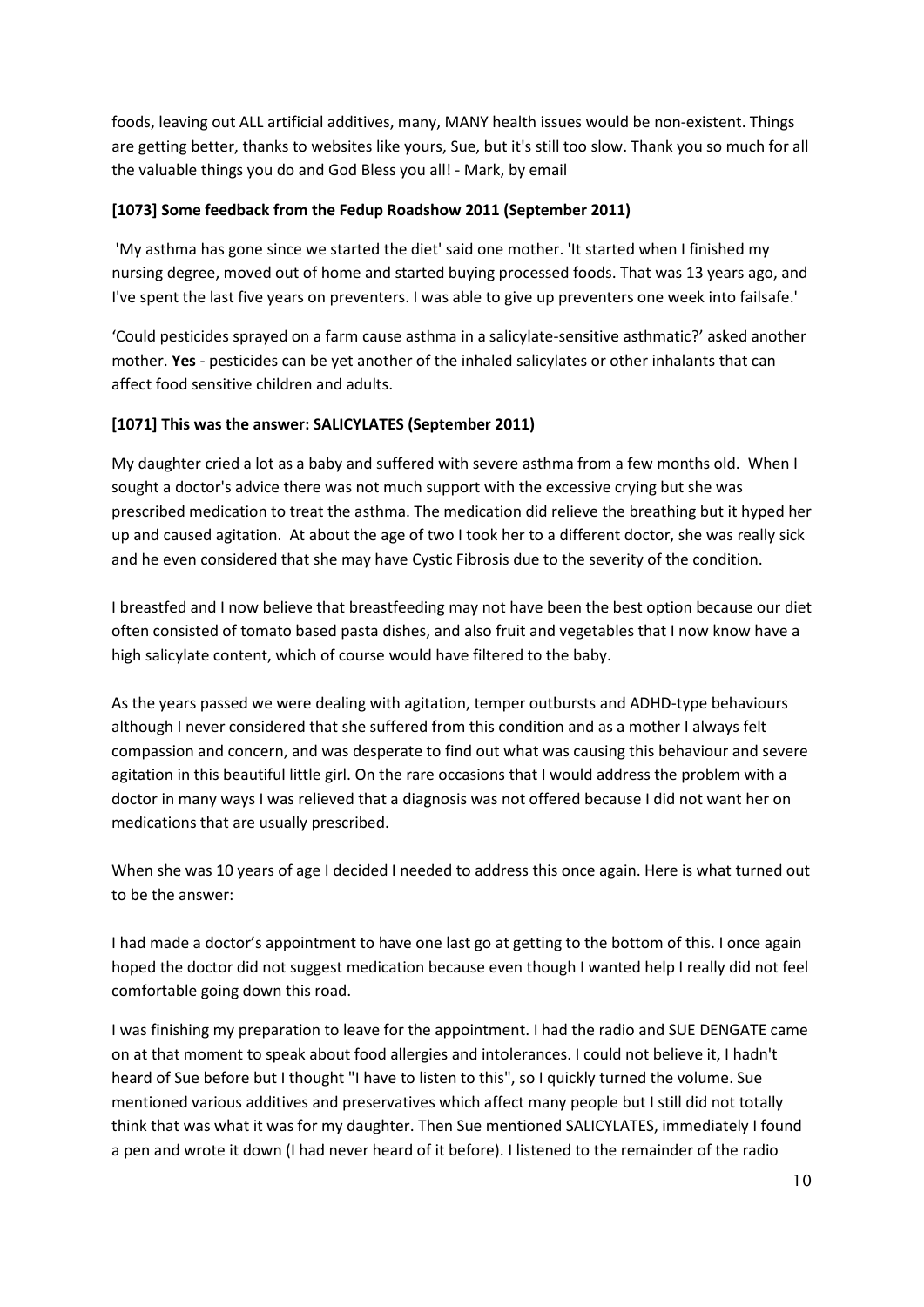presentation and then walked out the door.

The doctor still really did not have much to offer. So I asked him "have you ever heard of Salicylates?" He said he had, so I further asked he had any lists of the foods that contain salicylates which fortunately he did and gave it to me.

Reading about salicylates and learning where they are helped me to eliminate the foods from her diet and this was the answer. Life soon improved for everyone especially our daughter, including no more asthma. This is my story and I wish to express my gratitude and thanks to Sue for her wonderful work. – Lisa, SA

#### **[1051] 320: Unnecessary diet restriction due to BHA (from submission to FSANZ 2006)**

When my daughter was about four, she required Ventolin whenever she ate bread and so she ended up wheat free. The only time she has had asthma since last year was during the antioxidant (BHA, 320) challenge. You were right about the wheat - it is no trouble whatsoever. We realise now that our daughter was wheat free unnecessarily for years. – reader from NZ

#### **[1043] 320: Asthma from unlisted antioxidants in ricemilk (from submission to FSANZ 2006)**

My 11 year old asthmatic daughter is extremely sensitive to additives. After she reacted to some ricemilk recently, I emailed Vitasoy and expressed my disappointment with their company for not listing the BHA. Today I received a phone call from the manager to apologise for the unlisted BHA. What a turn around, the company were genuinely distressed that their health food had caused an asthmatic reaction and were willing to modify the product in due course. (Thanks to this mother and the one above for contacting the manufacturer, the Vitasoy range is now free of nasty antioxidants) – S...., NSW

#### **[1040] 320: Asthma and antioxidants (from submission to FSANZ 2006)**

I am writing to thank you for all the help your book 'Fed up with Asthma' has given my family. My daughter is two and a half years old, and was diagnosed with asthma when she was 10 months old. She was hospitalized with croup and later we were told she has asthma. She was put on a steroid puffer and I was told she would need this for most of her childhood.

I knew that food additives were not safe and I tried not to buy anything with 'numbers' on the back of the packs, which proved to be difficult. Still this didn't seem to help, I also put her on goats milk and took her off all other dairy products.

I took her to an asthma pediatrician, three months ago. He gave her an allergy prick test which came back totally negative. She was allergic to nothing! The doctor assumed that food was not a cause of her asthma. I was told that the cold winter nights were triggering her asthma, to go home and put her back on her steroid puffer. This winter she seemed to get worse. As the cold nights set in, her coughing increased to the point that I was up every 20 minutes comforting her. I was desperately trying to keep her off the steroid puffer and I was about to give in, when I saw your book.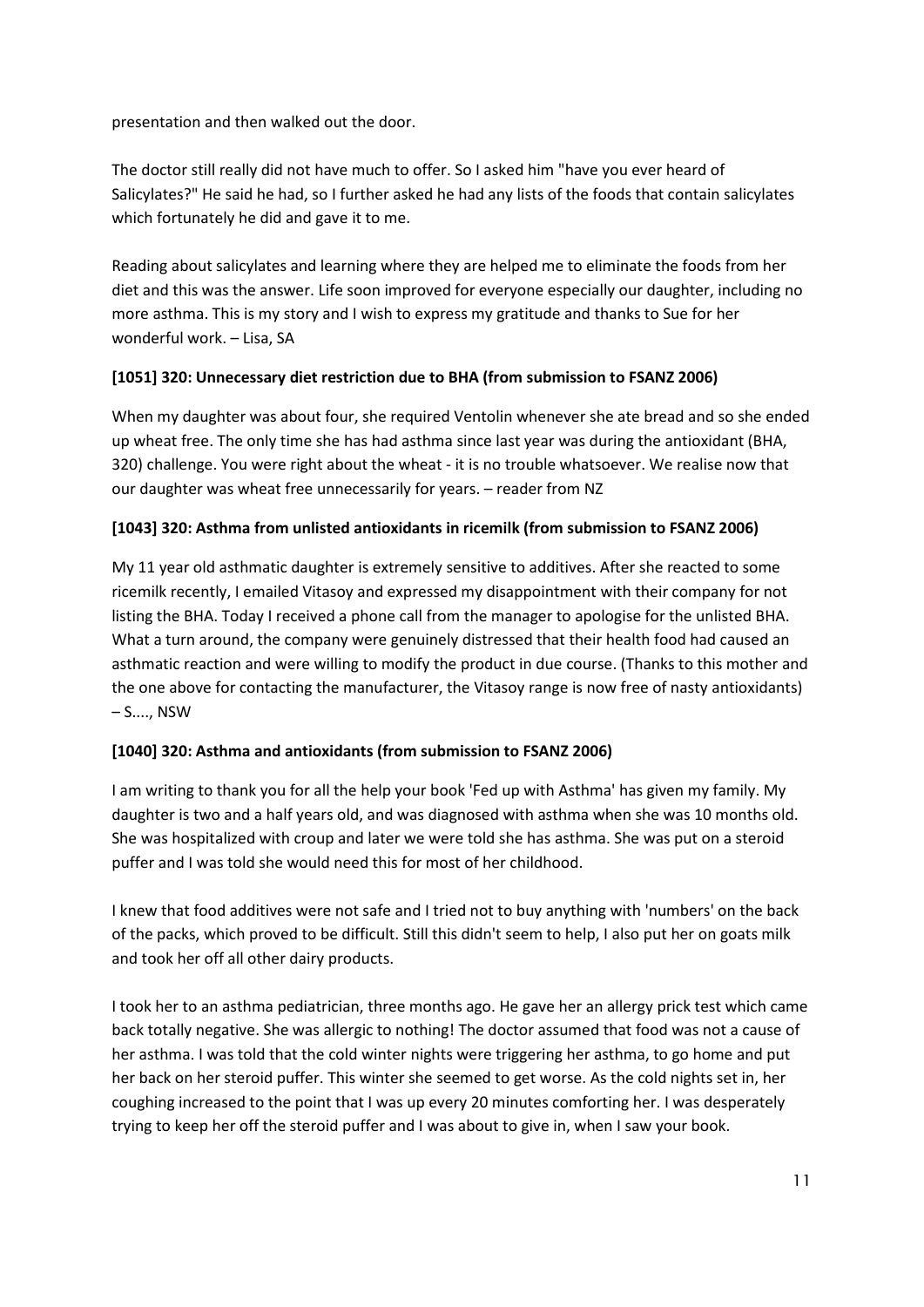My daughter has now been on the elimination diet for three weeks with amazing results. By the end of the first day she coughed only once, same the second day and the next two days nothing. At the end of the second week I made a mistake. I bought a packet of plain rice crackers, the ingredients: rice, canola oil and salt. I thought they would be okay (I realised later they probably contain antioxidants in the oil), so my daughter had quite a lot as a snack. That night she was back to coughing every two minutes and using her ventolin puffer. After 24 hours she was okay again and back on the failsafe diet. I realise that we still need to discover her sensitivities but for now she can breath easy with no barking cough and we can both have a good nights sleep. If it hadn't been for your dedication to this cause I don't where we would be today. Thank you. - reader from WA

#### **[1030] Jade's story: no ventolin needed after 27 years of asthma (May 2011)**

I have suffered from severe asthma since I was 18 months (current age = 29). I have been completing the elimination diet with the supervision of my GP because there are no supportive dietitians here.

So far I have passed the following challenges: salicylates, amines, propionates, sorbates, benzoates, colours, nitrates and sulphites. I have failed: dairy, lactose free dairy, and MSG/natural glutamates. When I was little I use to react to milk with asthma after half a glass but always thought it was only milk that set me off, not all of the other dairy products too. I reacted to the milk challenge by day 2. With the lactose free milk, I actually woke up in the middle of the night with quite bad asthma. I have also found that my skin has improved, my post nasal drip has pretty much gone and my sinus pains have been almost nonexistent since beginning elimination.

I completed the MSG/natural glutamate challenge and failed on the 3rd day. Asthma became quite bad and I needed ventolin for next 3 days after. I had to use Buteyko breathing a lot to feel ok. Also found that I fell into a blubbering heap for 2 days after the challenge, not much fun!

I am doing it by myself and have found it extremely challenging socially but I am coping. I was so unwell last year that I just had to do something else. This was suggested by my homeopath. Thank you so much for spending the time on Fed Up.

My asthma has improved significantly, from 1600 mg pulmicort and an average of 8 puffs of ventolin a day (in the week before beginning elimination) to 800mg pulmicort a day and I haven't had any ventolin since failing the MSG/natural glutamate challenge so the last puff would have been a month ago. My doctor is hesitant to reduce this dosage of pulmicort as my asthma is also impacted through environmental factors such as weather changes. I have even been attending fitness classes again, which is so exciting and haven't needed ventolin so far. I have been able to just use my Buteyko breathing if feeling a bit of tightness. Feels like I'm getting control back on my life! - :) Jade, South Australia

#### **[998] Asthma: How to save a life: the asthma catechism (March 2011)**

23 years ago, at the age of 30, I was hospitalised for asthma at Frankston Hospital in Victoria; I recovered quickly with intravenous Theophylline and inhaled Ventolin via a pump. The specialist would not discharge me until I learned what he ironically called The Catechism: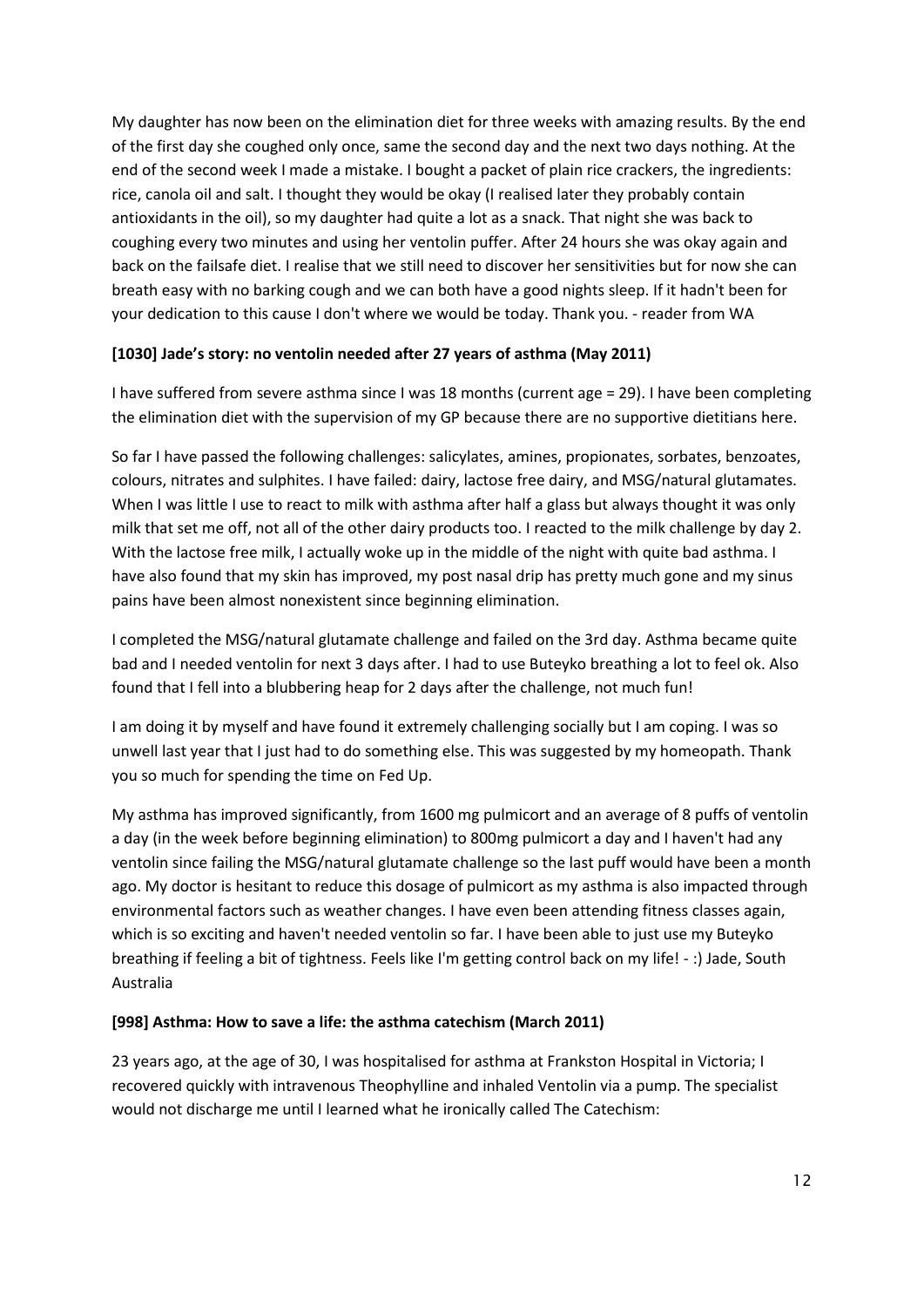#### **Q: What do you do in the event of an asthma attack in a remote area if there is no puffer?**

#### **A: Give them coffee until they shake (lots): this will save them. Decaf coffee will not work.**

As it happens, Theophylline is similar to caffeine; the side effects and benefits are similar. – Jonathon, Vic (A Cochrane Database Review, Caffeine for Asthma 2010, agrees: 'Caffeine appears to improve airways function modestly, for up to four hours, in people with asthma' [http://www.ncbi.nlm.nih.gov/pubmed/20091514\)](http://www.ncbi.nlm.nih.gov/pubmed/20091514).

#### **[997] Asthma: hospital admissions - from one per week to one per year (March 2011)**

First, I have to thank you for the work you have done. It is just over 3 years since I first picked up a copy of Fed Up with Asthma after my then 16 month old son was diagnosed. The medication did not seem to be working as it should, and I knew there was something else going on. He has major difficulties with sulphites, MSG and flavour enhancers (and natural glutamates) and benzoates (although we still avoid all preservatives and artificial colours because we are used to it now!), and after seeing an allergist and finding a nut allergy as well, all the pieces fit together. He is now a happy and healthy little boy about to start pre-school, whose nut allergies have been decreasing over the last two years - in fact his peanut allergy is totally gone - and has gone from one hospital admission a week to one every 8-12 months. We truly thank you, because it was your book that put us on the right track. Clare, NSW

#### **[995] Salicylates: Nasal polyps & salicylates (March 2011)**

I recently went to see an ENT specialist as I have nasal polyps that have bothered me since my 20s and I was due to have surgery to have them removed. The doctor told me that as our town was having problems with the privately owned base hospital I would have to go to the private hospital at a cost of \$2400. He did also say when I said I used to have asthma that people who have asthma and nasal polyps are usually salicylate sensitive.

As we didn't fancy paying the exorbitant fee, I got your book Fed Up out of the library, remembering you had said about salicylates. To cut a long story short we cut salicylates out of my diet and one week later I was able to breathe through my nose. THANK YOU Sue. We have since purchased Fed Up and plan to loan it out to anyone we can help. - Geoff, NSW

#### **[994] Salicylates: Aspirin-induced asthma and nasal polyps (March 2011)**

I have Samter's Syndrome (consisting of asthma, aspirin sensitivity and nasal polyps) also known as Samter's Triad or aspirin-induced asthma. For the last 29 years I have been taking medications and trying to stay alive. When I found the Australian salicylate lists I was so excited, I could finally understand what was happening. I was inadvertently eating salicylates every day. – by email, USA (There are numerous less-than-accurate salicylate lists on the internet. The only figures we support are the updated lists from RPAH; ask for our salicylate mistakes information sheet: [suedengate@ozemail.com.au\)](mailto:suedengate@ozemail.com.au)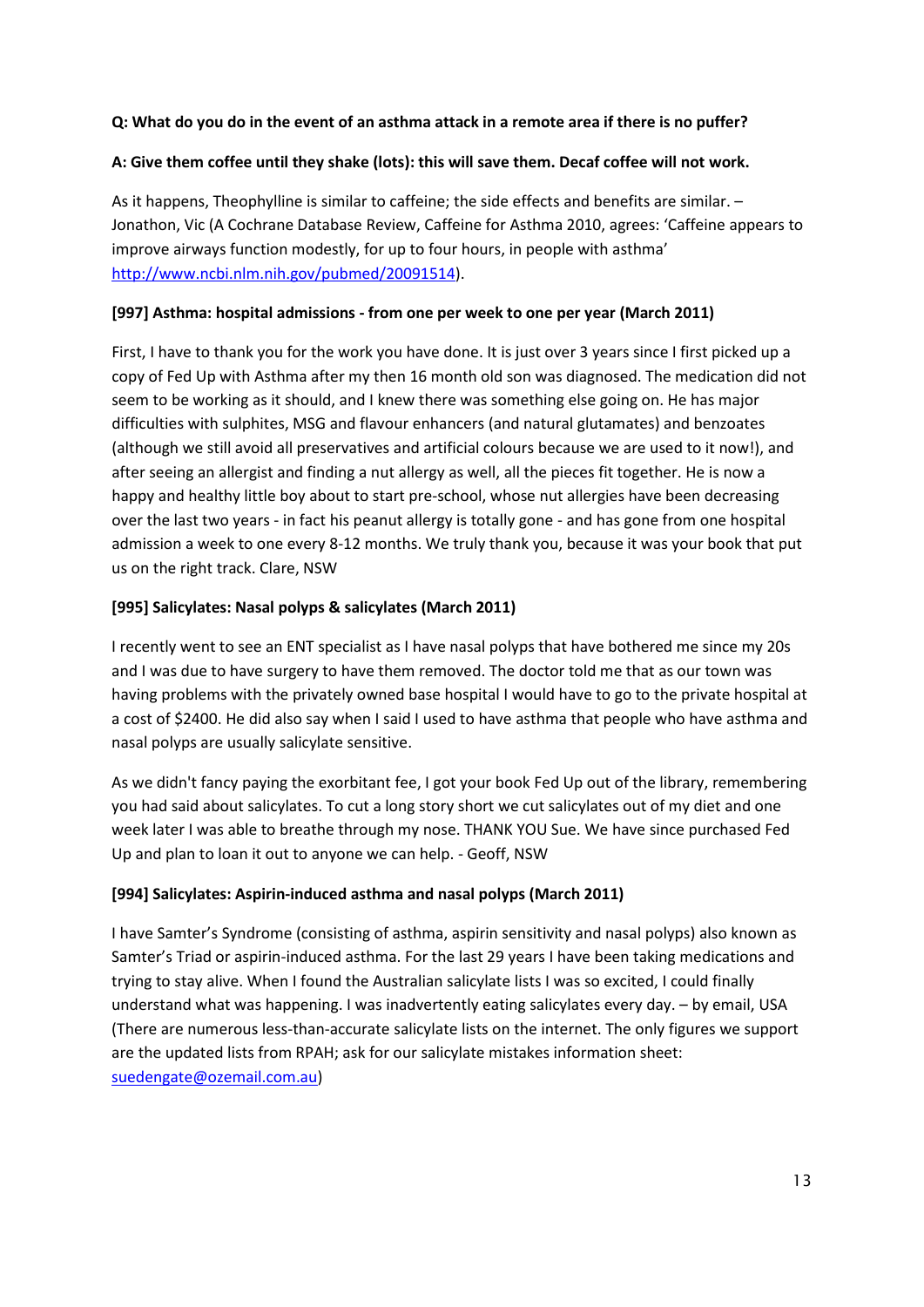#### **[964] One-liners (October 2010)**

I am reading your book 'Fed Up with Asthma' and finding it very enlightening. You have included so many alternatives to problematic chemicals and additives to make life liveable. – by email (Fed up with Asthma is out of print but available in libraries. Otherwise, see chapter 7 in the 2008 edition of Fed Up).

#### **[925] 220: Asthmatic son affected by illegal sulphites in mince (June 2010) [COURAGE AWARD]**

I tested the mince at my local butcher yesterday. I bought the meat at 16.35pm, got home, tested it and the reading was between 180-400mg! It changed colour so quickly to the deepest shade on the side of the test strip container I didn't need to wait 30 seconds to see it change. On a positive note, I went in to Aldi and tested their meat today and it had no discernible change, so I guess I'll buy my meat there. My son takes daily asthma medication and has been sick since I deviated from my expensive organic butcher to the garbage they sell at the local butcher. My son has been on numerous cortisone courses this year as well as daily antihistamines and antibiotics - I couldn't figure out what was causing it until I came across the sulphur dioxide article on your website. I have reported these people to Primesafe (Victorian Government food regulatory body) and I am thinking of pursuing legal action due to the impact it has had on my son, I can't believe I stood at that butcher earlier this year and they lied to me and told me they did not use preservatives in their mince - they were so helpful telling me what did and didn't contain it and how I could get preso free sausages etc. I should have known it was too good to be true. - Tonya, VIC.

#### **[880] 160b: Autistic symptoms due to yellow and annatto colorings in the US (November 2009)**

We were told by pediatricians and individuals in the child development field that my son was autistic when he was 2 1/2 years old. He was extremely sensitive to certain fabrics and clothing against his skin. He could not speak so that we could understand him (he had his own language) and would display fits of anger when we could not understand him. He would close himself into his own little world at times and not want to socialize with our family or other children. He could not jump, he could not run or do simple movements that most children his age had already mastered.

We enrolled him in a special program for children who were developmentally delayed - he was in speech therapy, occupational therapy, and physical therapy 4 days a week.

He progressed well in the program but continued to have additional setbacks. He developed asthma and eczema and the fits continued. He started kindergarten with an IEP (Individual Education Plan) that continued to include the different therapy sessions and also added intervention for him with regard to the regular classroom activities.

I would find cheese wrappers behind our recliner, his favorite food was ANYTHING with cheese. We continued to work with different therapists and the school system up until he was in second grade.

By the grace of God, I was in my chiropractor's office waiting to be seen and I picked up a book in his waiting room that was about ADD, ADHD, ODD and Autism in children. I randomly opened it to a chapter that described my son in every sentence. Until I read that chapter I had never even paid attention to Annatto or Yellow food colorings. It was worth a shot.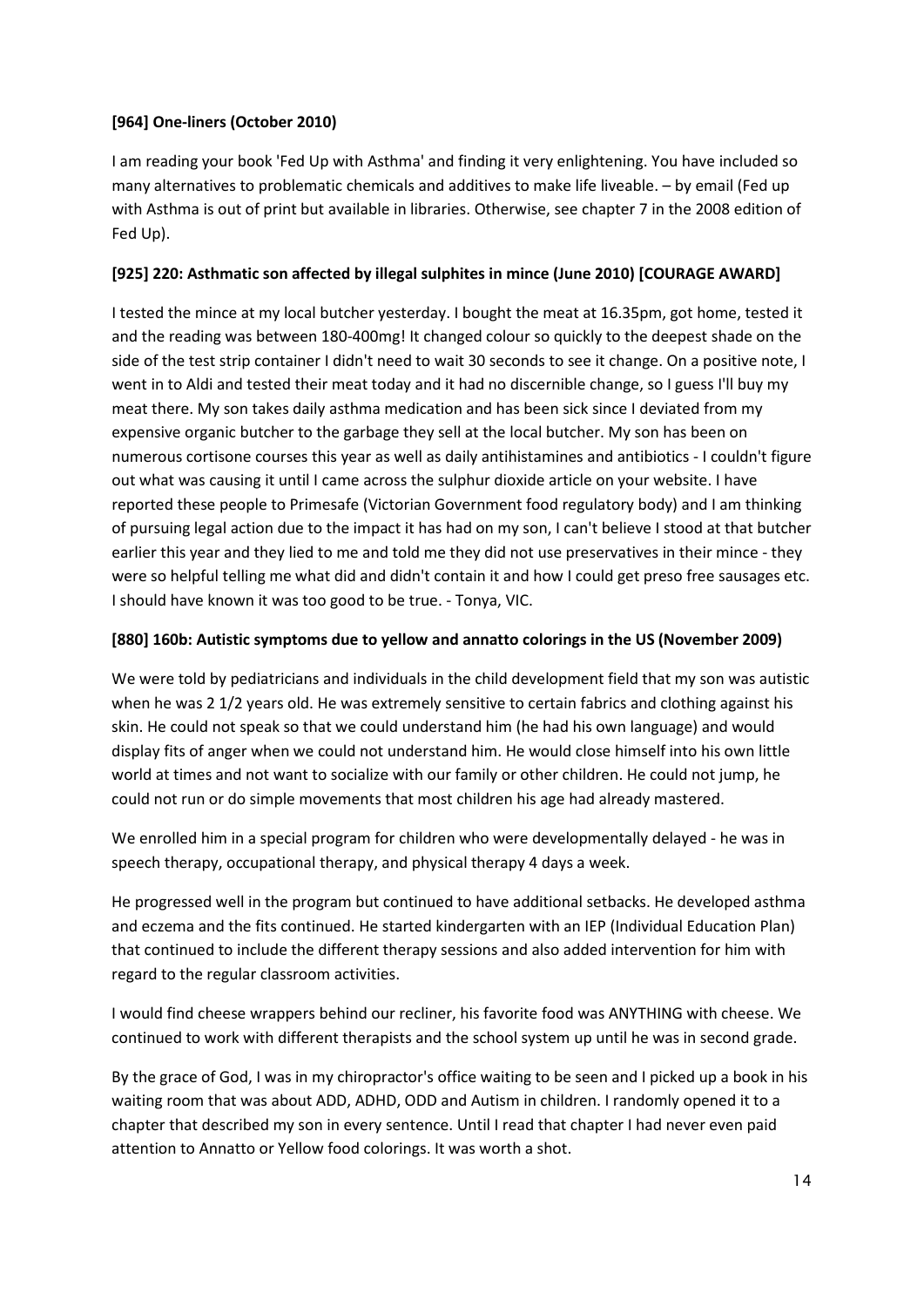It took me almost 6 weeks to clear my son from any artificial yellow food coloring. It was like living with a child drug addict. He craved anything yellow and would cry uncontrollably, throw temper tantrums, and sleep and sleep. A short while after we cleared his diet (I even packed his school lunches) his teacher asked me in for a conference. His reading score had gone from a kindergarten level to a second grade level in almost 9 weeks!!!!!

My son is now 12 years old and will be going into the seventh grade. He no longer has an IEP or any therapeutic intervention. He is an Honor Roll student, plays football and is active in the Boy Scouts. He no longer needs any medication for asthma and his eczema is gone. He knows that he has an addiction/allergy to annatto and yellow food coloring so he also is very aware to read every label and "just say no" when offered something that he can not have.

The yellow food colorings cause him to be hyperactive and then he crashes. The Annatto however, seems to be the additive that causes him to have the addictive symptoms. I read once that the annatto seed was once made into a paste and used as war paint in a particular tribe. Well, after watching my son once he has had the annatto I can see why warriors would be successful in battle under its influence.

In addition to affecting him through his food colors also affect him through medications and hygiene products. We noticed that once when he used shampoo with artificial yellow the skin on his neck broke out every time he showered. Also, chapstick or other products that go on skin make him itch.

This school year my son begged me to let him eat some things that our school cafeteria provides. I reluctantly agreed, after all he is going to have to make his own decisions about what he puts in his body as he gets older and is out without me more. It isn't that he was eating things that contained yellow or annatto but he was eating foods that are processed. He has had the stomach flu twice and has had headaches more frequently, plus his muscles have begun to cramp more and more. Last week we made the decision for me to resume packing his lunch and I think that we both already notice a difference.

There is no doubt in my mind that the rise in autism, ADHD, ADD, etc. is a direct consequence of our trend toward processed "quick" food. I feel so blessed to have read that chapter and found my son. Thank you for making a difference. – Rhonda, USA

#### **[874] Sick and tired of asthma – now have so much energy (November 2009)**

I have been failsafe for over 4 years now and my life has changed dramatically because of it. Before I tried the diet I was constantly unwell with chronic sinus and hayfever, period problems, varied stomach problems and lethargy. The worst thing was the asthma - it was getting so bad I couldn't read a book to my children or talk on the phone for very long. Every day was a struggle to get through.

I have found out that I am intolerant to gluten, salicylates, amines, preservative etc. Since starting the diet, I haven't had asthma medication for over 4 years - it is wonderful to be able to breathe.

Other things the diet helped me with are: changing a constant huge amount of phlegm to a small amount; getting rid of my permanent blocked nose; no more constant colds and infections (sinus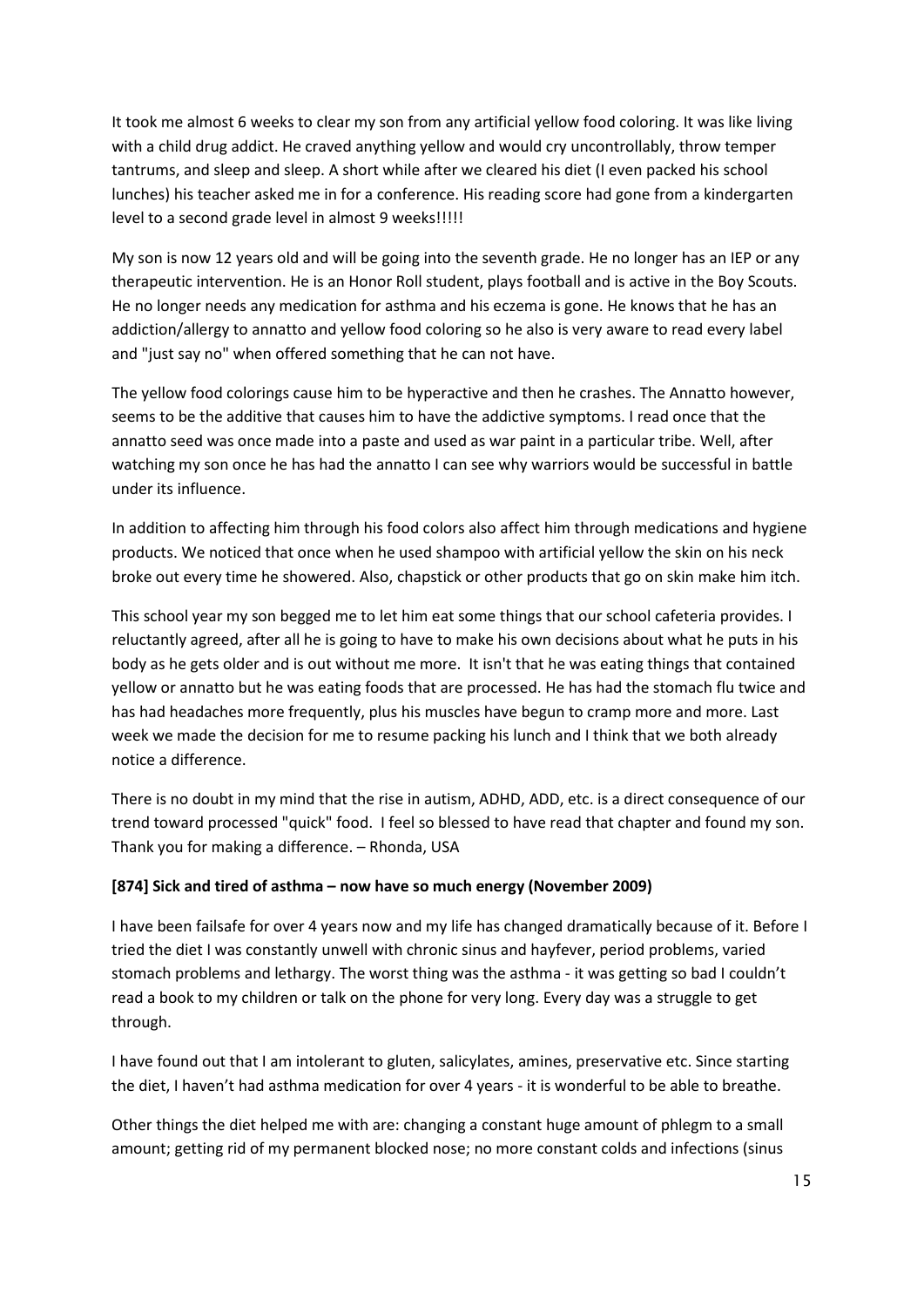and chest); changed daily headaches to rare ones; improved PMT and periods a large amount; got rid of my constant indigestion and reflux; removed the permanent frown from my face and changed it to a smile!!

I now have lots of energy and do Boxercise classes which I would never have been able to manage before. Going up a hill on my daily walk is no longer a problem. It is great to have so much energy.

I want to thank you so much for your book, it has changed my life. I just wish doctors would tell you about trying different diets to help asthma - I could have done with knowing years ago! -Rosemaree, SA (first provided in 2005 then updated as above)

#### **[871] 635: Severe asthma-type reaction to 635 (November 2009)**

I have been aware of an intolerance to MSG (621) for many years and mainly suffer with severe headaches, dehydration and nausea. I steer clear of any preservatives and flavour enhancers wherever possible, particularly those with #6 at the beginning. My diet rarely incorporates any packaged or prepared canned foods, I have eaten take away food but not on a regular basis. In a previous life, I did eat packaged and prepared foods!

A few years ago, whilst a friend was cooking a store bought, marinated chicken dish, I suffered blocked nose, mucous throat and headache, not from eating, but being in the surrounding area.

A few weeks ago I suffered another episode of severely blocked nose, thick mucous in throat and tightness in throat/chest, almost wheezing like an asthmatic. The symptoms started within 10 minutes of eating a Campbells "Chunky" Chicken & Vegetable, Curry with Rice meal in a tin left behind by a guest. Although it claims "No Added MSG No Artificial Flavours No Added Preservatives" it does contain 635. This is my first reaction to 635 as far as I am aware. I am a fit and healthy 54 year old and don't have asthma. I will certainly be checking for this number now. - Lee, WA

#### **[854] A GP's opinion about salicylates in foods (August 2009)**

My son's preschool required a letter from a doctor confirming that Charlie couldn't eat salicylates (because lunches were provided).

When I told him Charlie reacts to salicylates in food with eczema, asthma and behavioural problems, my GP said that made sense, since people with asthma are told not to take aspirin because it is high in salicylates.

I was astounded. "Then why don't you tell them not to eat high salicylate foods?"

He replied honestly and from the heart that as doctors, they weren't trained in nutrition and so they didn't know about salicylates in foods. - Helen, NSW

#### **[848] Not only behaviour but also tonsillitis and asthma improve on diet (August 2009)**

I would like to thank you for your wonderful book and website supporting the diet. Now we are in the full swing of it and have seen the difference, we share your horror at the unnecessary chemicals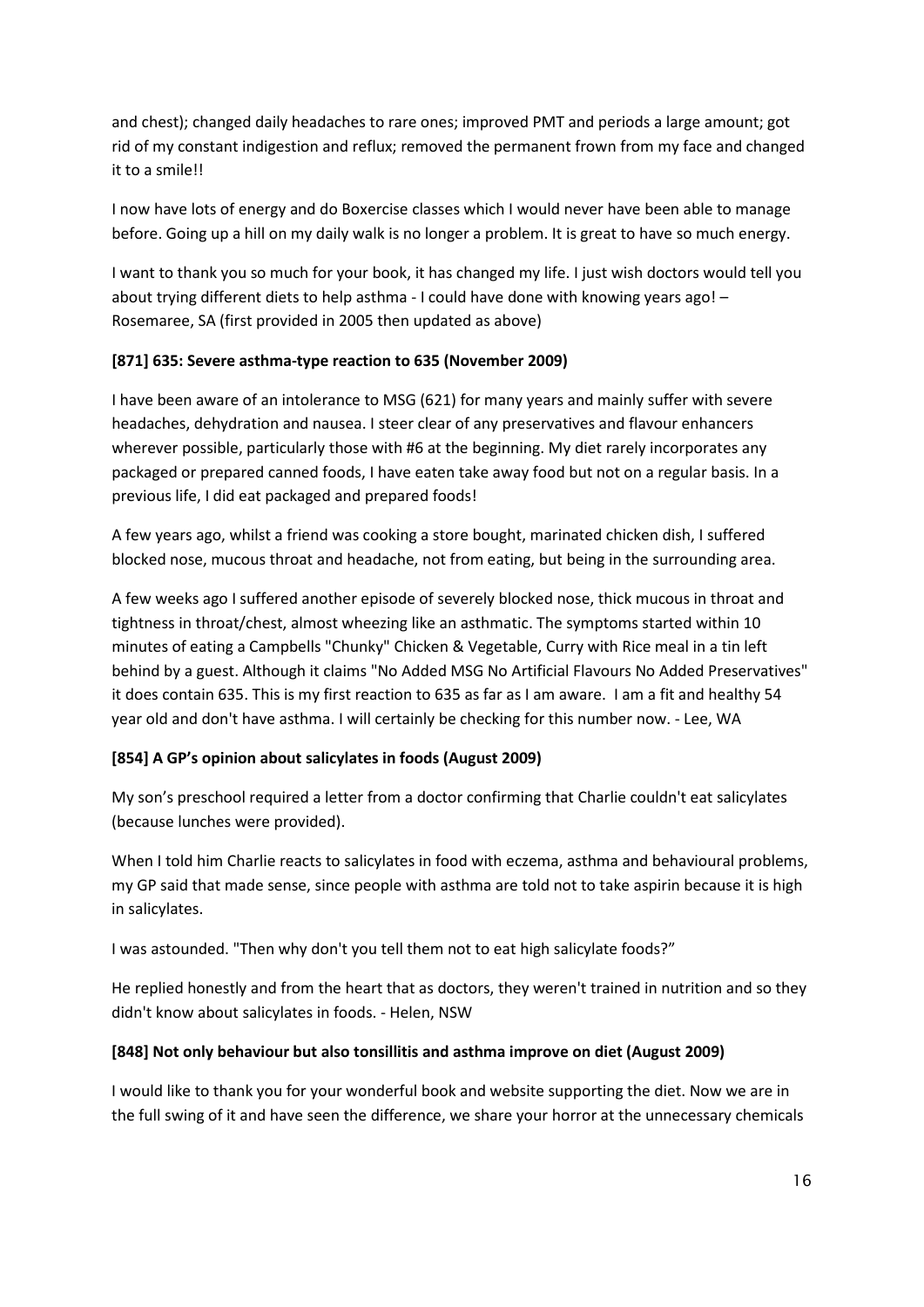that are in our diet. I have become the crusader amongst our group of friends (many with preschool aged children) for feeding families "like Grandma used to".

My favourite line at the moment is "You have to think, when our parents were young, they ate apples, pears, maybe the occasional orange. All the other stuff - like Watermelon, Strawberries, Grapes - was a luxury and MAY have been eaten on special occasions". The other is to point out to people that the "Healthy Food Pyramid" that is drummed into us at every turn, that we should be eating, only suggests 2 serves of fruit a day. If this is, for the majority of the time, two pears or a pear and a delicious apple, I am sure my children (day 3 reactors!) will 'survive' in this world!

**Update ….** You will be pleased to know that we are now almost 4 months into the diet, and are so happy with the change in our children. Not only has their behaviour changed we have now noticed that we have had two other (surprising!) results:

• The boys had recurrent tonsillitis (once every five-six weeks for the past 18 months) which they have no longer have ... we had refused the operation before Christmas (to get tonsils and adenoids out) because we didn't want them to go under a general anaesthetic and were hoping the diet would help. And yay! It has!

• Our boys normally start preventers for asthma at the end of Feb and go through until at least November ... We haven't used preventers, or even relievers once since starting the diet.

So ... whilst we started mainly for behaviour, we have so many great other effects. - Jenny, NSW

#### **[835] Alzheimers, asthma and apnoea (July 2009)**

I thought I would share with you briefly my experience of treating my wife who was diagnosed with early onset Alzheimer's. Apart from the Alzheimer's diagnosis, she suffered from asthma, sleep apnoea, was unable to speak more than one word at a time and was going down hill very fast. After a lot of research I decided to put her on to a 90% raw food diet and after one month, she started to speak the odd phrase. This was marvellous and only encouraged me to continue. However the amazing thing was after a few months her asthma symptoms began to disappear and she was able to reduce her dependence on puffers. After six months even the preventer puffer was reduced to almost zero and a year later in consultation with the doctor stopped using puffers altogether. Two and a half years later, she has been symptom free for two winters so confidently predict it has gone forever. Oh by the way her sleep apnoea has gone as well. This experience of curing asthma with raw food is not unique as I have subsequently found out. When visiting your website I realised the raw food diet was eliminating additives. Commercial raw food has other problems i.e. pesticides, growth promoters etc but the experience of using commercial raw food has been worthwhile. Would like to eat organic but currently that's not possible. When visiting, we eat normal food and don't expect others to provide the food we use at home. - by email

#### **[826] 621: 635: Headaches from 621, asthma-type reaction to 635 (July 2009)**

I have been aware of an intolerance to MSG (621) for many years and mainly suffer with severe headaches, dehydration and nausea. I steer clear of any preservatives and flavour enhancers wherever possible, particularly those with #6 at the beginning. My diet rarely incorporates any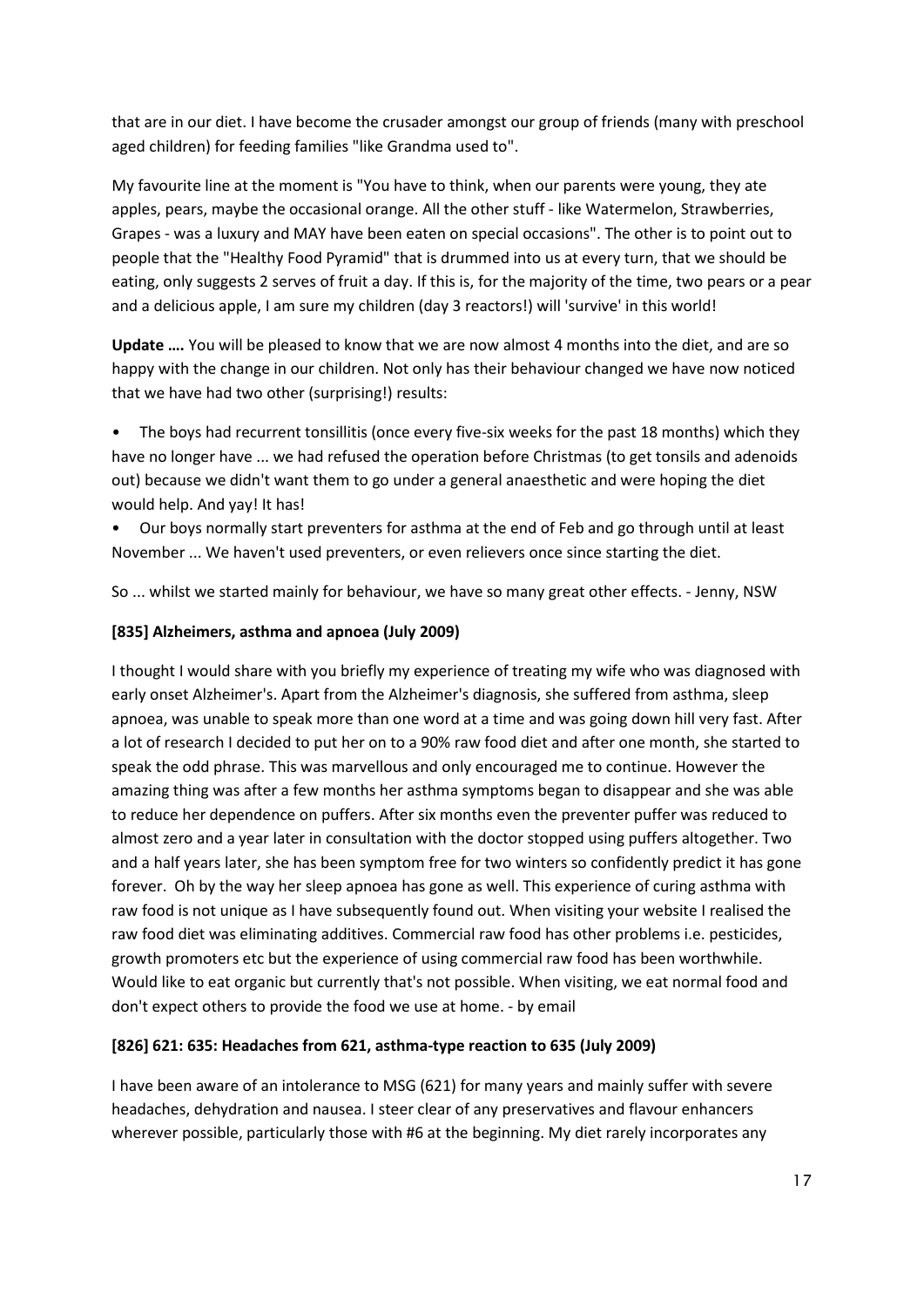packaged or prepared canned foods, I have eaten take away food but not on a regular basis. In a previous life, I did eat packaged and prepared foods!

A few years ago, whilst a friend was cooking a store bought, marinated chicken dish, I suffered blocked nose, mucous throat and headache, not from eating, but being in the surrounding area.

I recently suffered an episode of severely blocked nose, thick mucous in throat and tightness in throat/chest, almost wheezing like an asthmatic. The symptoms started within 10 minutes of eating a Campbells "Chunky" Chicken & Vegetable, Curry with Rice meal in a tin left behind by a guest. Although it claims "No Added MSG No Artificial Flavours No Added Preservatives" it does contain 635. This is my first reaction to 635 as far as I am aware. I am a fit and healthy 54 year old and don't have asthma. I will certainly be checking for this number now. - Lee, WA

## **[812] Asthma researchers ignore the evidence - breathlessness, sleep apnea, tachycardia, pins and needles, anxiety from preservatives (June 2009)**

What is amazing to me is that the researchers don't seem to be aware that some preservatives and flavour enhancers can also give you asthma or make symptoms worse. I've experienced this first hand. I regularly consumed a so called healthy cereal every day that contained dried fruit which was laced with preservatives. My symptoms of breathlessness, sleep apnea, tachycardia, pins and needles, anxiety etc. kept getting worse. I ended up in casualty at the local hospital several times, but they could not discover the cause. I had heart checks, x-rays, stress tests and still no answers. Finally at a party one of the guests refused certain food and proceeded to tell me about her allergic reactions to food additives. As she was describing her reactions, I realised her symptoms were identical to mine. She told me about your website. I went home that night and threw out everything in my pantry with food additives and I slowly recovered. I'm very careful now, but eating out is a challenge and that is where I get caught out, even when I choose healthy options such as a salad or sandwich. At the airport I had a turkey and salad sandwich and within 20 minutes I was really struggling to breath - Miryana by email.

#### **[783] Morning sickness and salicylates 2 (June 2009)**

I suffered from terrible morning, afternoon and evening sickness when pregnant with my son (now 7). The only foods I could eat that didn't cause problems were cheese on toast, bananas and chocolate milkshakes.[these foods are all low in salicylates although not failsafe due to amines] We also had problems with breastfeeding - he would throw up most of what I fed him. Perhaps he was sensitive to salicylates passing through the breast milk. Needless to say we gave up on that after struggling for two months. (he was far happier on solids at 2 and a half months). Later down the track when trying to solve his behaviour and asthma issues, we tried (as a last resort) failsafe eating, and guess what? we are both sensitive to salicylates but not amines. If I'd known then what I know now... by email

#### **[714] Salicylates: this time we are 100% committed and the results are clear (February 2009)**

My 7yo son suffered from asthma, and my 5yo daughter was borderline ODD, complete with sneaky poos, bedwetting - the whole rack of symptoms. We removed preservatives and colours from their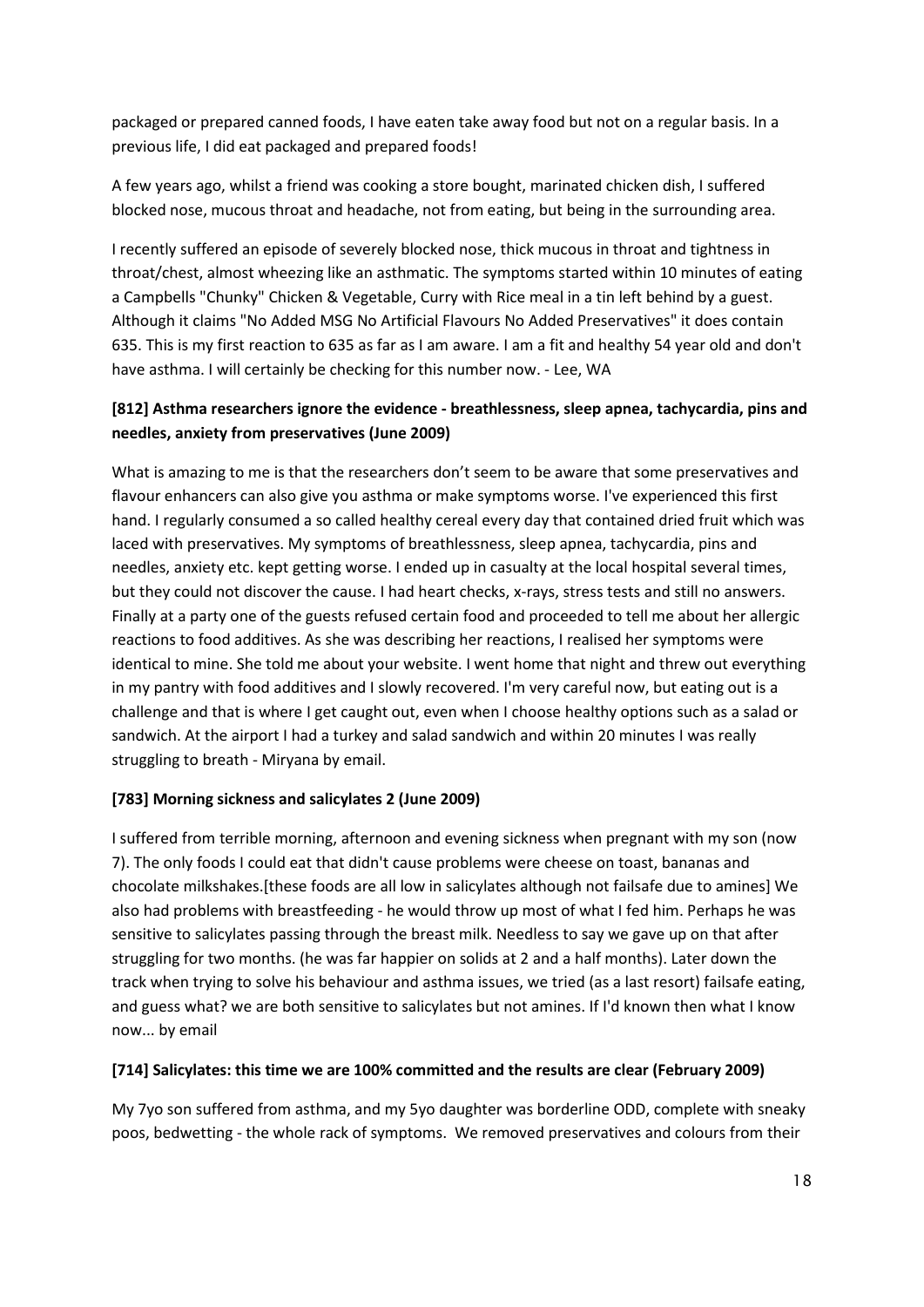diet with fantastic results - mainly from the removal of propionates and sulphites. I noticed, though, that my daughter's behaviour seemed to deteriorate when she had certain foods such as vegemite, soy sauce etc.

We did not do the elimination diet correctly the first time. We made the usual mistakes - not enough commitment, cheating, coming off it too quickly – and were misdirected in our conclusions - thought salicylates were fine and amines were the baddies. We decided to put our daughter back on the elimination diet after she failed to improve when we removed amines.

This time we are 100% committed and the results are clear. Our daughter was fine the first day of the salicylate challenge, a bit iffy the second, and by day 3 she was back to pre-diet days, even resorting to deliberately (in front of me) urinating on the lounge room floor. Add to this a constant headache, tummy pains and a small rash on both legs. I promptly cleaned out the fridge, and removed all salicylates from the house. Two days on and we are gradually improving, but what a shock!

An even bigger shock was my son's reaction. He was always 'the good one' and didn't seem to have any behavioural issues apart from asthma, which has improved greatly since we removed additives from their diet. By the end of the second day, he had stolen a can of coke from the fridge (dad's stock - banned for our kids) and drank it outside when he thought I couldn't see. Screaming, shouting, fighting, defiance - completely unexpected from him. Two days on and he is quite remorseful - and determined to stay away from 'those foods'. He has also woken up today with big black rings under his eyes, and a wet bed. No coincidence, I think.

I never imagined that food chemicals could have such a significant effect on health and behaviour. My daughter starts school next year, and we can now look forward to a future with more enthusiasm and positivity than we did 3 months ago. – *by email, NSW*

## **[708] Chronic asthma and colours, 621, 635, sulphites, amines; inattentive ADHD and salicylates (November 2008)**

I just wanted to say huge thank you for your work (a significant understatement). I saw you at a Canberra talk and our family has been failsafe for 12 months now. We now have two family members - my husband and my seven-year-old - asthma free thanks to failsafe. My husband was previously a chronic asthmatic and now he has improved so much that he doesn't even need to use a preventer nor does my seven-year-old year old! My eldest son aged eight is now excelling in school due to failsafe - he previously had all the symptoms of inattentive ADHD - head in the clouds, extremely forgetful, vague and much more. The school teachers have all remarked on his improvement and his school reports reflect the same. The biggest asthma culprits for my husband and seven-year-old year old are 621, 635, sulphites, amines and yellow and red colours. The culprit for my 8 year old is salicylates. When we did the RPAH diet and salicylate challenge he fell asleep in the classroom at school and had to be taken home. - *Lindy, Canberra (very grateful Mum)*

#### **[703] 210: Croup, asthma, behaviour related to benzoates or sulphites (November 2008)**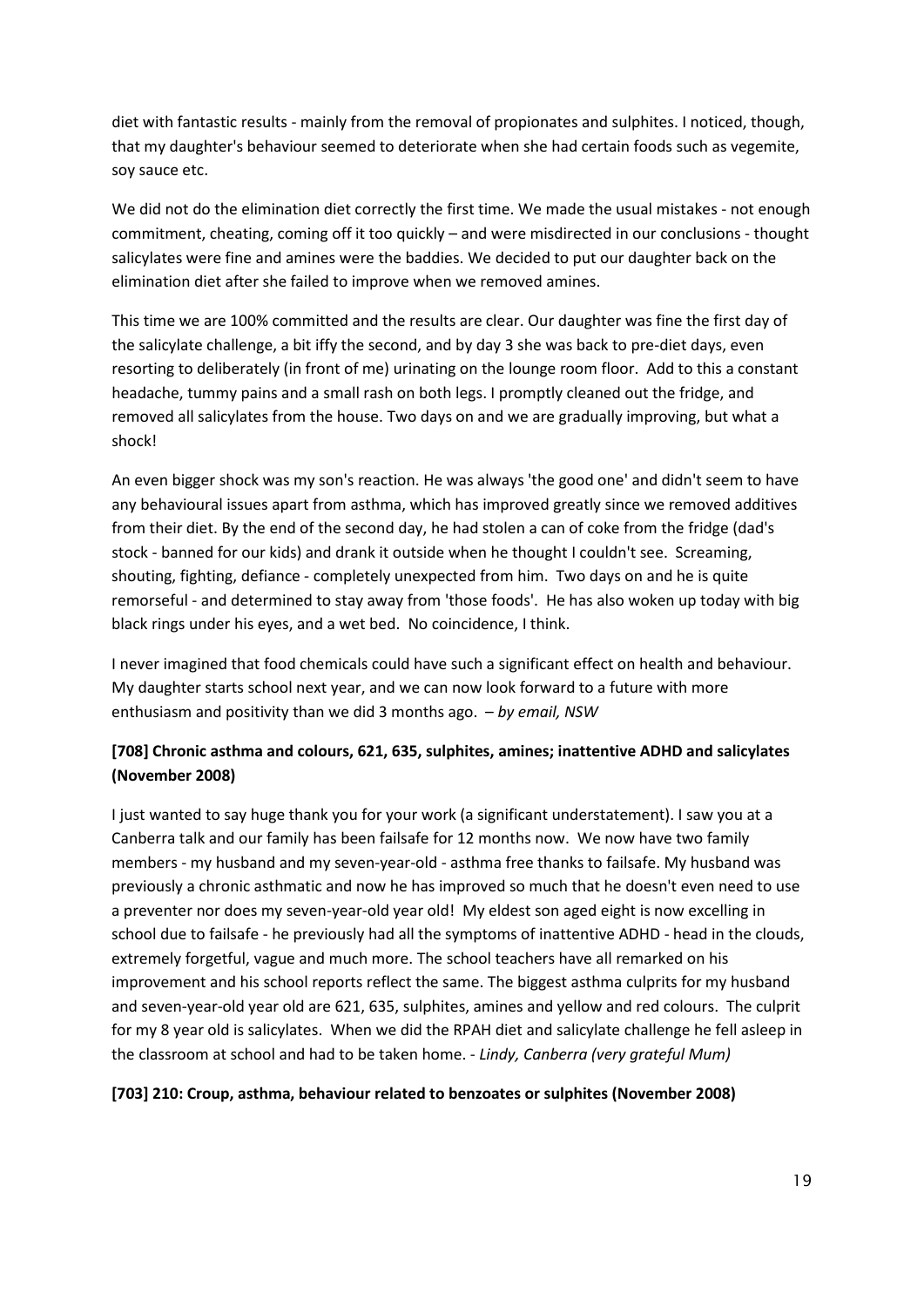My daughter ended up with croup and asthma from doing the sulphite challenge and that she also ended up with croup, asthma and a chest infection from doing the lemonade (sodium benzoate 211) challenge. Her behaviour changed so much with the lemonade challenge that her pre-school teacher asked me to stop the challenge on the second day. This still resulted in high behaviour and many other conflicts with anyone she was around, very short fuse amongst other things – *reader, Qld*

## **[698] 635: rash, headache, asthma, rhinitis in 8 yo due to the 635 flavour enhancers (November 2008)**

Three years ago, my son who is now 11 began getting rashes, headaches, always tired, mild asthma, allergic rhinitis, even his personality changed. He had a very bad allergic reaction once to a bought breakfast, but was not hospitalised. My doctor is great and referred him to a paediatrician who specialised in allergies.

I did elimination diets (wheat and dairy) and the rest of it as suggested by the doctor, however it wasn't until I started going through all of the labels that I found this 635 number in soup which he loved, and I and the doctor thought was relatively healthy. It wasn't on my list of additives, so I searched on the internet and found your website.

I then found flavour enhancers in many different foods and just eliminated them - all of the 6XX numbers. The worst was probably chicken noodle soup/ chicken & corn soup, which my son loved. It is an ongoing process as I find it pops up everywhere in foods which you may think are 'healthy', I must read the label even on brands I have bought before as they change, meat and chickens etc. It is also frustrating when things are labelled plain/natural/NO MSG as it makes it difficult for my son and anyone else. I must ask when buying take away as I find they add it to chips, without you asking for it or telling you.

When he had the soup his reaction was quite evident and within a few hours of having it - rashes, headache, rolling on the floor ... He once came home sick and with a massive headache - I later found he had had chips labelled 'natural' but with flavour enhancers.

My son was quite happy to stop eating these foods as he was much happier without them. I think children are much more rational about this than adults. I now cook my own chickens, soup, pies and go to a butcher who is happy to give me additive free meat.

I know it is difficult to cover everything but I think it important to eliminate flavour enhancers as a first step and for doctors to suggest this, as eliminating milk and wheat (which is what we did first) is much more difficult and has nutritional consequences, while flavour enhancers provide no nutrition. It is not something that is tested for in the blood test/scratch test. – *Chris, by email*

#### **[695] Cough and bedwetting due to soy (November 2008)**

I found your book about 10 months ago after my four year old son Jacob was hospitalised for an asthma attack combined with the dreaded influenza A that children were dying of. Well, that was enough to scare me into action. We started the diet as soon as I had finished reading the book and soon the children all became well …I couldn't remember a time when Jacob hadn't had a snotty nose or cough.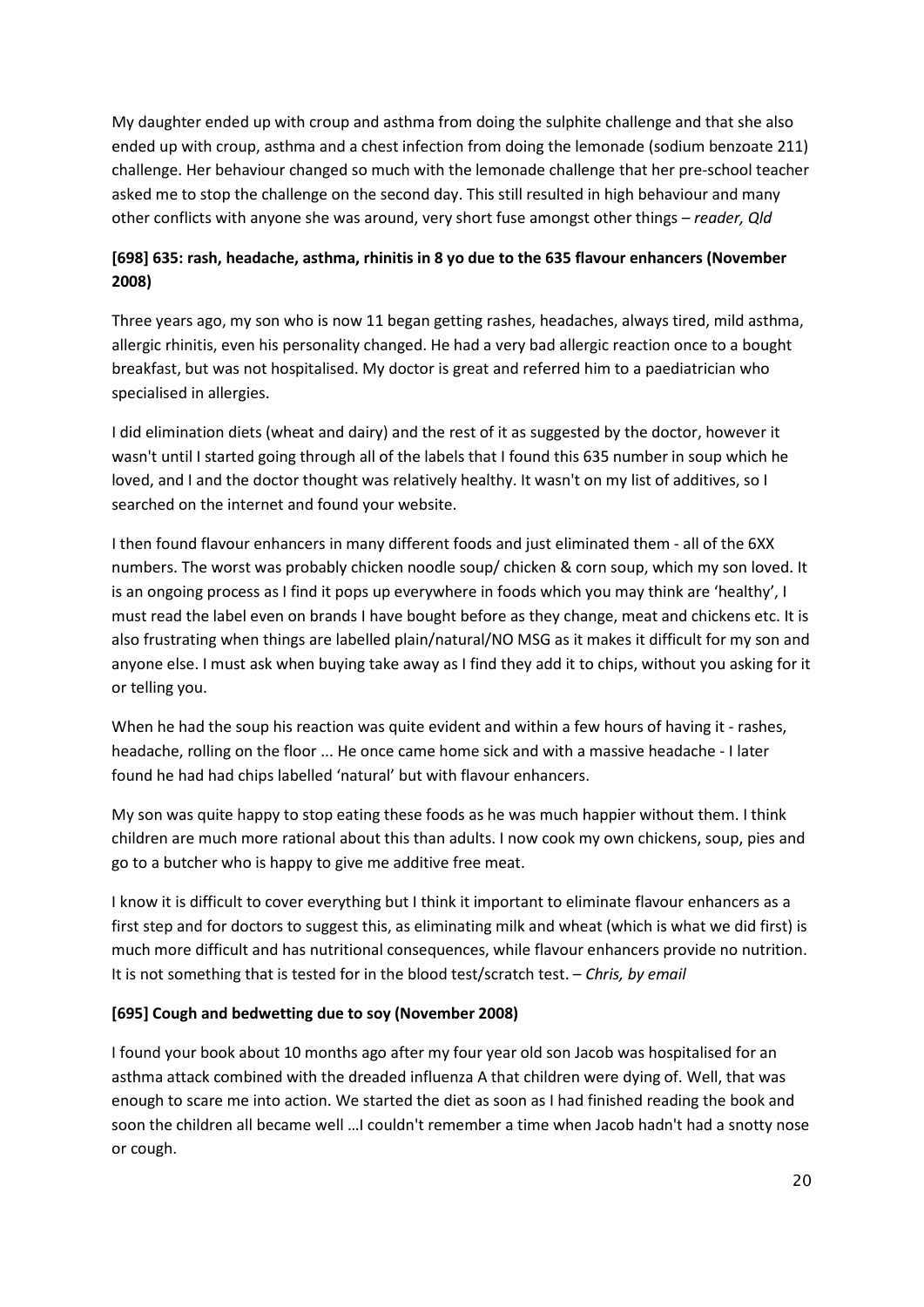Then three months ago, Jacob's behaviour started to escalate. He also developed this phlegm that he couldn't seem to get rid of. He wasn't sick as such, no temperature just a very phlegmy cough. I asked my doctor about it and he said it was an irritation and would never go away. Well I didn't believe that for a second because it went away when we first started the diet.

Jacob's behaviour was so awful I was at the end of my tether to the point where I didn't want my husband to leave the house and leave me with the kids. I went to your checklist of common mistakes (I thought I had the diet down pat by now). It said Annatto 160b - in the soy yoghurt I was giving the kids. So I started making my own and after a week I had a little angel again. Unbelievable. No more Annatto 160b for our family - never again.

But Jacob still had the cough. Then I stopped making soy yoghurt for a week. Jacob drinks ricemilk instead of soy milk anyway and I noticed a difference in his phlegm. After three weeks without soy, the phlegm, snotty nose and funny rings under his eyes had gone. He also stopped wetting the bed, and that returned when I made a slip up recently. – *Carolyn, SA*

#### **[691] 220: Racing heart (tachycardia) and asthma from sulphites (November 2008)**

In response to your newsletter regarding 220 effects to the heart, I first had a reaction to wine a couple of years ago. I woke in the middle of the night with my heart absolutely racing - I paced the floor, drank plenty of water and tried to relax. Eventually I was able to go back to sleep. This has happened regularly since and loving wine I have found it difficult to control. Fortunately we have a cellar of aged wine and over the time I have found that I am able to tolerate aged red wine and better quality white wines without effect. A single glass of some white wines, however, will give me palpitations and wake me through the night with my heart racing.

Recently I have also been able to link my reaction to episodes of asthma. The first at the age of 30, and the second at 35. On the second occasion I had been drinking 2-3 glasses of white wine every day during a two week holiday. Whilst I was able to select wines that didn't affect my heart at that level, by the end of the second week I experienced my second ever bout of asthma. Recently I also ate some cheese and suffered palpitations. Checking the label showed that it had sulphites listed. – *Amanda, by email* 

[cheese does not normally contain sulphites unless flavoured, e.g. – Mersey Valley sweet chili contains two sulphites: 223 listed as preservative and 221 listed as antioxidant.]

#### **[688] 220: Cough from sulphites (November 2008)**

I've always enjoyed the occasional glass of - maybe 1 or 2 a week on average. About two years ago we joined a mail order wine club and now I have up to six glasses per week, not a huge amount but it's three to six times what I used to have. The wine club has been really enjoyable for us but for well over 12 months I've had a mild mucous forming cough every morning sometimes lasting all day. I've been to the doctor and it's 'nothing'.

In the last failsafe newsletter there was a bit about sulphites and asthma which I basically skipped over because I don't get asthma. But a little later into the evening a light came on in my head. 220 in wine is sulphites, so I went to the best website in the world called the food intolerance network- yay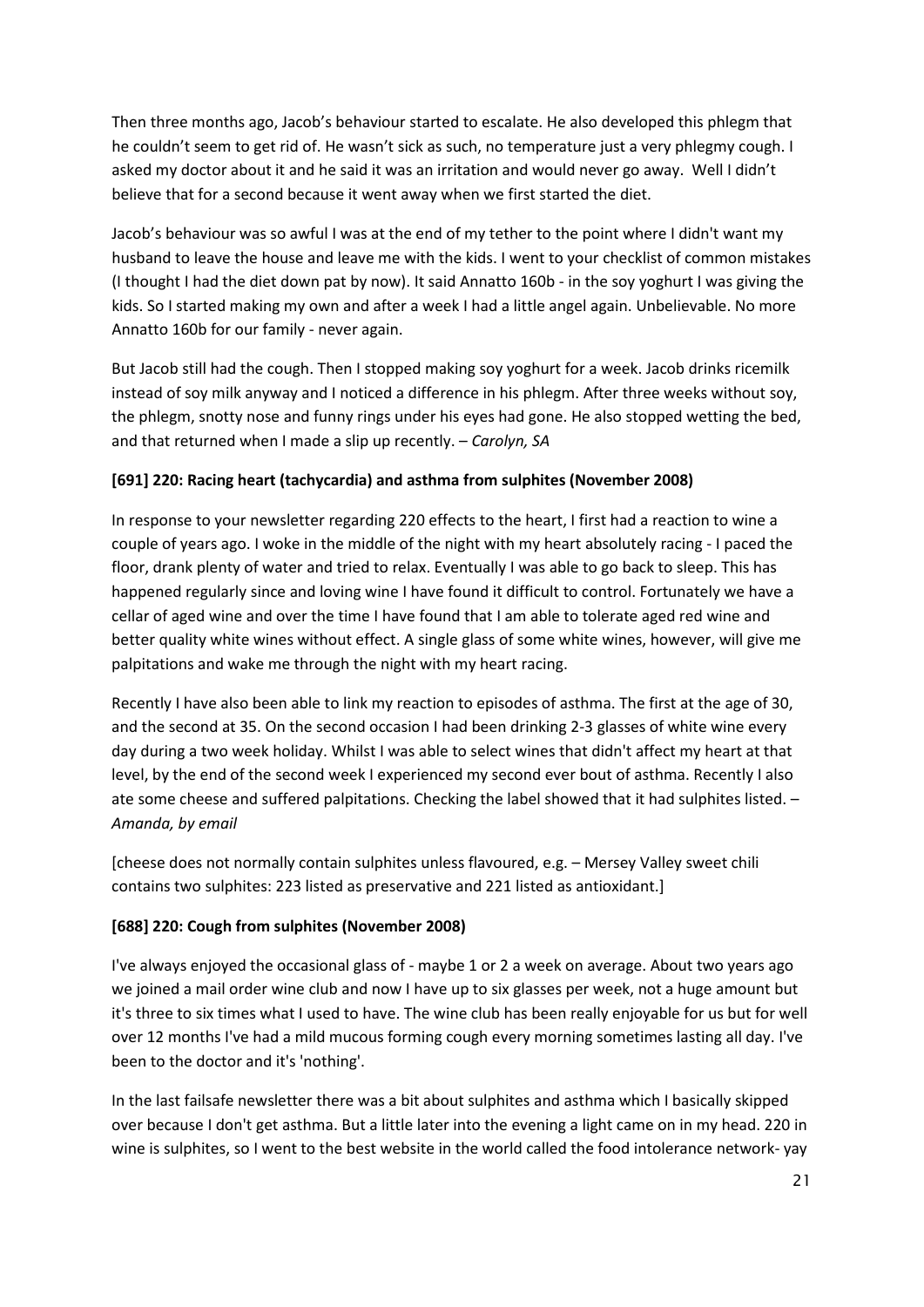for it - and looked up the sulphite connection with asthma. I now think my cough may be a mild asthma type response and I've noticed a slight wheeziness occasionally. I went off any food containing sulphites for one week and guess what? No cough for that time. I still love my wine with dinner and cutting down has seemed to lessen the problem. – *Leanne* 

#### **[685] 220: Twenty years to recognise asthma due to sulphites (November 2008)**

I first noticed something was not right when I was 18 years old. Mum had brought a Chinese meal home for the family to share. Within 30 mins of finishing the meal my breathing began to get laboured and I started to sweat. My nose blocked up and I felt like I was suffocating. I thought I had a reaction to MSG and decided to leave it at that. I didn't tell mum as I decided I would just not eat from that shop again.

I would often get the same reaction if I went to a restaurant so for the next 16 years I always thought I got food poisoning easily and avoided restaurants and Chinese food.

About four years ago we ate a fish and anchovy meal at the home of some friends. Around 2am in the morning I started going incredibly hot, sweaty, fast heartbeat and felt like I was suffocating. I couldn't breath but did not link it to asthma. I had diarrhoea but no vomiting. No nausea. I had no idea what was wrong with me. I thought it was bad food poisoning due to the fish. I thought I was going to die. It was that severe. I struggled until 4am when I thought I should call an ambulance. I got out of bed and almost collapsed. I was dizzy, seeing flying shapes and hallucinating. I took some antihistamine because my husband said it was more like an allergic reaction and 45 mins later I started to improve slightly so I did not call the ambulance.

I was 34 years old then. I didn't eat out for the next four years and told all my friends "I get food poisoning easily". Earlier this year I decided to see an allergist as I was convinced I was allergic to fish – as similar reactions have happened when I have eaten anchovies - and wanted to be able to eat out again. Skin testing showed hayfever but no fish or food allergies. The allergist mentioned sulphite intolerance to me and when he presented a list of the foods that commonly have sulphites in them, it all came together. Suddenly, everything that I thought gave me irritable bowel had sulphites in them.

I knew that certain mueslis, all sausages and dried fruits made me very sick. I could never drink wine because it always left me with a heavy chest, flushing and I would feel every breath was an effort. Always diarrhoea and asthma and stomach cramps. I never linked the asthma to the sulphites. I always thought it was coincidental. Sometimes I'd get a rash. I know now the worst foods for me are sausages (instant stomach cramps, diarrhoea), wine, cold meats, certain mueslis with dried fruit. I have eliminated all sulphites from my diet since March 2008. I am now off my asthma preventer and feel great. I know now I can tolerate a small amount of sulphite, like in Vegemite but if I cross a threshold (particularly restaurant meals) I suffer terribly. I am too scared to eat out again. I have since taken my 10-year-old son off all sulphites and it's no surprise his asthma has improved considerably.- *Yvette, NSW* 

**[680] Nocturnal enuresis (bedwetting) due to diet (September 2008)**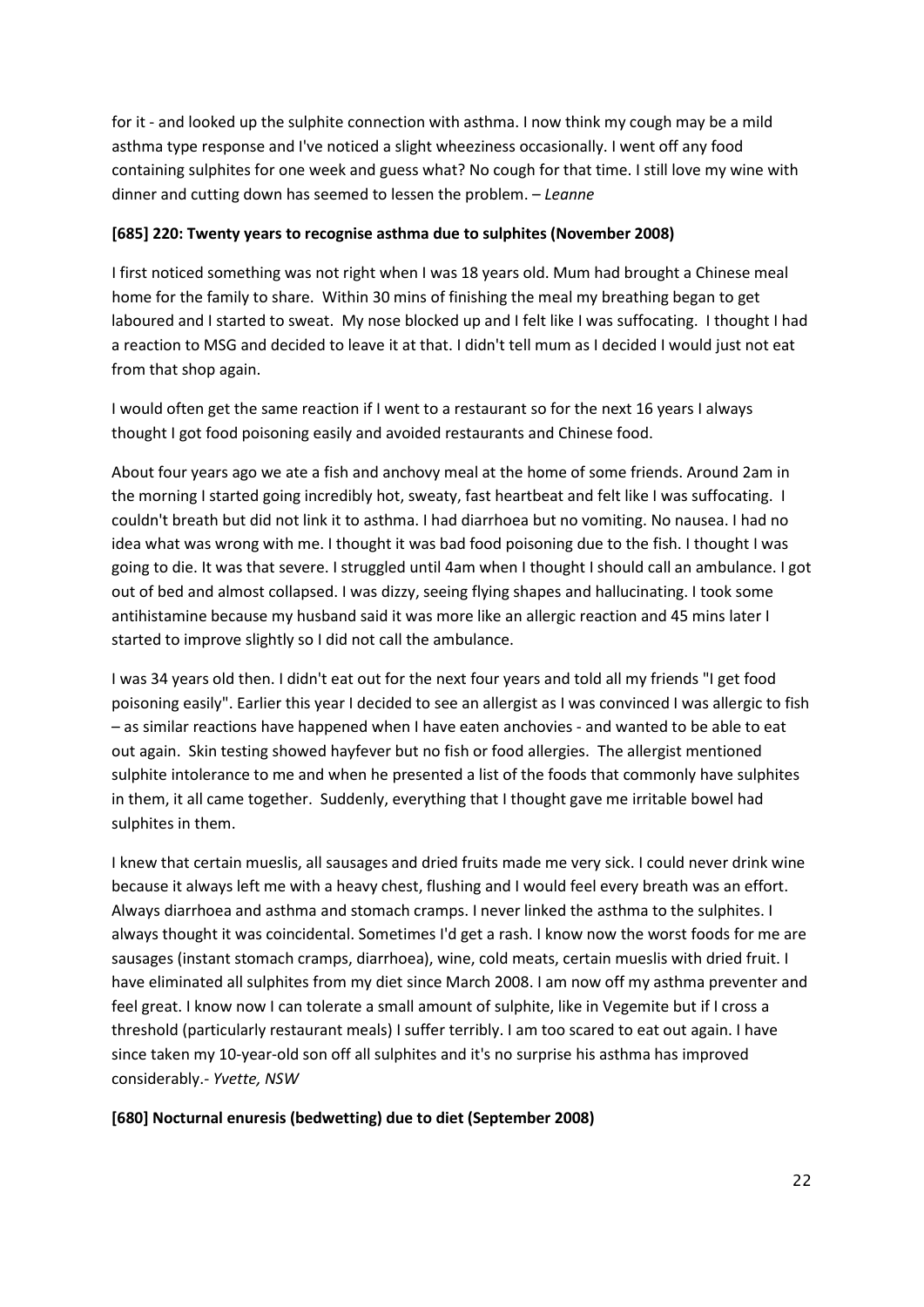We have seen some huge improvements in my 6-year-old son's nocturnal eneuresis. He had not had any dry nights since he was 3 years old. After making the changes below he started to have some dry nights (3-4 a week). Now he has been dry for the last 9 nights.

we have started him on A2 milk

• we used to have a jug of diluted orange juice in the fridge, now the kids drink mainly water with the occasional magic cordial.

- he was eating broccoli almost every night and we have not had any for 4 weeks now
- I have been more diligent in not buying any products with preservative 282 in it

• generally more aware of products full of additives, colours and preservatives since hearing you speak and reading your books

• our son did love to eat salami and ham (deli), so he has not had this for 4 weeks.

His bladder capacity is so much bigger and he can hold on for longer in the day. His mood swings are virtually resolved and you can reason with him if he is wanting something that is not appropriate, food or otherwise. My husband and I can both see that he is more confident in himself and sociable, making him a lovely child to be around. He usually has redipred once or twice in winter for exacerbation of asthma symptoms, but so far has not required any this winter, despite having a cold last week, so that is looking positive. Thank you for motivating me to review what I was putting in my family's mouths. We don't have access to fast foods living in the country, so that was never an issue. With a few simple changes to my son's diet, the improvements have been remarkable. The whole family is now reaping the benefit of these changes and so will continue to be more aware of what is in the food that we are eating. Thanks again for your passion and drive. – *Paula, NSW*

#### **[652] A2 and UHT milk better tolerated than fresh (September 2008)**

My stepson has suffered from black rings under the eyes, continually stuffed up and asthma attacks since he was a baby. After speaking to you in Brisbane we decided to try A2 milk.

On A2, the rings cleared up straight away, the snorting stopped and after a while we realised there had been no asthma attacks. Then he spent a few months living with us overseas where A2 is not available. However, there is also no fresh milk - all milk is UHT (mainly Pauls). There were no side effects.

On returning to Brisbane for a week's holiday, we were off guard and purchased plain milk. He had 3 small asthma attacks (required ventolin) in the week. He's now back on the UHT again no effects. We don't know why, whether it is the heat process or not, but it definitely is not a figment of our imagination. - *by email* 

## **[642] Asthma update two years on (May 2008)**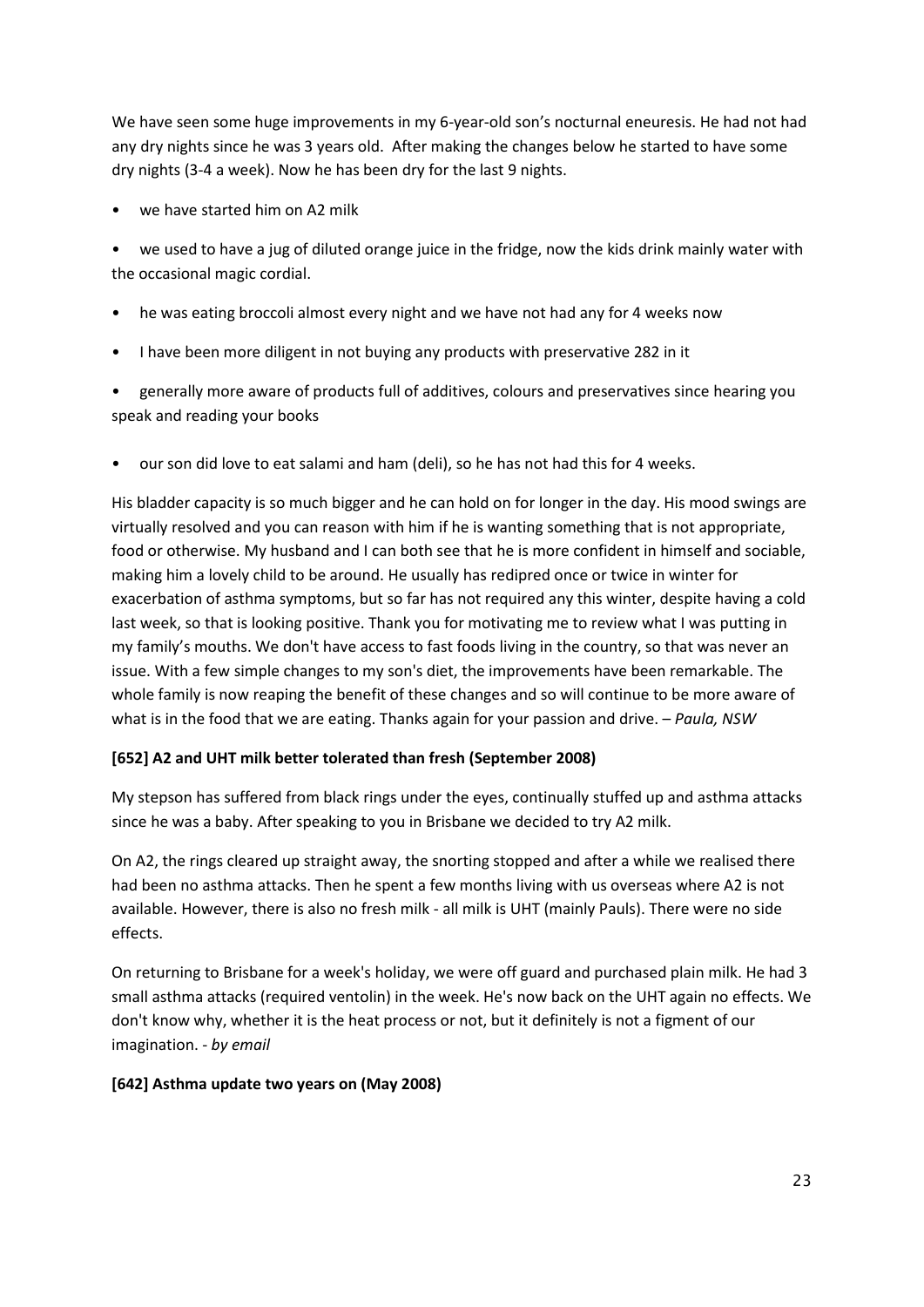Richie's original story (**[402] March 2006**) described how limiting his intake of preservatives and sulphite containing foods such as mince meat, prawns, pizza, processed meats etc had helped him with breathing problems he'd suffered for over 20 years.

His update in April 2008 reads: You probably get many emails of thanks and I have sent one or two previously but what the hell, I'm going to send you another one just to let you know how much my life has improved since taking your advice. I thank you with every positive emotion I have for who you are, what you stand for and for changing my life. I have no more breathing difficulties, no more sleep problems, no more anxiety and all this leads to no more stress. No money can buy this. I have been educating the people in my life on how damaging additives, preservatives, sulphites etc. are and sent links to your site to everyone in my address book - Richie, Vic.

#### **[638] Getting to the bottom of asthma/rhinitis (May 2008)**

We have gone failsafe before but I never managed to get to get to the bottom of the problem for my son's asthma/allergic rhinitis. I knew it was food, and suspected colours and preservatives. The dietitian you recommended was very good and we had good results with the elimination diet. Because of the asthma she wouldn't challenge MSG, preservatives or colours. It turns out our son started to wheeze about day 6 of the salicylate challenge. After two days of the amine challenge we gave up because he was so ANGRY (but not wheezing). Since then we have been to an allergist and discovered he is allergic to dust mites, some grass pollens and horse hair (we knew this one). We know we can minimise his symptoms and reactions to these allergens by keeping his diet failsafe, and are considering the de-sensitization path for at least the dust mites – email, Vic.

#### **[637] One-liners (May 2008)**

• Our daughter was diagnosed with asthma at the age of two. I could not understand how we could eat an incredible diet, mainly organic, loads of fruit, vegetables and wonderful food, and she would cough and wheeze all night. Since I found your books our lives have changed. It turns out our daughter (now four) reacts to salicylates, anything artificial, and smaller reactions to amines - Naomi, NSW.

• My boys can now play like the other kids without getting asthma - thanks to you - by email.

• My son hasn't been hospitalised with asthma since we started failsafe two years ago but I have just found out that his urticaria can be caused by food, especially annatto as he accidentally ate quite a bit at vacation care over the school holidays - email, NSW.

#### **[629] 'Severe and unpredictable asthma' due to sulphites (February 2008)**

Our food journey started with me picking up your Fed Up with Asthma book from the bookstore after our three year-old had just experienced a bout of wheezing. I read it all in one sitting and was left both horrified and hopeful. We decided that since we had nothing to lose that we would try the diet as a family in an attempt to pinpoint the trigger of our daughter's asthma. I was optimistic about finding a trigger but not really expecting to find it. Grace did the sulphite challenge with an apricot fruit bar as recommended by our dietitian - she had no reaction to the salicylate or amine challenges. I gave her the bar at the start of a short car journey. Within 5 minutes of finishing the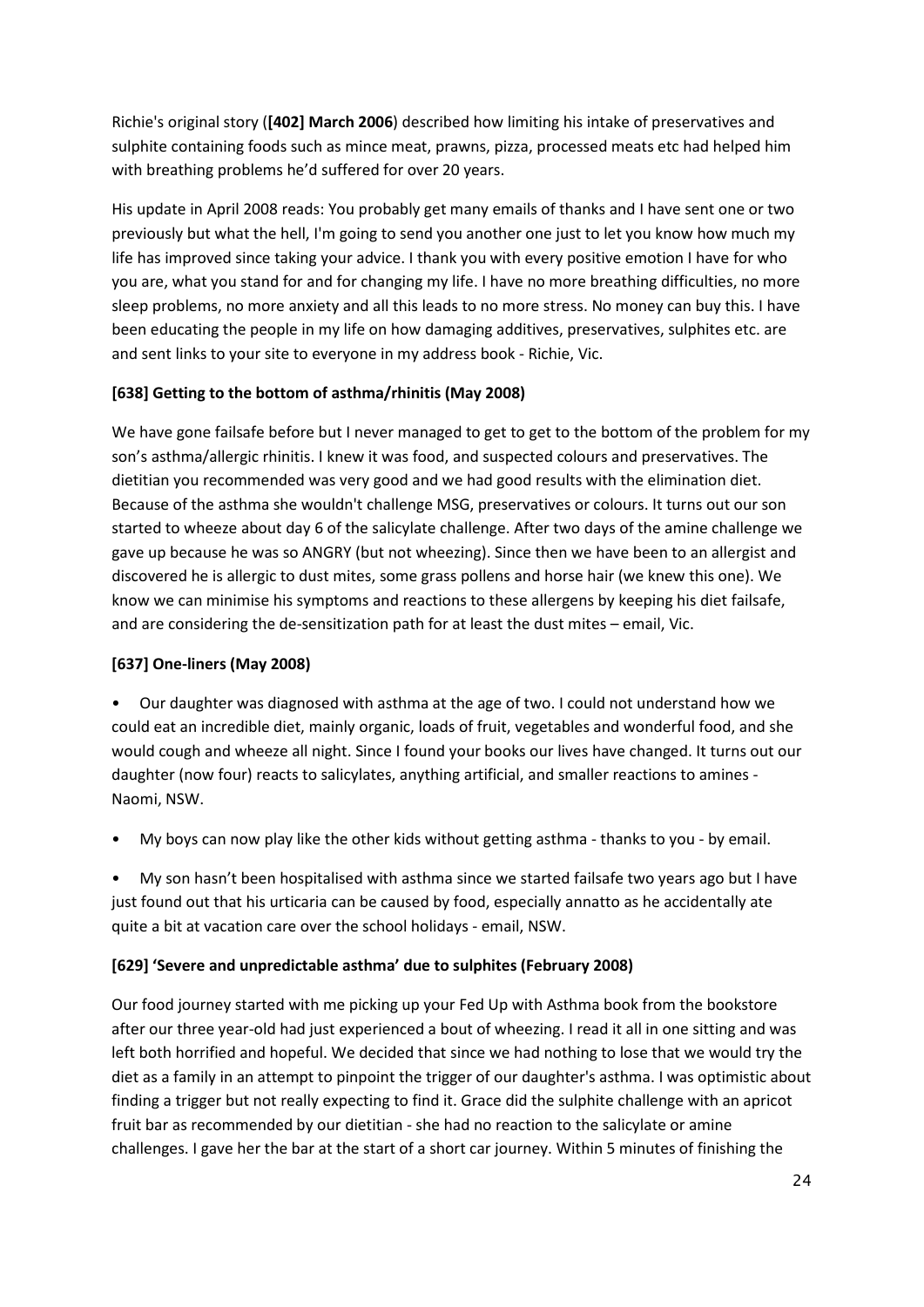bar, her breathing had become so laboured and wheezing so loud that I had to stop the car to give her Ventolin.

Over the next few months I repeated the challenge with a different brand of fruit bar, berry flavour and again with 4 dried apricots. Same results each time. Prior to the diet she would eat dried fruit, sausages and non-organic grapes quite often and was on a substantial twice daily preventer medication regimen as well as Ventolin about 1-2 times per week. Funnily enough it had never occurred to us that 'healthy' food could possibly trigger asthma.

We had been told by the paediatrician that Grace had severe and unpredictable asthma and required aggressive preventative treatment to avoid the life-threatening attacks that she had experienced. Obviously we now strictly avoid any sulphites and Grace no longer requires Ventolin or preventers. We have found that her asthma is indeed predictable and is treatable without any medication. I would even go as far as to say that she no longer has asthma, she merely exhibits asthma-like symptoms in response to sulphites.

Grace's growth had been stunted by her asthma medication. From her growth chart you can see the month she swapped to the stronger medication and also when we took her off it (post-diet). She grew 1cm a week for two months after she came off the meds. Her rate of growth is now normal .– reader, Qld

#### **[628] Asthma, eczema and frequent colds cleared up by avoiding additives (February 2008)**

My 4 year-old daughter has had eczema and asthma since she was 12 months old. Once a month she would come down with a cold and have to use her Ventolin and she was constantly scratching at her skin. Six months ago I concentrated on removing preservatives and MSG from her diet, and have noticed a huge improvement. We have not had a cold since and her skin has cleared up. – Kate, by email

## **[626] Asthma in an adult from Nurofen (February 2008)**

I was diagnosed with asthma last year. I am 43 years old. This year I took two Nurofen tablets - after eliminating them from my intake last year when I went on the elimination diet - before a minor medical procedure. (I had not related Nurofen to my asthma at this stage). Within two hours of taking the Nurofen and while I was still in the doctor's surgery I had an asthma attack. Both the doctor and I were very surprised. The asthma attack lasted for four hours! I had had no other introduction of foods etc in the lead up to this minor procedure, and the doctor told me that many asthmatics are finding that they can not take Nurofen. I have added Nurofen to the 'don't take' list. – Kathleen C, by email

#### **[602] Aching joints began during pregnancy (February 2008)**

I began the elimination diet after reading Fed Up with Asthma [now out of print, the asthma information from this book has been incorporated into the 2008 edition of Fed Up]. I was pregnant with our second child. My first pregnancy was fraught with pain from aching joints, hips especially, from which I d never suffered before. The pain was very great and continued after childbirth, though not troubling me much, just now and then. My joint movement continued to be impaired. In this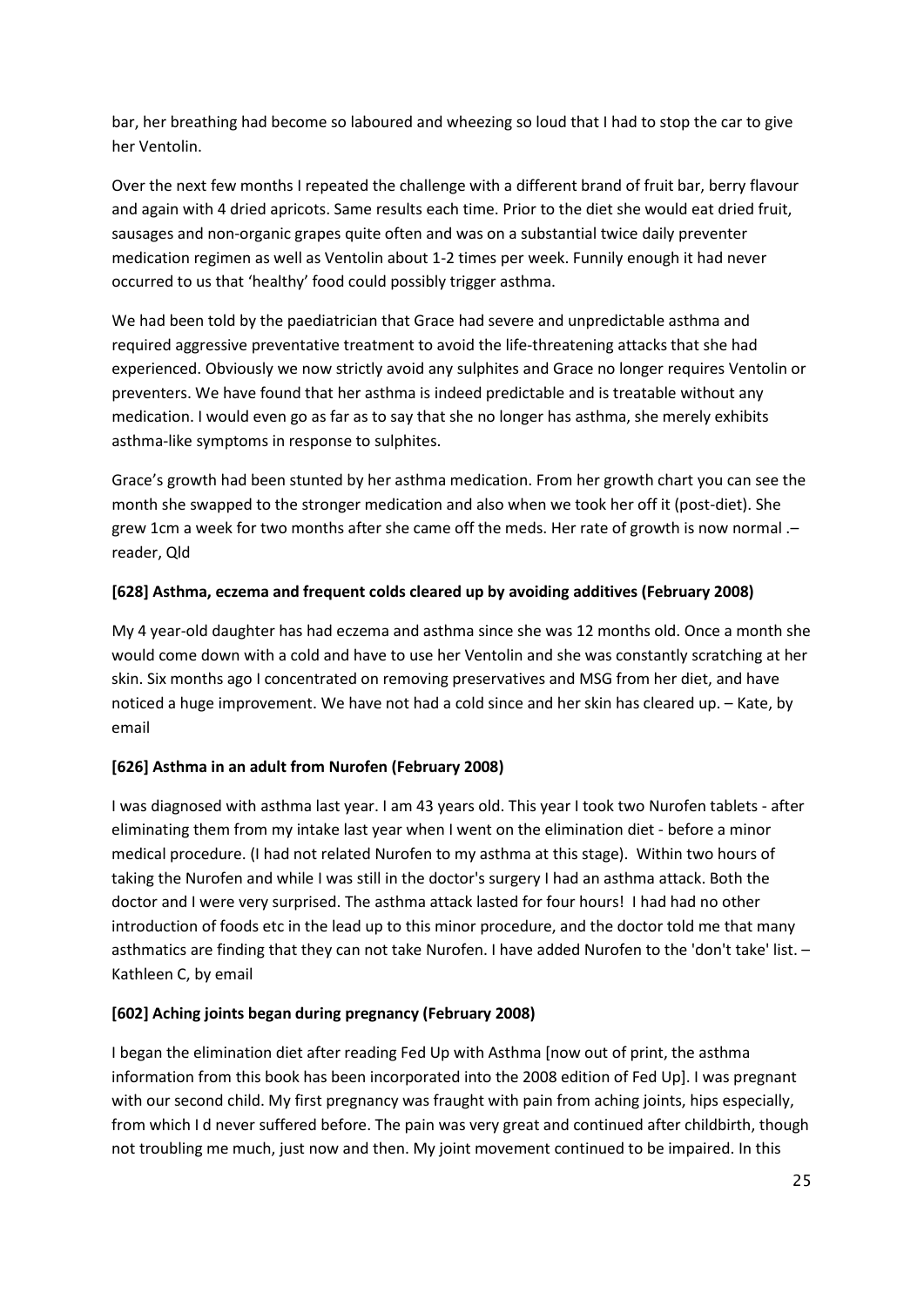pregnancy the pain began in the first trimester, whereas it had begun late in the previous pregnancy. I suffered much sleeplessness and worried how I would last 9 months like this. After 2-3 weeks on the diet (dairy and gluten-free as well) I no longer needed ventolin at all, just one puff daily of my preventer (I'd been using ventolin up to 8 times daily with little effect and 4 puffs of the preventer). Also, no joint pain at all, and the return of a normal range of joint motion. - Elizabeth, by email

#### **[597] One liners (November 2007)**

• We have just spent 3 weeks on the elimination diet. We are amazed at the positive change in all of us, (a hyperactive, asthmatic, eczema-stricken three year old boy; a 40 year old dad who has suffered from chronic asthma all his life; and a 34 year old mum who thought she felt pretty healthy ... until the last three weeks, where I have felt better than ever) – Julie

• We saw the school program on Today Tonight and my eight-year-old son looked at me every time one of his symptoms (asthma, bed wetting, sneaky poos, cradle cap, irritability, poor concentration) was listed. I thought I was a pretty healthy provider of food as I do a lot of home cooking but it is scary to see what is in some of your everyday foods. – by email, SA

## **[585] 102: Lifethreatening asthma from artificial colour 102 (tartrazine, yellow #5) (November 2007)**

My son was a premie with a family history of asthma and as a little one had wheezing episodes throughout his life. We were very experienced with asthma attacks and had all the medicines and equipment at home. My son had always eaten natural, homecooked foods as we just tend to not be junk food people. Just before Christmas when he was 19 months old I had commercially prepared eggnog in the house and gave him a tiny glass as a treat. Within 15 minutes he went into the most severe asthma attack we had ever seen. We gave him his medication and used his nebulizer, but he was not coming around. He had had a number of asthma attacks and this was nothing like it.

Our pediatrician had us rush him to the hospital. He was given immediate care - very unusual in US hospitals. The doctors didn't really know what to do. They gave us megadoses of all his medicines, put him on pure oxygen, put IV's in him but he didn't come around. They called Children's Hospital who sent down a team of 4. Our pediarician stayed with us for hours and his daughter was due in at the airport, so we knew it was serious. The doctors from Childrens ended up using Atrovent, a medicine at that time used only for adults. Our hospital didn't even know to use it on children. Ryan came around but it was very dicey.

After Ryan got out of the hospital I looked up asthma and found a British book that mentioned major chemical triggers for asthma including tartrazine a yellow food dye. So I had an idea that it might have been the cause. I then met with a specialist who felt that I was probably right, but there was no test because it was not a true allergy, but that I should avoid it because the next time we may not be so lucky. He said that often it is subsequent exposures that are more serious. Ryan did bite an Andes mint about a year later and once put a green M&M in his mouth and then rapidly removed it. Both times he had microscopic amounts of the candy and both times had very dramatic reactions. So we avoid it very seriously. – Heather, USA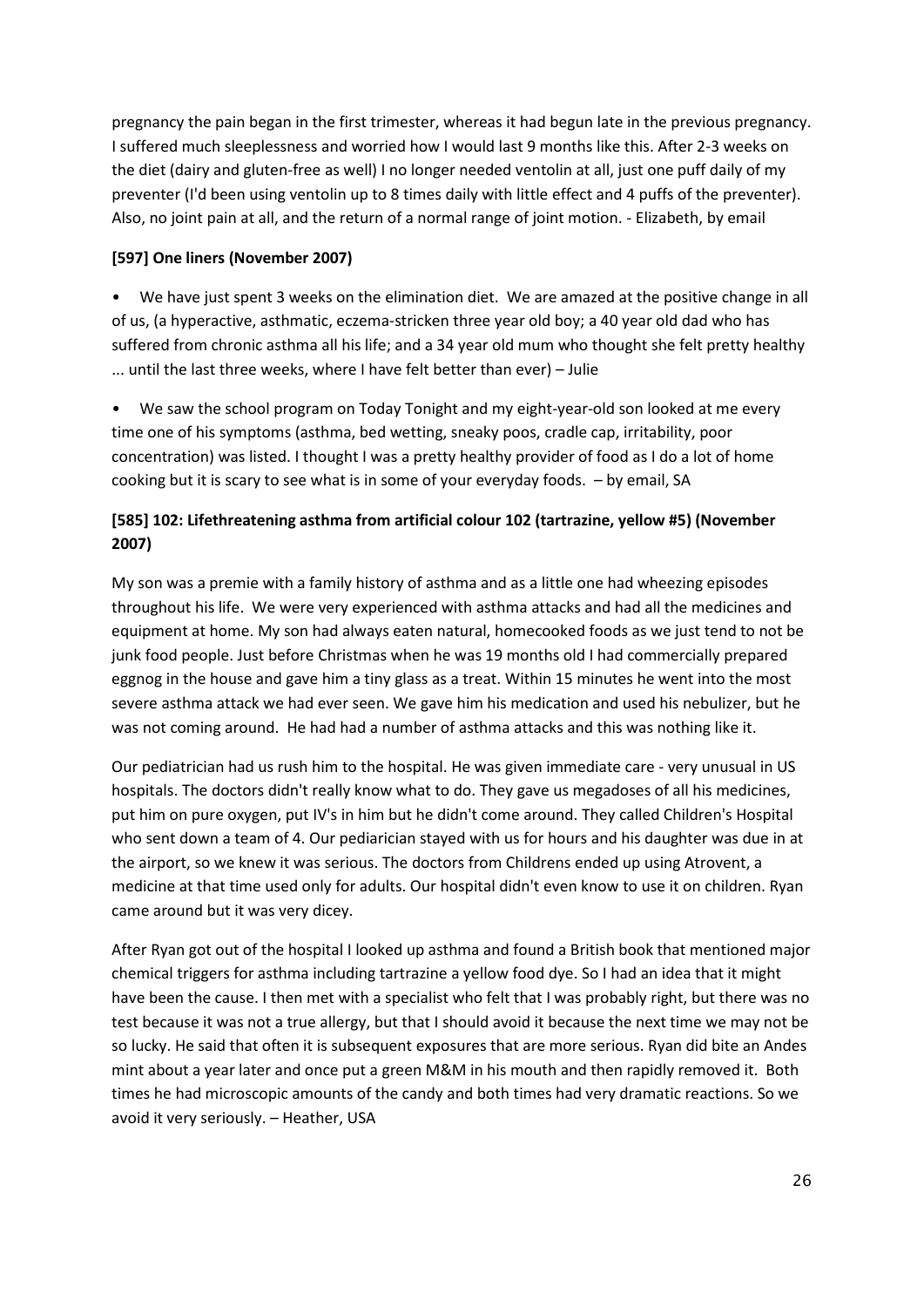#### **[574] One-liners (August 2007)**

• My grandchildren's asthma is now much better. I managed to convince one of my daughters of the connection between the 'healthy' apricot bars she was feeding him and her son's attacks (despite a very dubious husband and other grandma!) and my granddaughter's behaviour and asthma has improved after removal from her diet of the highly coloured treats which she was so fond.

• We have just spent 3 weeks on the elimination diet, using " Fed Up with ADHD" and the "Failsafe Cookbook". We are amazed at the positive change in all of us, (a hyperactive, asthmatic, eczemastricken three- year-old boy; a 40 year old dad who has suffered from chronic asthma all his life; and a 34-year-old mum who thought she felt pretty healthy...until the last three weeks, where I have felt better than ever - Julie, email.

#### **[573] His asthma disappeared (August 2007)**

We put my 6-year-old grandson on the failsafe diet for ADHD and his 4-year-old brother (who has had 2 serious hospital admissions for asthma) has seen his asthma disappear!! Another off spin from the diet my headaches which I blamed on shift work and lack of sleep have disappeared except two times when we didn't have the boys and bought Chinese and went out for Thai both times I woke through the night with a raging headache. And my husband who has been short tempered through our 28 years of marriage, has had a change in temperament/ behaviour, for the better. - Kathy by email.

## **[571] Why asthmatics need to know about salicylates: An interview with Matt's mother (August 2007)**

## **How long have you been failsafe?**

My 8 year old son Matt is a severe asthmatic who has been on the diet for almost a year. We of course have our good days and bad days in making him stick to it, but regardless of that he has done so well and has not had to go to hospital since he has been on the diet, and for a child who has been hospitalized multiple times every year since he was 6 months old this is quite an achievement.

#### **What made you decide to try diet?**

I love my children and as a mother I could not continue to blindly pump drugs into Matt every morning, night and during the day, it made me feel sick and I couldn't see that it was actually making an awful lot of difference to his asthma, in fact it seemed to be getting worse. Just before we started the elimination diet Ventolin seemed to have no effect on Matt at all, only prednisolone seemed to alleviate an attack, which as you can imagine frightened the hell out of me. The doctors all said the same things, either give it to him or he could die.

#### **How quickly did the diet kick in?**

Amazingly, within a few days. We could not believe how quickly. I remember Matt had been 'trying' to play basketball, we would give him two puffs of ventolin before the game as the doctor had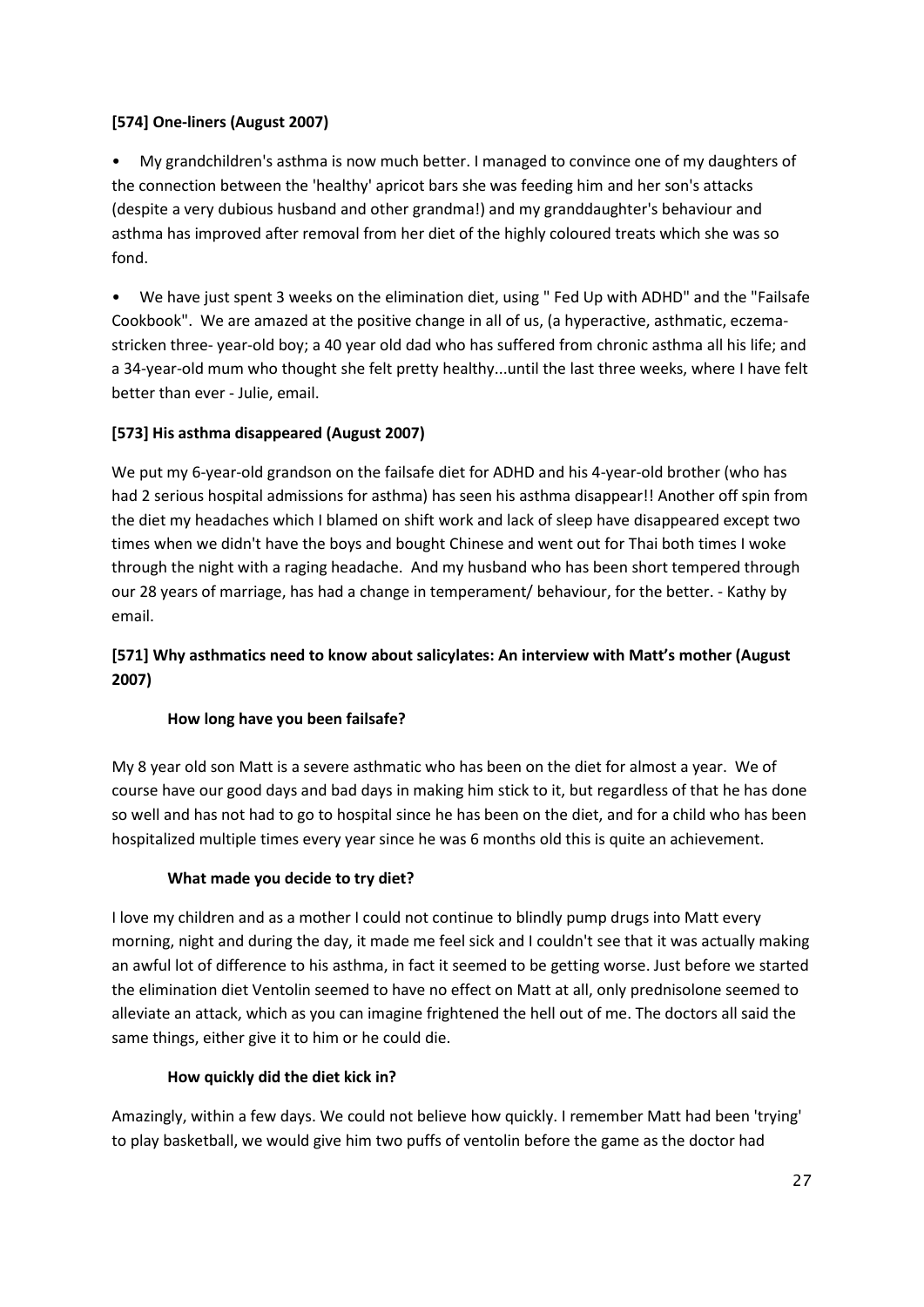instructed and then the poor thing would try in vain to run up and down the court, but he really didn't want to play and used to ask to be 'subbed' off.The first week of the diet he had a game on the Thursday, so rather than pre-puff, I asked if he needed a puff - he said no - and went out on the court.I sat there nervously with his puffer in my hand at the ready, and off he went - running up and down the court, he was only subbed off when the coach did the normal process of taking equal turns between the players. He came off at the end with a bright red face, sweaty head and a big smile and a noticeably absent wheeze. I could not believe it - that was when I knew this was going to work.

#### **Which food chemicals affect Matt's asthma (e.g. sulphites, salicylates, benzoates, colours?)**

Artificial red colours seem to have the most dramatic effect. Salicylates definitely, although salicylates by themselves e.g. apples, tend to creep up on him, taking a few days and even then the reaction seems milder than artificial colours. Sulphites definitely. Amines do not seem to present the same level of problem, but I am extremely cautious with them also.Have you done challenges or did you work it out from mistakes?

I am very loathe to do challenges, we tend to learn from his or my mistakes. The results are so obvious, usually that night he and I are up all night with his terrible croupy cough, he becomes unreasonable, eczema flairs up, his feet crack and bleed.There is no mistaking it when it happens, and I can't bring myself to deliberately create the situation.The only real trial I have done is with fruit because it is what he misses the most, golden delicious apples for three days, third day severe asthma attack, cracked feet - lasted 3 days.Bananas no apparent problem.Half a mango - within hours agitated, croupy cough leading to an attack that night, but gone within a couple of days.

#### **What happens when he breaks his diet?**

It depends on what he eats. Sometimes it kind of creeps up on me that he seems to be a bit wheezy, but nothing dramatic happens, which concerns me because I think maybe the 'build up factor' is occurring, so I put him back on the elimination diet and start again (we are doing this at the moment, because I have found out that he has been 'sharing' lunch at school and also put in a tuck order without me knowing!) I have reviewed his lunch box and was able to buy your cookbook, so now he is getting enough interesting things and variety so he feels that he is not missing out!

Sometimes it is so painfully obvious that he has eaten something, he just comes home and starts coughing. This happened before Christmas with those rotten candy canes that all the kids give at school - Christmas is a nightmare for me and Matt, he has to say no to things he loves and I have to be the 'lolly detective' to make sure he survives! He came home one day from school and was clearly having an attack, in addition to all of the horrible behavioural issues that accompany such food, I just said point blank - what on earth have you had at school? - and of course it had been a candy cane. School presents the biggest challenge on this diet.

#### **What kinds of foods is he most likely to eat when he breaks his diet?**

It depends, lollies, chocolates - things he sees all of the other kids having that he can't. When he did his 'secret' tuck order it was a ham and cheese sandwich and a strawberry milk. Funnily enough most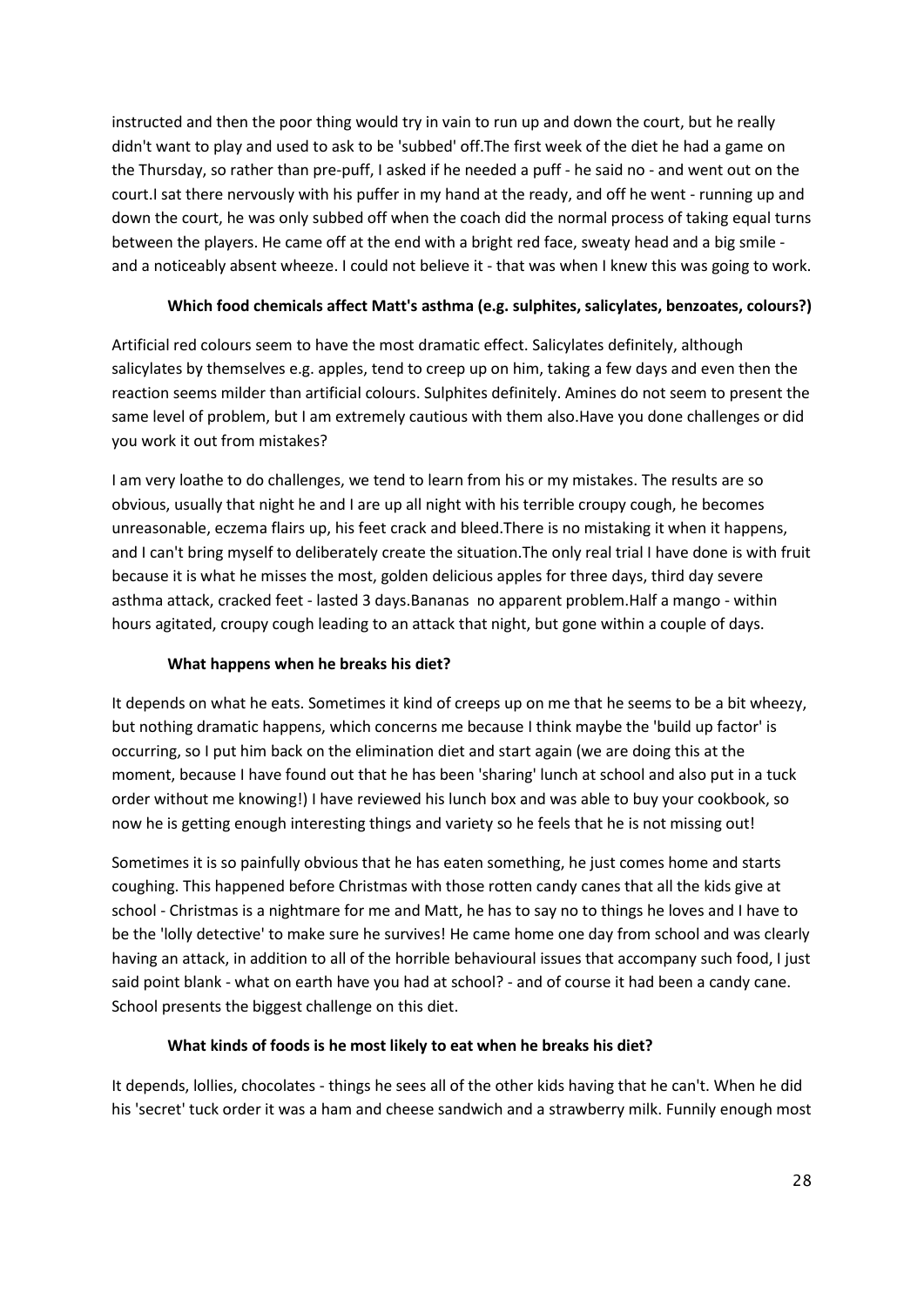people would think this was quite a 'healthy' lunch!! That night it meant a serious asthma attack for him, and all types of horrible behavior!

#### **Has he been able to reduce medication?**

He hasn't needed steroids since he started the diet 12 months ago and over summer he went for three months without any Ventolin. He really only has it now if he is having an attack usually because we have made a mistake or he has had something at school that he shouldn't have. After the ham sandwich and strawberry milk incident he had one dose of two puffs per night for a week, prior to that it had probably been about two months since he had a puff.

#### **How about exercise?**

Matt is very active, he plays basketball and football and swims four nights a week in a squad team.

#### **Has Matt's doctor been supportive of diet?**

No, I gave up discussing much of anything with the gp/specialist some time ago.Their answer has always been puff at all costs, nothing else will work, his asthma is totally unrelated to diet.

#### **Do you have an asthma plan drawn up with your doctor for Matt?**

We do have for school, but it is pretty standard stuff and says he should be puffed twice before any physical activity. He no longer needs and because of his age now the school more or less leave it up to him unless there was an emergency.

Do you measure peak flow readings? if so, do you have any examples of what certain foods do to Matt' readings?

No, we have never measured peak flow - the doctor has never suggested it.

## **Did you join the failsafeasthma group and if so has it been helpful?**

I just joined - so will let you know.

#### **Did you see a dietitian about the diet?**

I met with the dietician you recommended - she was fantastic, gave me some really good tips and excellent guidance. Other than a couple of lunch box modifications she thought we were very much on the right track.

#### **Any other comments?**

I would love to see an action group in schools - school lunch is the hardest part of this diet. I would love to be able to refer the school to some committee etc that are educating the educators.

Also, I need to mention something else in relation to Matt's school work. Mid last year Matt's teacher told us that she thought he would have to repeat the year, due to his inability to focus and complete work, also his reading and writing were below standard for his age. She couldn't understand what the problem was, as he is obviously an intelligent boy, however nothing she did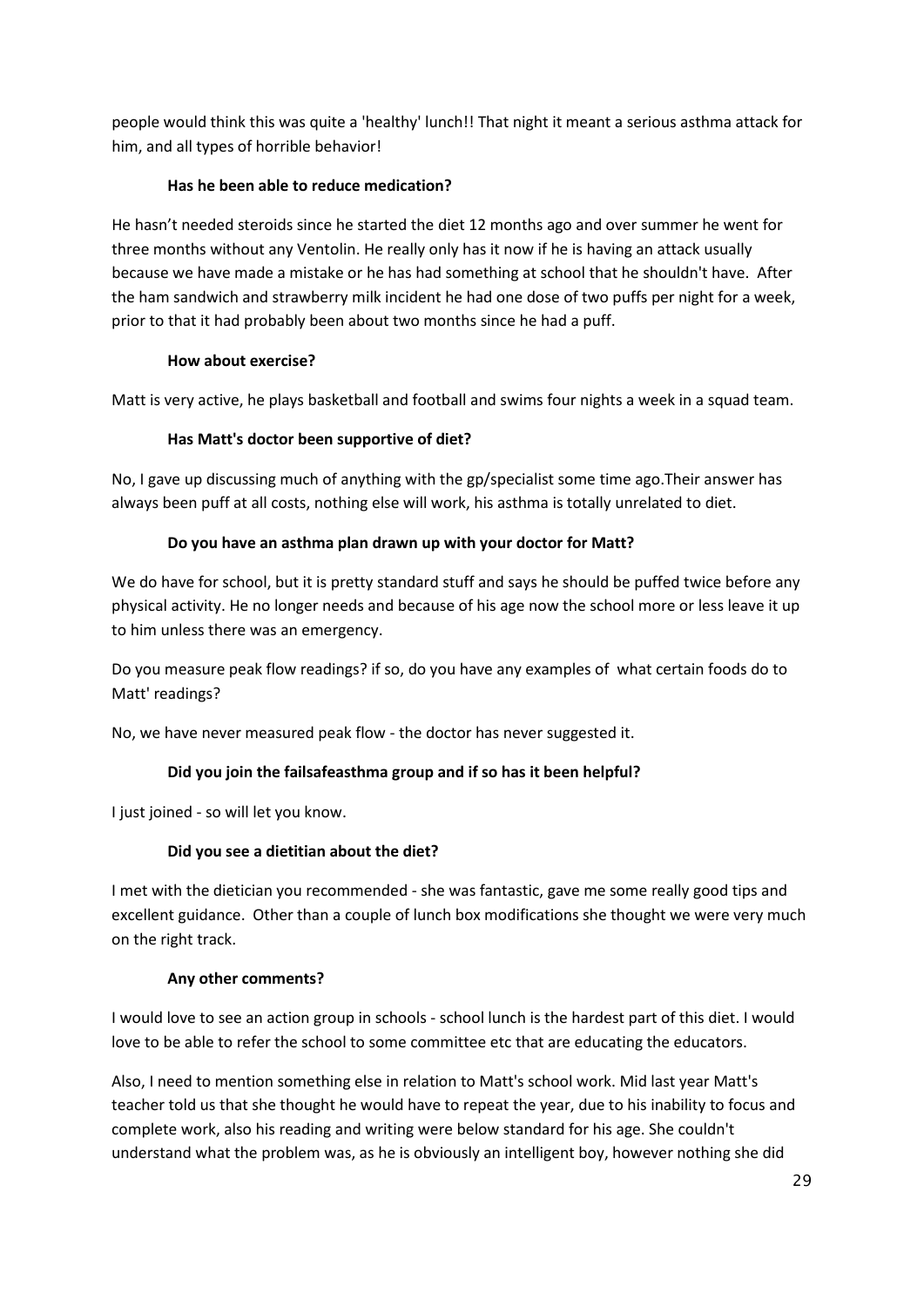was working. We started the diet in the school holidays a few weeks later. We had a parent teacher interview at the end of the following term.The teacher told us that she couldn't believe the difference in Matt, and wanted to know what we had done as the change was quite profound. He was now able to focus and when he couldn't he actually removed himself and asked her if he could go to a quiet place to concentrate!! His reading, writing, completion of tasks, virtually everything had improved out of sight. So much so that she said there was absolutely no need tohold him back a year.

I can tell if Matt or I have made a mistake - as much by his behaviour as his coughing.

Once again THANK YOU so much for continuing this wonderful work - it has changed our lives.

#### **[565] One-liners (May 2007)**

- My sons aged 9 and 4 now additive free both had croup in the last week and the younger one even had a cold as well but neither of them had asthma which is unusual for them. – Kylie
- We just had our Tu Beshvat holiday (New Year of the Trees), ate a good bit of dried fruit, and guess what? - more headaches, asthmatic spasms, gut in an uproar, and the boys nervier – by email.

#### **[559] 'Ultra-healthy' diet led to asthma and debilitating health issues (May 2007)**

My mother and I have known for years that we are allergic to aspirin. We both react with ringing in the ears, nausea, vertigo, lethargy, and I even lost consciousness once. I avoid salicylates in cosmetics and toiletries at all costs, but my health has steadily declined (I am 24). My mother and I both have had doctors mystified for years with strange and debilitating health issues. They told my mother oh you have lupus, no you don't, yes you do, no ... so on and so on. Now they have decided that we both have fibromyalgia. None of my doctors have ever mentioned that salicylates are in foods. After coming across this information I realised that almost every diet change recommended to me by the doctors has caused my salicylate intake to be astronomical. It's no wonder I've been in and out of emergency rooms.

Everyone made fun of me calling me a "health nut" because of the supposedly ultra-healthy diet I was on. I was trying to follow the USDA guidelines and eating lots of fruits and vegetables - especially citrus, broccoli, and spinach. The heart healthy recommendations include lots of processed tomato products and using as many different herbs as possible (to give flavor instead of salt). I also was trying to eat as many "naturally sweetened" things as possible. I was eating a lot of fresh oat granola, but it was loaded with honey, almonds, and pretty much anything that comes up high in the sals. I also was using olive oil for cooking, salad dressing, and with herbs instead of butter on bread.

It's no wonder that I was getting worse. I was having so many migraines that I only had about two days a month that I could function without excruciating pain in my head, I had chronic tendonitis, chronic fatigue, if I ever did get to sleep I felt more tired when I woke up than before I slept and I was still gaining weight. Now that I am on the right track I have only had two migraines in two months, and I have only had a tendon problem one day. I was diagnosed with adult onset asthma and was using an inhaler every day and now I only have to use it when I get exposed to salicylates.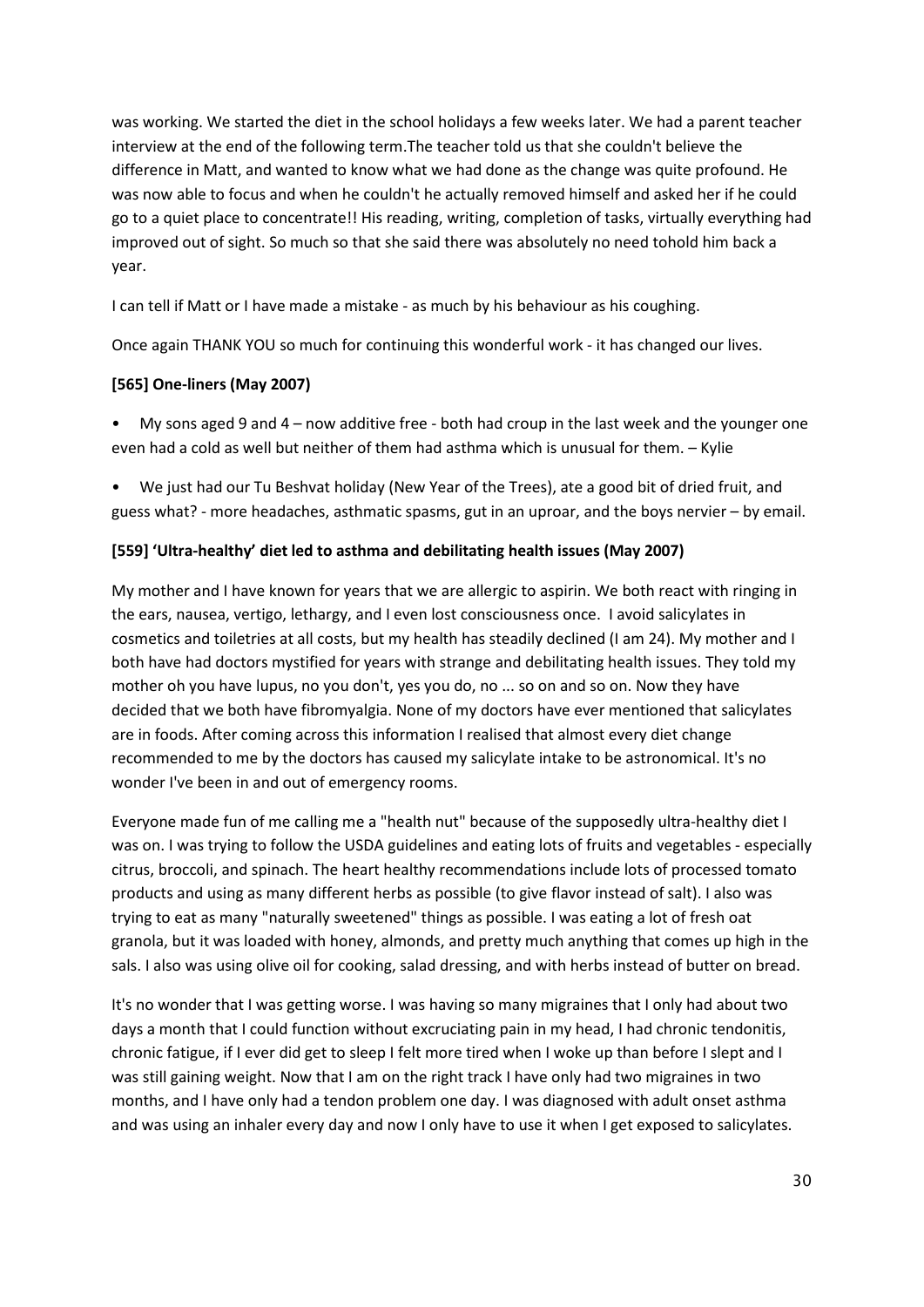My mother and I have both been improving so drastically that everyone is asking us what is going on. – from the USA

#### **[554] All three children got asthma at the same time (May 2007)**

My daughter, now in her late 20s, first got asthma in her early teens. Recently she told me the story of her very first asthma attack. She was away from home camping with friends, when they treated all the children to a soft-serve ice-cream. Within a short time she was having troubles breathing. The other adults identified that she was having an asthma attack, severe enough that they were contemplating taking her to hospital. Prior to having this first attack, my daughter did not have many additives in her diet. I just didn't let my children have lollies, cordials, snack foods, etc as I didn't think they were healthy, and I did a lot of home cooking. Soft-serve ice-cream was just not something that she had ever been given. Over the years, she noticed for herself that if she had softserve ice-cream, or drinks and lollies with a certain yellow colour in it, that this would quickly trigger an asthma attack, and that if she didn't consume these things that the number of her asthma attacks were less.

With hindsight (isn't it a wonderful thing) all of my children have got asthma as a result of additives. It was only watching your "Fed Up" DVD that let us work it out. My daughter already knew that certain ice-creams and 102 gave her asthma, but we hadn't realised that other additives, that don't give such an immediate effect, could also be involved. Asthma is in their father's family and their grandmother gets bad asthma, so I was expecting that at least one of my children would get asthma as well. When none of my children had any symptoms of asthma I was relieved. That was, until all three of them got asthma about the same time. My daughter was aged about 13 and the two boys were about 10 and 8. It was very confusing at the time as why all three would suddenly get asthma when none of them had had any symptoms previously. The only thing that changed about that time was that all three of them were getting access through their friends to types of foods that I had never allowed them to have before, like processed snacks that I have now learned are high in additives. At the same time as this, realising that I was not going to be able to stop them from eating whatever they wanted to when they weren't at home, and because of other family pressures, our diet was changed at home so that the snacks, foods and drinks that I now know are full of additives began to be consumed at home. The change was therefore from a largely additive-free diet to the average Australian additive-packed diet. So three asthma-free children changed to three asthmaprone children who all needed to be put onto medication. If only I had known then what I know now. – by email

#### **[546] One-liners (January 2007)**

• "If no one's told you recently, thanks so much for all the work you do - you have changed our lives! It's good to have a asthma free, medication free, tummy ache and diarrhoea free child after many wasted futile hours and \$\$\$\$ spent in specialist surgeries!! And even now I've found the answers (thanks to you), still the doctors are not interested in hearing about it. That's what I find so hard to believe! - Fran, NSW.

• I work in health and am constantly amazed that there is not more connection made to food related reactions as I can recognise them a mile off - asthma, eczema and so on. – email, NSW.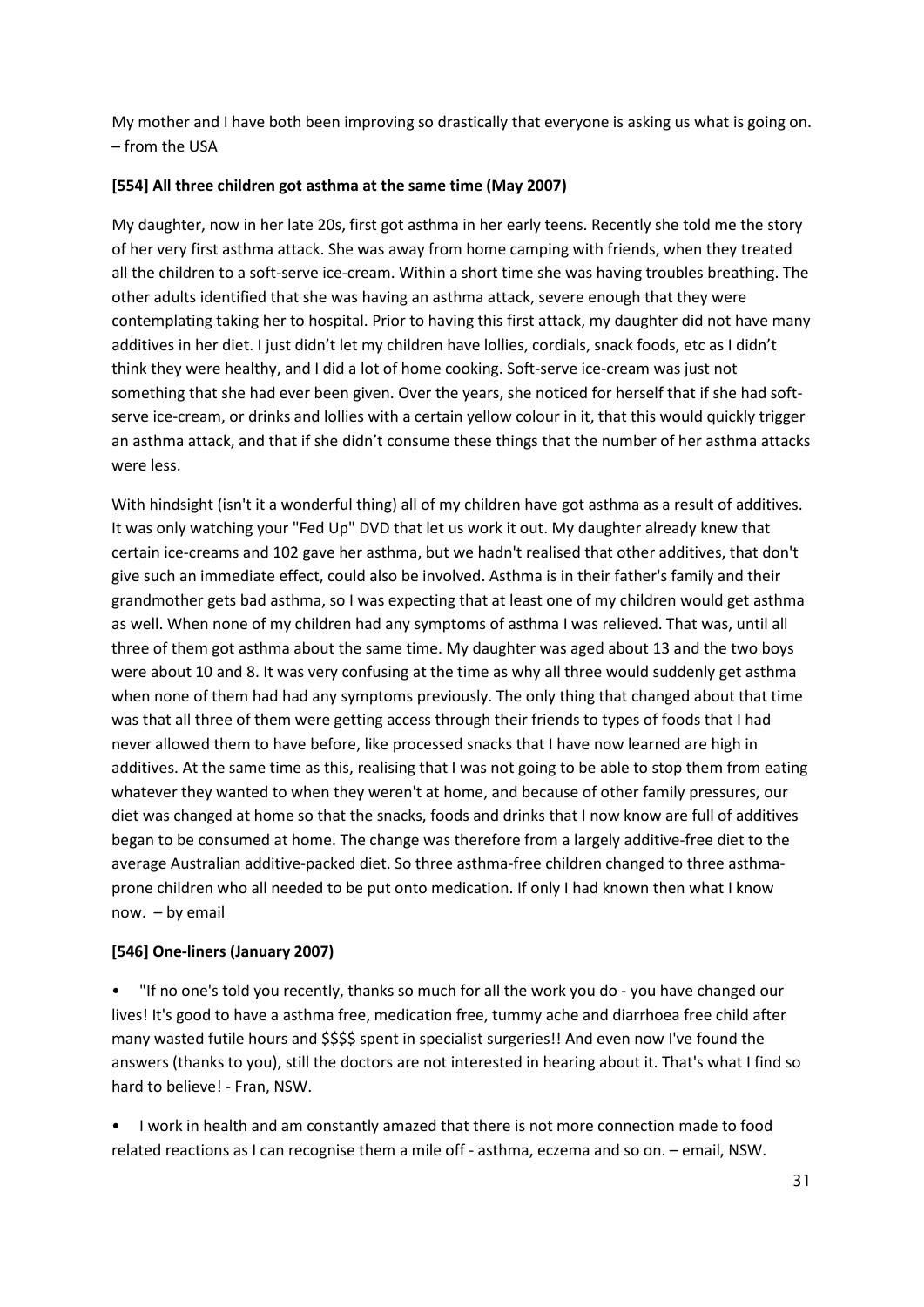## **[528] "When we started the diet to help our daughter, we didn't realise it would help our son's asthma too …" (January 2007)**

After years of friends and teachers telling me that my child needed medication (she was a "Jekyll & Hyde" according to one teacher) and doctors who just assumed her problems were hormonal, a girl guide leader noticed my 9-year-old daughter's behaviour problems (fighting, defiance, stealing etc) after eating certain foods and suggested failsafe eating. Within weeks, apart from a few withdrawals, everyone noticed an improvement and now, nine months later – what a difference! When we decided to do the diet to help our daughter, we didn't realise it would help our 6-year-old son's asthma too but he hasn't had an attack or been hospitalised since we started.

Unfortunately my doctor is not very supportive, but I have found a great paediatrician. As she said in the last appointment, the food companies market all of these so called good foods to our children, but she ends up dealing with the backlash e.g. behaviour problems etc.

My son and daughter are now at the stage where they don't ask for "bad" food any more because they know what it does - at a friend's workplace recently he bought them a huge packet of lollies, to which they politely stated "No thank you". When he persisted as to why a couple of 9 and 6 yearolds didn't want lollies, they said "Because I choose to be healthy" which is what they have learnt to say when teased at school about having to be on this diet.

I know now that what I thought was healthy, e.g bread, devon, tomato sauce etc, wasn't healthy for them. During the challenges, my daughter reacted to amines, colours and preservatives. My son reacted violently to the colours with his asthma mostly but hasn't had an attack since we started failsafe. My son couldn't care less what the kids at school say anymore. When they open their packet coloured foods, he says "my mum makes better anyway". When we had a fete at school in September, we had a failsafe sweet stand and the kids loved it. My daughter's 9th birthday went wonderfully - no hyped up kids, a few kids didn't want to come because of the "diet" food, but they missed out. The parents commented on how well they all behaved, even the magician I'd hired couldn't believe how well they played, participated and listened.

My Mum and Dad, Before and After School Care, Church and Girl Guides have been totally supportive of my children's diets. If they have a party/special day etc they always phone me and either ask me to make food (which I'm more than happy to do) or they will ask for certain recipes and all the kids cook. My mother-in-law's "let's not tell mummy and daddy" attitude towards little surprises changed very quickly when she saw how my 9 year old reacted after a "Happy Meal". Ironically, not such a happy time was had!

We have a wonderful restaurant round the corner from home which we used to go to once per month as a treat for the kids – after the diet I phoned them, feeling a little silly, but as long as I tell them what they can make, skinless chicken, sauces etc, they are happy to do it and we haven't had a reaction yet.

At school, even though she has come such a long way in 9 months, my daughter is still being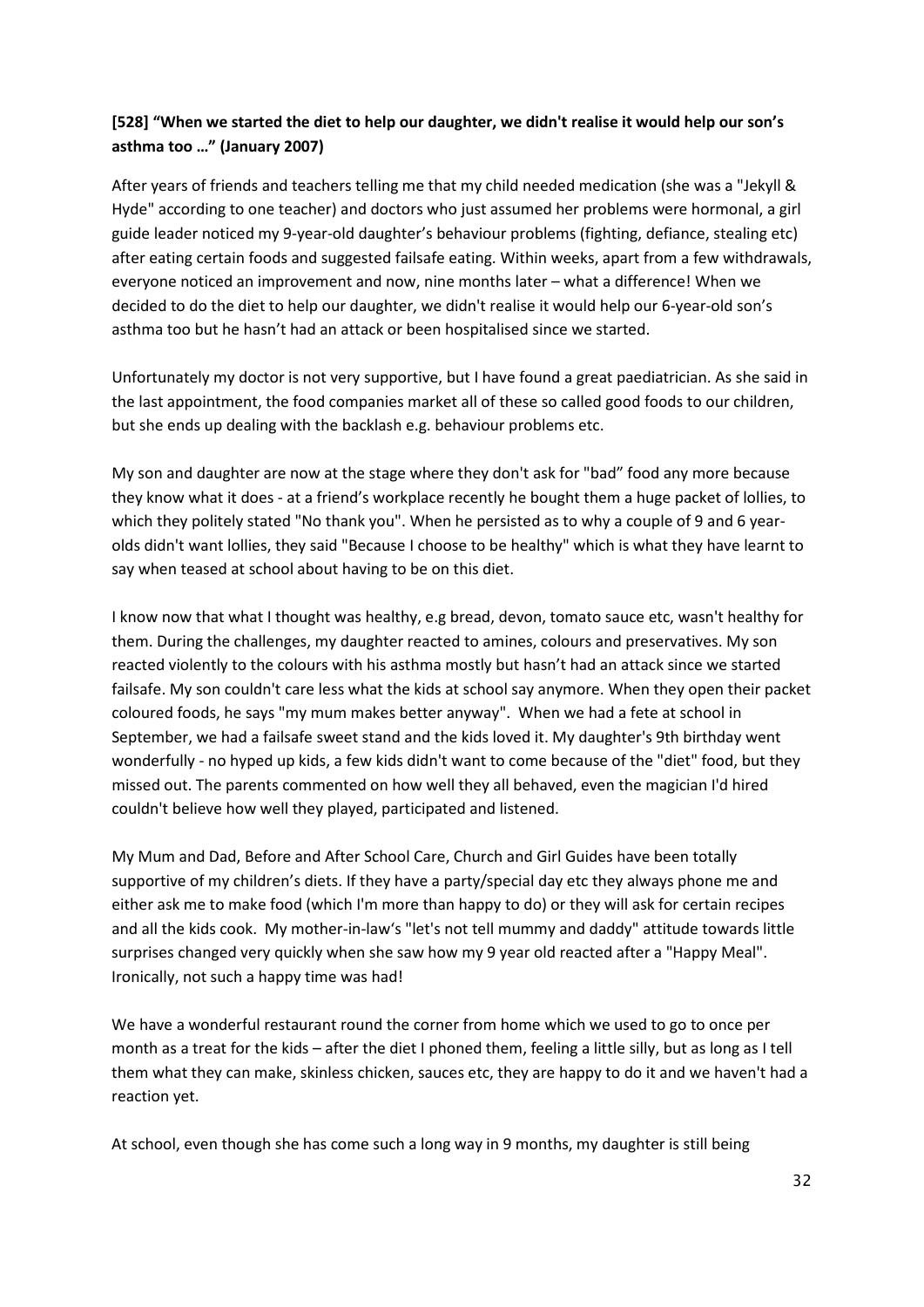stereotyped by certain teachers, and sadly even the principal thinks she's not being given a fair go. So, we are starting off at a new school in January 2007 and are all looking forward to this change.

So many people told me not to be stupid, not to do all of this work etc, just put her on medication - I work full-time, plus do the normal mum and wife things in the home, but no matter what happens, we won't go back to "normal" eating ever again. I know it mightn't work for everyone, but it has worked for us.

I would like to say to all parents and caregivers, THE EXTRA HARD WORK IS WORTH IT!!! If you slip up, these things happen, just keep going! It has made our lives soooo much happier. To the Schools: help us parents out - stop having so much processed crap to sell the kids, they get used to having homecooked food without the nasties in it and your days will go much smoother. – 'Maitland mother', NSW [Maitland mother would like to get in touch with other failsafers in the Maitland area, please email via suedengate@ozemail.com.au]

#### **[527] Maya's story (January 2007)**

One mother reported that her two year old daughter Maya was a "huge dried fruit eater", consuming two or three packets of dried apricots or similar and two or three fruit bars per week. At three packets of dried fruit per week that's roughly 250 mg per day, or 20 times the Acceptable Daily Intake for an average two year old (0.7mg per kg bodyweight or half a dried apricot for a 2 year old) set by the World Health Organisation. Sulphites are associated with both asthma and cough.

Maya had been diagnosed with suspected bronchiolitis at nine months. "Ever since then, she has had bouts of coughing on a regular and frequent basis, often only two or three weeks apart, usually with a cold but occasionally following a slight fever," wrote Maya's mother. "The coughing can last all night at its worst - but usually is about 40 minute bouts every few hours. There is no apparent wheeze, although sometimes doctors have found a slight wheeze with a stethoscope. Very occasionally, it will resolve gradually after a week or two but usually becomes worse and requires antibiotics". When Maya's cough was diagnosed first as asthma, then as hypersensitive cough receptors, "the paediatrician advised that there was no link to diet and that she would probably grow out of it". Although her mother had never noticed any connection, since avoiding sulphites Maya has been free of cough – reported by phone.

#### **[526] Diet has been a lifesaver (January 2007)**

We have had excellent results with diet for our five-year-old daughter who had severe asthma attacks with daily singulair, ventholin, atrovent and also 3 lots of prednisilone within the space of about 3 or 4 months at the beginning of 2006. Since going failsafe in August, not even a cough. I attribute a big part of this success to eliminating both sulphites and artificial colours in particular.

I always felt that there was something more we could do, but just didn't know where to start. My children had what I thought to be such a healthy diet, no cordials, lollies and lots of fruit and dried fruit for snacks. Now I know better.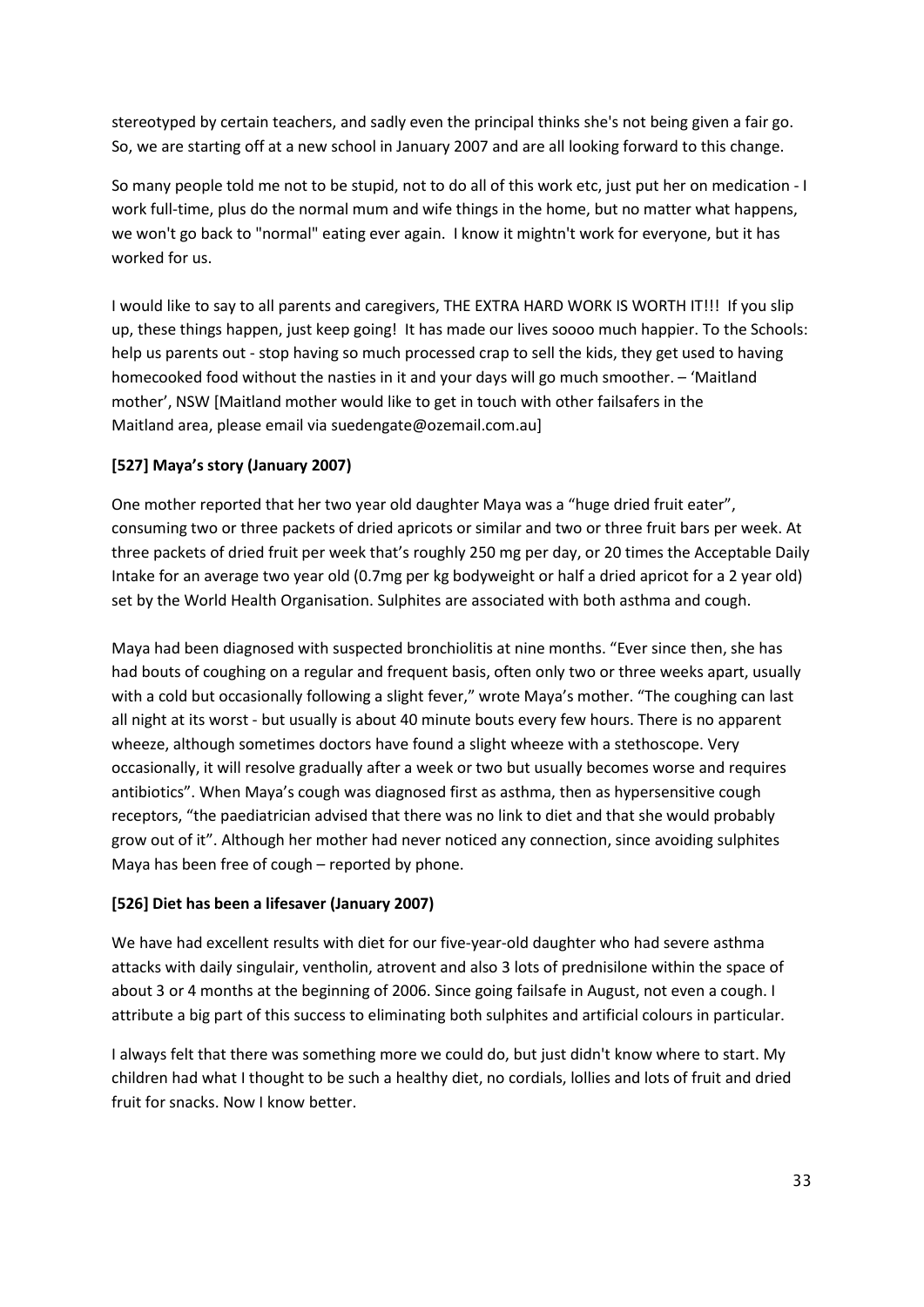If telling our story assists in being a catalyst for positive change for other families in situations like ours, that will be wonderful - Monica, NSW

#### **[525] "a second lease on life" (January 2007)**

Without sounding corny, it is like my daughter has been given a second lease on life.

Our youngest daughter was diagnosed with asthma at 3 years of age and we then spent many times in and out hospital, with still no improvement. She missed so many days of Preschool, could not run without puffing and requiring her asthma puffer all the time, she also had permanent grey colour under her eyes. We really did not think we would be able to send her to school.....it was that bad.

Then a friend of mine from work went to a Sue Dengate talk … and the light went on. I contacted my husband immediately and told him about it, cause we had been so worried and that night I cleaned out all my food cupboard and fridge and made it additive-free.

Our daughter is now 6 and is going into Year 1 and has not been in hospital since the month we stopped the additives. We have a liitle girl who runs, jumps for ages on the trampoline, has lost the grey under her eyes and very happy parents.

Abbey knows that she can't have food with additives and has had to make a lot of sacrifices, but when she said to me a few months after stopping all of that, that she feels better then I know it is all worth it - Kathy, NSW

## **[524] Open neglect by medical establishment (January 2007) COURAGE AWARD STORY FOR JANUARY 2007 NEWSLETTER**

Criminal. It's the only word that comes to mind when I realise that, from the age of 10, I have suffered terribly from asthma; and yet, over the next 23 years, not a single - I repeat NOT A SINGLE so-called "doctor" ever once asked if my condition might be due to environmental factors", or that it might be caused by the food that I eat... All they ever did was pop a stethoscope on my back, and fill out a prescription for ventolin... "See ya next time, Mark!"

I am so angry and frustrated at the modern medical establishment for their open neglect. For years, almost every morning I would wake with an awful wheeze and a fit of coughing... And it only got worse as my 20's progressed!

When I think back to those days (although I never made the precise connection myself at the time), it got to the point where I would need my puffer after almost every meal! Macca's.. Pizza... Pies... even good 'ole home cooked meals like curries, stews & roasts! As you can imagine, I became very depressed.

I will also confess that I was indeed a smoker as well (I know, I know), but I gave them up around 3 years ago thinking that IT was the main \*cause\* of my asthma... Oddly enough, I was wrong ... the daily ritual wheezing-fest continued unabated. I was, by then, needing up to 20 puffs a day and my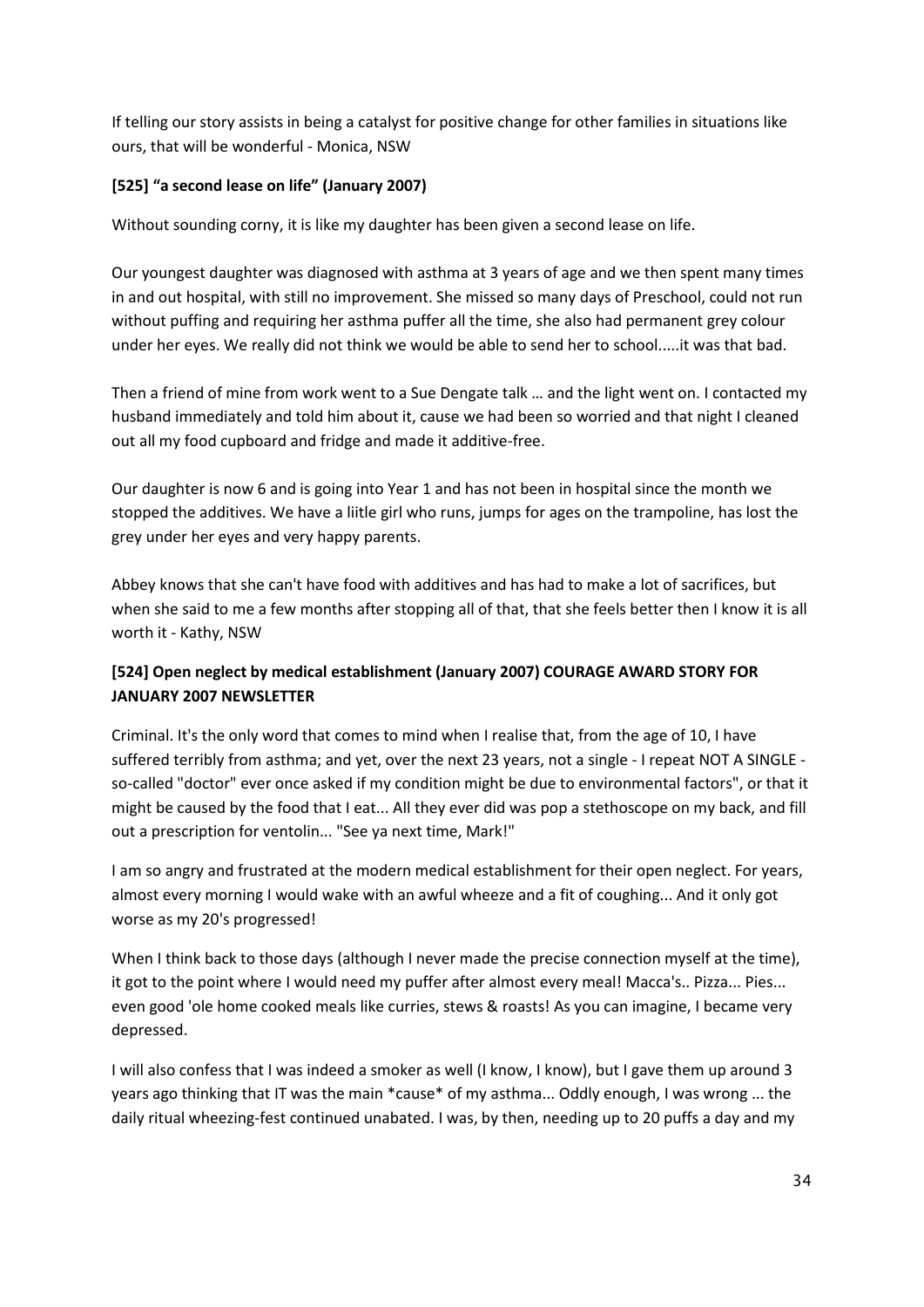depression worsened. I remember thinking: "I've given up the damn ciggies, so why aren't I any better?! What's wrong with me?" I began to accept that I would NEVER recover from this ailment.

Then I discovered your website, "Fedup!" ... And oh what a life changer!

I bought the video a few months back and have read much of the material on the website, and with what I now know about salicylates, amines, preservatives and additives of all kinds, it finally all makes sense! So far, my family and I have managed to stop the intake of preservatives and additives (That's the EASY part!) with noticeable improvements too, I might add, especially for my asthma! However, I have not completely recovered yet, and my eldest son - although improved - still has temper problems; so, over the last two days we have finally started tackling the salicylate/amine issue... It's harder I'll admit, BUT, I can already see definite positive-changes from my first-born son, and in my own well-being as well.

It's been around 6 months now since we actively started amending our diet, and overall, my asthma is now highly manageable... (I now use the ventolin only rarely, and the morning-wheeze is completely gone!) But, it's not just that: I finally feel "in control" for the first time ever; I feel that there is now real hope that it could perhaps, go altogether! I really do.

Thank God for you, Sue. Thank you for caring enough about human beings in general, to do what you do. Alright, I'm falling to tears now... so I best go - Mark & family, Vic **See update: story [1080]**

#### **[493] 635: I feel like I am burning (January 2006)**

I am 57 years of age last October I got asthma and since then have been rushed to hospitals and doctors with hives and swollen lips and a rise in body heat where I feel like I am burning and my blood pressure rises all of which is very frightening. I have to have an injection of phenergan at that time and am monitored until my body settles and I also take zyrtec on a daily basis and carry a puffer.

Neither the doctor nor myself have been able to pinpoint the cause of these allergic reactions - is it wine? is it peanuts? all the questions with no answers where I have tried to introduce the things I thought may cause it but when I try I gag at the thought because it is so frightening but the next thing I know I am reacting again and not knowing what caused it made me too frightened to get on a train or a plane where I would be confined to not be able to get immediate medical attention.

My brother told me of the ACA segment on food additives and as I had missed it I went onto the site and I am so relieved to now know exactly and I emphasize exactly what it is that is causing these allergic reactions. When I think back to the potato chips, the pie, and the Woolworths chicken. Not that this makes it right it just makes it that now I know but the question remains Why? Why is it allowed to be used? MSG caused such an uproar that people stopped buying products with it added so now another additive is just as bad or worse. I am sure that this additive has caused deaths. When are the companies going to stop using it? When they are being sued? Maybe everyone who has had a reaction to this drug should band together and take on the Companies so that they realize the danger to our lives.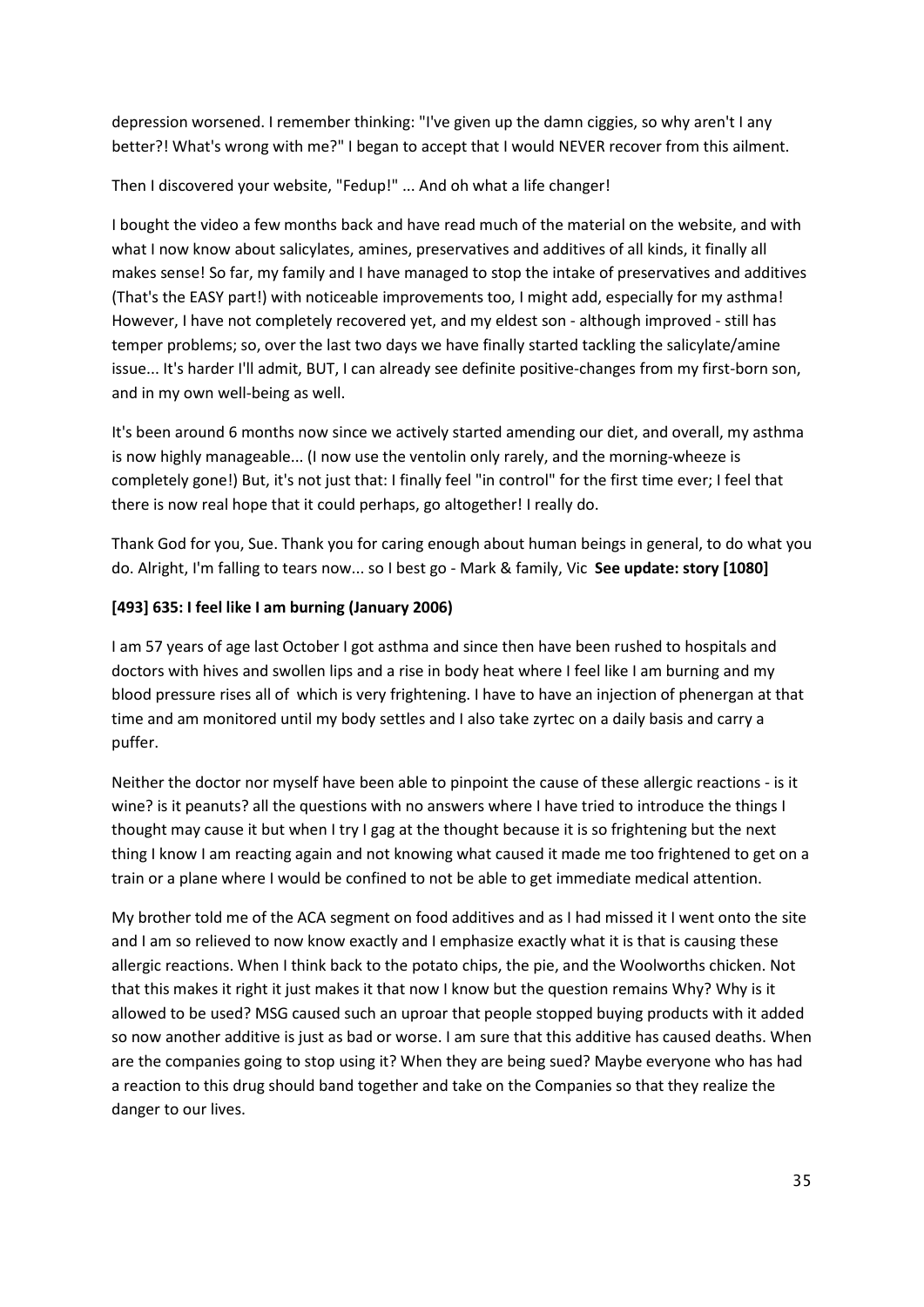[later] I was so careful yesterday to what I ate during the day and shopped for groceries reading all labels and today I awoke with no hives and no swelling. Such a relief.

When I was at Woolworths purchasing the groceries I asked at the chicken section for the ingredients in the basting etc of the chickens and an employee took out the book of ingredients in their food supplies and read it out to me and there was additive 635 being used in the stuffing so I will not purchase any more chickens from there and I would have purchased one every week as well as when having parties I would purchase 3 to 4. I will assist in any way possible in the future with this additive being withdrawn from use.

[later] I wrote to you last week regarding my allergies and I have had no reactions since refraining from using 635 - Elaine of Rockhampton QLD

## **[474] One-liners (November 2006)**

• After seeing your DVD, we immediately cut out all dried fruit and muesli bars from our two-yearold's diet and were absolutely stunned to see that her persistent cough that usually kicks in around 11pm each night, and has for the last four or five months, suddenly ceased!

#### **[469] 'Old fashioned butcher is safer' - asthma from amines in meat (November 2006)**

My amine-sensitive asthmatic daughter has been back on Ventolin daily for the past five weeks. The only amines she gets are from lamb from our local butcher who I know well. When I rang him he said that he changed lamb supplier five weeks ago (the same time my daughter's asthma commenced) as our local abattoir closed down, and this is complicated by the drought as the butcher will only buy large carcasses and these are not always available in the drought.

I have located another butcher who tells me his lamb is at local saleyards on Wednesday, slaughtered Thursday and they get delivery late Friday. My daughter is better today after nearly a week off lamb and hasn't required Ventolin for the first time in five weeks. I worry as to how new failsafers would pick up things like their meat not being entirely fresh as it appears harder and harder to get. The safest butchers appear to be the 'one man' butcher i.e. small business operator who runs the old fashioned butcher shop. I have found failsafe eating harder and harder to achieve and I am experienced with the diet. This makes me very sad as I know it is the answer, just hard to achieve! – Susan, NSW

#### **[452] One liners 2 (August 2006)**

I let my 7 year old eat as many dried apricots as he wanted for the sulphites challenge because he's definitely not salicylate sensitive - he ate 10 (little) whole apricots yesterday and said it was a bit hard to breathe even thought he has no known asthma problem.

#### **[431] My daughter gets eczema and asthma from salicylates (July 2006)**

When my daughter was two I noticed that her eczema seemed to flare up after I had given her spaghetti one day or two before. I asked my dietitian if it could be tomatoes and she said "yes - it can be salicyates". So I stopped giving her spaghetti and tomatoes thinking this would solve the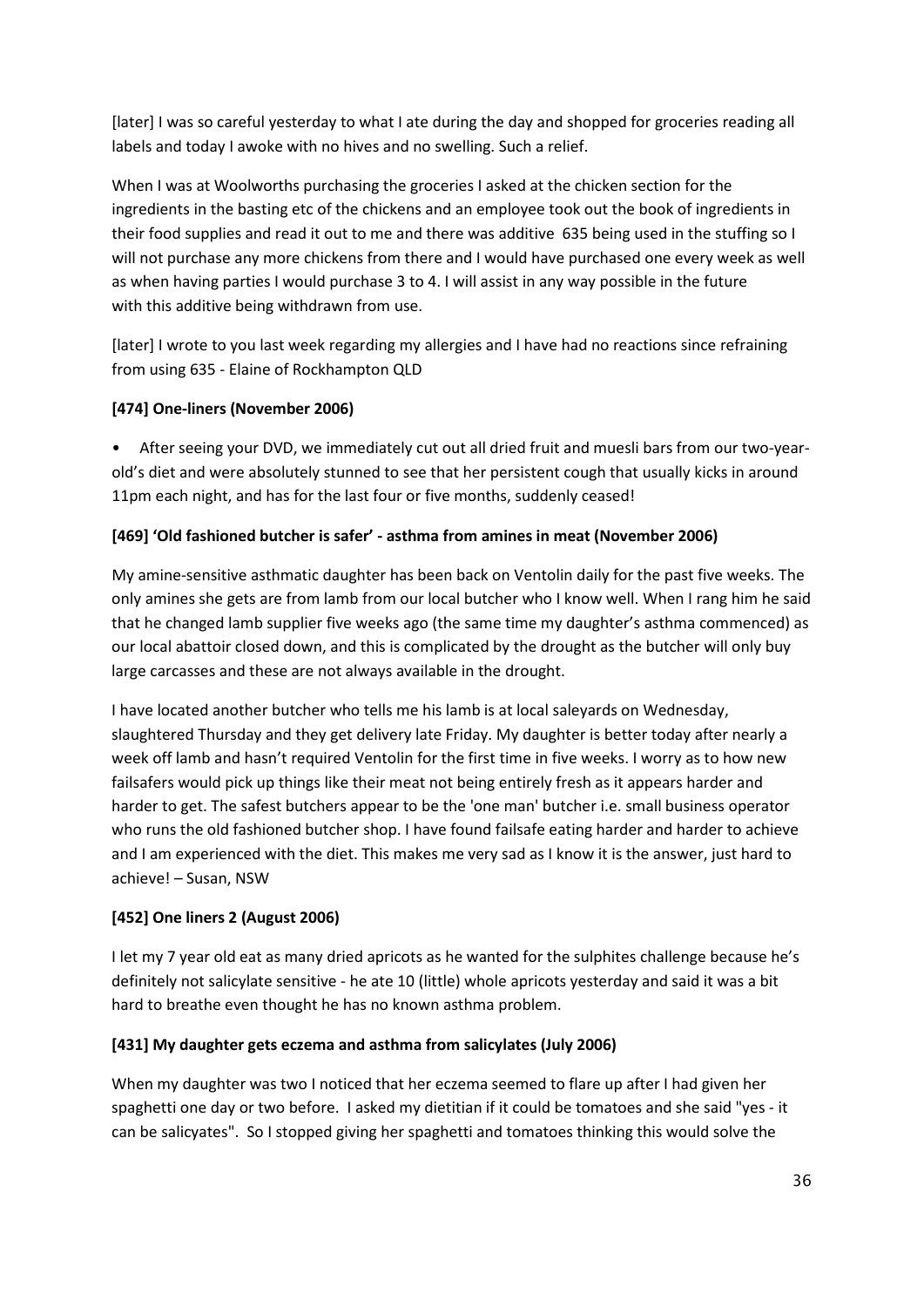problem however she still had eczema so I just treated it. When she turned three years old she started getting asthma, about every month and when she had a virus or a cold. My daughter always only drank water or milk but at her Kindy Christmas Party we had to give her some cordial to drink because there wasn't anything else and that night she had asthma. The same thing happened a month later after she had a raspberry fruit drink. My doctor just told me how to treat the asthma so I went to my dietitian. She prescribed vitamin supplements and took my daughter off dairy which reduced the frequency and severity of the asthma but made the eczema worse. It took a couple of months for me to realize that I was mixing the vitamin powder in orange juice, then the dietitian gave me a list of all the foods that contained salicylates so I could avoid them. A few weeks after we started avoiding salicylates, my daughter's skin started clearing up. So you can see the pattern with the tomatoes, fruit juice and orange cordial with real fruit juice – reader by email.

#### **[413] Relentless dry cough - I was unaware of the food-asthma connection (May 2006)**

Ever since my son - now aged 10 - was a baby he would get a persistent dry cough that would continue relentlessly throughout the day and all through the night of only the winter months every year - at least 6 months every year without fail. The doctors would all say that they couldn't hear wheezing, so stopped short of diagnosing asthma no matter how sick he was. Finally a new local doctor a few years ago suggested asthma and asked me to try a blue puffer with ventolin. It fixed him immediately after 5 months of relentless coughing! He is an extremely active, sporty child, who plays and trains hard every season, but never got the asthma in the summer months.

Ventolin continued to control it, although he was worse after soccer training and games - in recent years accompanied by acute chest pains during games - and often had to come off. Last year, he participated in a school cross country held in May and got into the next level (extremely hilly) in June. After the race he could not stop coughing, had difficulty breathing and was very ill, missing school for some time after, which was when we started to make the exercise connection. We then started to observe and realised the trigger was exercise. Once winter was over he was well again, right up until March this year.

The beginning of March coincided with my reading your books - for other problems, I had forgotten about the asthma as it was controlled with ventolin and seasonal - and the gradual reduction in non failsafe foods in our house in the lead up to going failsafe. During this time he participated in the soccer training and school cross country practices and came first twice - no coughing, no problems. About 90 per cent failsafe, he went to a two day school camp this year – we don't know what he ate. The next day (Saturday) at soccer he had severe chest pains throughout the game.

After the game his father bought him a sausage sandwich. He started coughing sometime that afternoon and continued for several days. On the Monday and Tuesday at school he came last in the cross country practices on both days, and came home extremely ill on the Tuesday, still coughing continuously. He stayed at home on the Wednesday with ventolin and the vaporizer and gradually recovered.

He was still coughing a little but much better the following Sunday, when we were unavoidably delayed whilst out. The kids were starving at lunchtime and begging for hot chips. At this point I was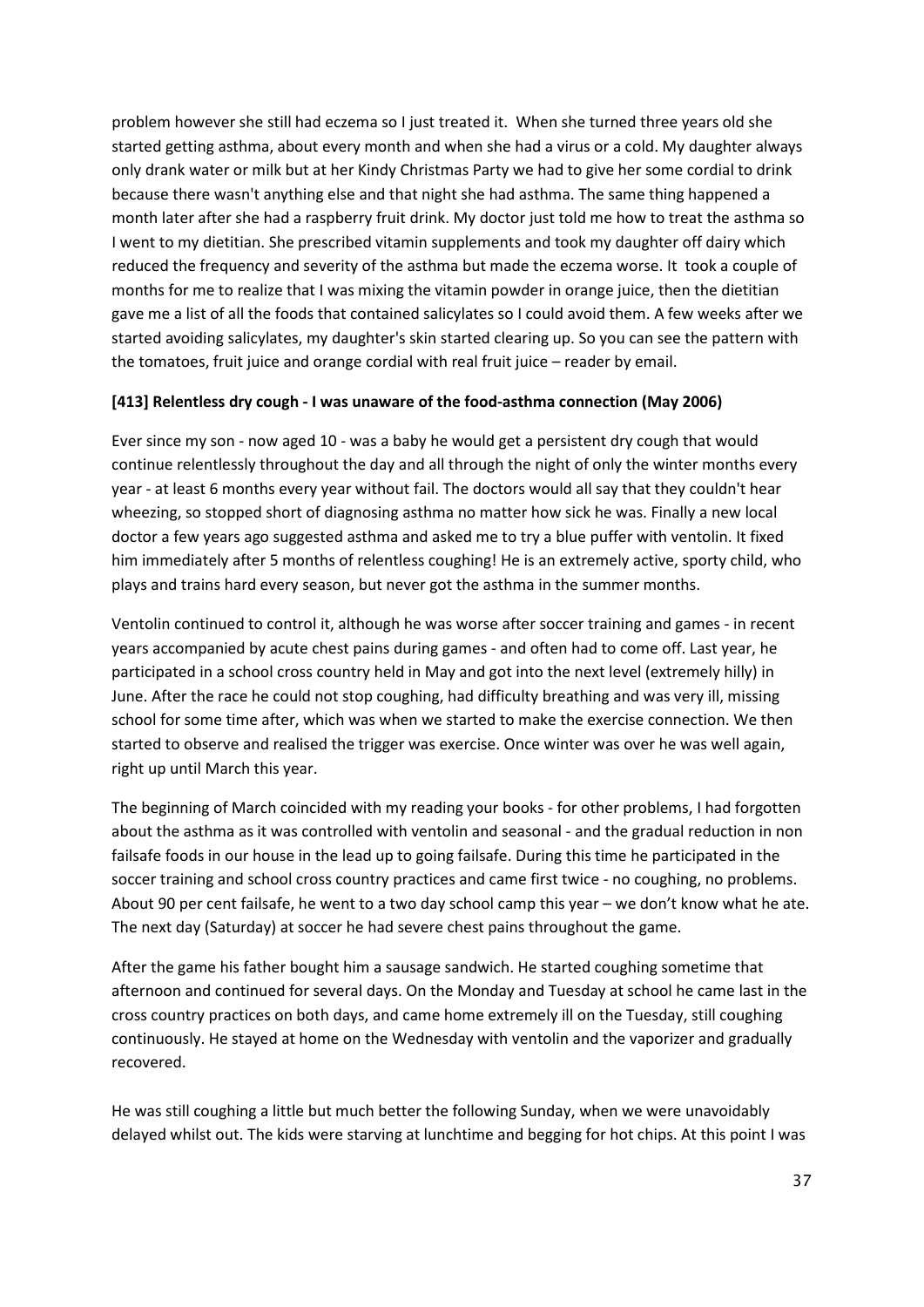not aware of the food-asthma connection nor of the sulphites in hot chips. Later that afternoon he quickly began to get much worse again and needed the puffer and vaporiser again on the Sunday and Monday night. By the Tuesday night he didn't need the puffer or vaporiser anymore and went to soccer training on the Wednesday night without coughing or chest pains. He has eaten 100 per cent failsafe since then (4 weeks later) with absolutely no sign of the asthma cough despite plenty of exercise and sport. He actually won his school cross country - no reactions at all afterwards or during, whilst plenty of kids were, in his words, "dropping like flies with asthma attacks all around him" - some quite seriously so! Of course, as usual, the school had a sausage sizzle going all that day to raise money - bizarre isn't it?

I wrote a record of this for myself to help me work out cause and effect, as I gradually started to realise the connection after I had gone over everything else they had eaten during that time - which was all failsafe. The camp food, sausage and hot chips were the only things not failsafe, and his coughing reactions began within a couple of hours of consumption. I am extremely grateful to you and your books for having made him almost failsafe at the time, to enable me to so clearly observe cause and effect with the food and the exercise – reader, NSW.

#### **[409] One-liners (March 2006)**

• My 5 yo son's asthma is triggered by MSG as well as artificial colours, preservatives and flavours. If he is given a handful of lollies containing artificial colours he is usually wheezing by bedtime. Every evening I test his peak flow. When he is well he consistently presents a reading of 110. Last week when I knew he had been given some lollies (grrr) I tested his peak flow only to find it was around 60.

#### **[404] 210: Cough and asthma from benzoates in cough medication (March 2006)**

Since the age of two I have seen a pattern develop in my daughter Jaslyn whereby she gets a cough every time she gets a cold. If I treat her with cough medicine the cough persists and becomes chronic, sometimes lasting weeks and causing great distress. In the worst episode two years ago she developed a serous asthma type wheeze with obvious distress and difficulty breathing after drinking soft drink – which she rarely has – and taking cough medicine.

Since them we have discovered that her symptoms and cough are greatly lessened if we do nothing when she has a cold and let it take its course. What we have found for the past two winters is that now if she gets a cold she will get a cough but it will last only for one or two nights if we do not give her any cough medicine. We have a strong family history of allergies and asthma and although I was aware of avoiding sulfites and preservatives in her food I was not aware of the use of benzoates in medicines. I realise now that the benzoate preservatives in cold medicines exacerbate my daughter's symptoms and turn her persistent cough into difficulty in breathing and asthma like symptoms. – Julie Eady

## **[402] Changing diet has done more than giving away the cigarettes for breathing problem (March 2006)**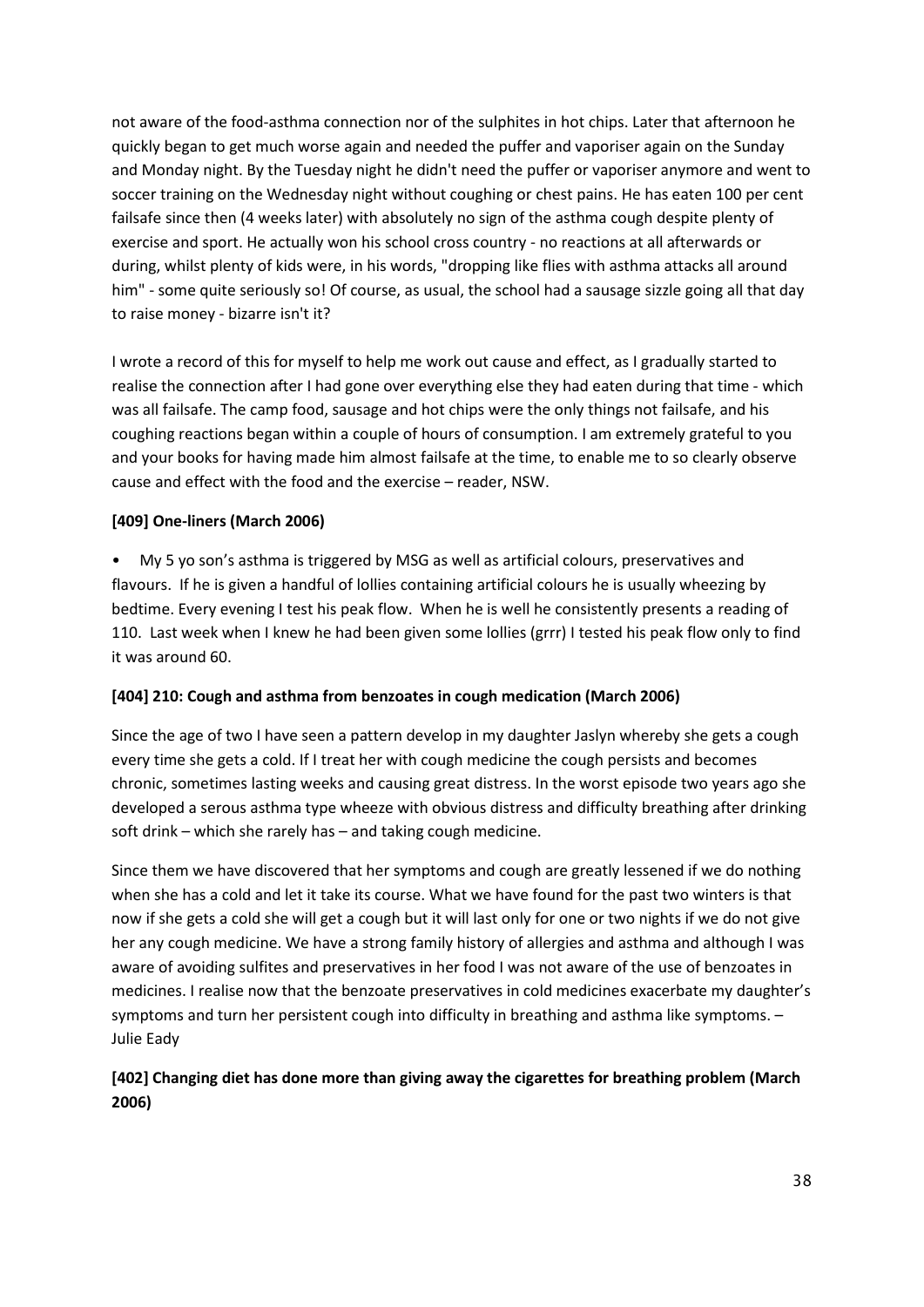I exchanged a few emails with you early last year in regards to a breathing problem I've had since my early teens (I'm 41 now) and thanks to your information on how to watch out for certain foods my life is MUCH improved. I have been weight training since my late teens and have picked up quite a bit of knowledge on nutrition along the way but looking deeper into foods containing preservatives, sulphites etc has opened my eyes to a whole different side of eating. As an ex-smoker I always put my problem down to that but limiting my intake of mince meat, prawns, pizza, processed meats etc. to a very small percentage of my diet has done more for me than giving away the cigarettes. – Richie, Vic

#### **[375] Sick and tired (July 2005)**

I purchased your book earlier this year as I was well and truly sick of asthma and many other health problems like period problems, chronic sinus and hayfever, varied stomach problems and lethargy. I found out that I am intolerant to gluten, salicylates, amines, preservatives and some other additives. I want to thank you so much for your book - it has changed my life. I am not fully better but I can now breathe and have so much energy, no stomach troubles, minimal hayfever and I haven't been sick since I started the diet. I just wish doctors would tell their patients about trying different diets to help asthma - I could have done with knowing years ago! – Rosemaree, by email

#### **[373] No significant asthma in 10 months (July 2005)**

I bought a copy of "Fed Up With Asthma" about 10 months ago. Since then I have been avoiding the food additives highlighted on your card and have had no significant asthma.

You argument seems to fit in perfectly with my history. I grew up in England and developed mild asthma as an adult. This was generally triggered by cats, house dust or overexertion. I moved to New Zealand, where my asthma got much worse. My doctor told me that this was due to the cold, damp Wellington climate.

I moved to Belgium in 2000. Despite living in a colder and damper climate I had no asthma in Belgium. During this time I drank very little wine, preferring the traditional local beers. I also consumed far fewer food additives just by being there. For example bread lasts less than a day as the bakers are fiercely traditional in their methods. The same is true of most other food providers.

On returning to New Zealand in 2004, the asthma started to return. This was despite living in sunny Nelson. I knew that it must have been caused by something regional. Your book helped me to identify the problem as bad food additives.

This afternoon I was shocked to hear an expert on asthma and allergies on Radio New Zealand reiterating the old message about kids not eating enough dirt. I must have eaten loads as a kid. When I called in he insisted that there was no link to food additives, except perhaps sulphite in wine as a trigger. There is obviously still some way to go. Please keep up the good work! - by email from NZ

#### **[370] 210: Asthma and benzoates in medication (July 2005)**

After hearing about sodium benzoate in asthma medication at your presentation recently I was a bit shocked, and sure enough it was there in my son's medication - standard Ventolin Sugar Free Oral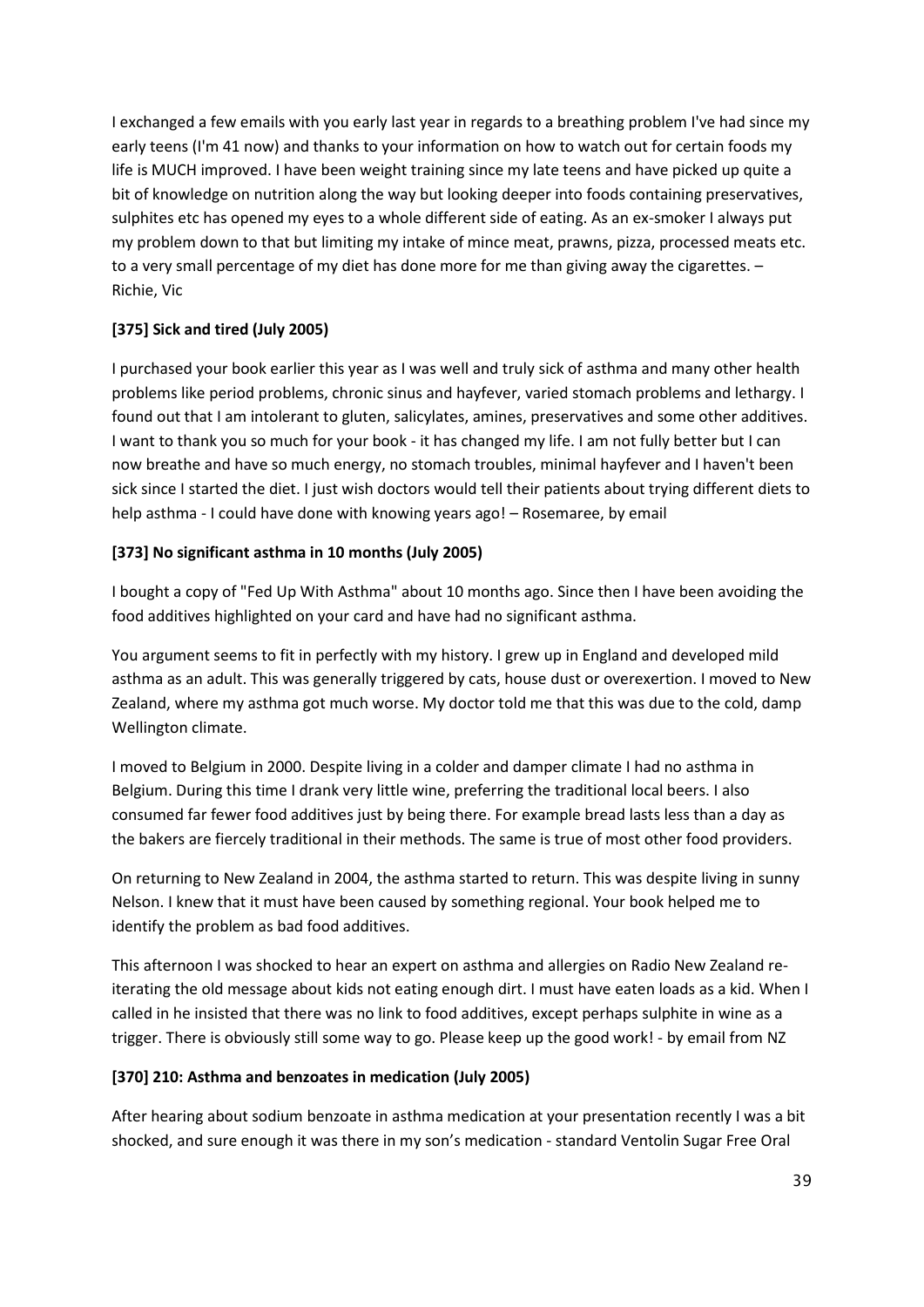Liquid used for under fives. I talked to my GP about my son's asthma and that the preservative that can cause asthma was in the medication and he was extremely shocked.

My son had suddenly developed asthma when he was two months old, just after his first immunisation shot - although at that age they don't call it asthma. When the asthma finally went away we got the second shot. After that he frequently stopped breathing and was on so much medication we took turns at sitting up with him through the night. Finally we decided that the medication wasn't working constantly enough and took him off it without telling the doctor – and our son slowly got better. He would still have small attacks on occasions so after my husband read your book he decided we should try diet. We noticed there was a difference when we found some sultanas that didn't contain sulphites. We were doing great and had almost six months free of any medication then last week our son developed an ear infection and was put on Amoxil antibiotics and Panadol for pain, both containing sodium benzoate. Within three days he had an asthma episode. After much enquiry I have found that sodium benzoate is in almost every single baby medication including pain medication (often along with artificial colours and flavours. Our pharmacist said that the small amount of sodium benzoate couldn't possibly create a reaction like asthma, it's unheard of, and as sodium benzoate is so effective as a preservative it is the most commonly used preservative in medication today and likely to be in the future. God help us!! – mother from Qld.

[See the article Asthma worsened by benzoate contained in some antiasthmatic drugs, by Balatsinou L and others, Int J Immunopathol Pharmacol, 2004 ;17(2):225-6: "Drug and food additives are known to induce pseudo-allergic reactions such as urticaria, eczema, asthma and rhinitis. These reactions are often under-diagnosed, above all in allergic patients treated with additive containing drugs. On the contrary, attention to the additives present in some drug formulations and foods may often permit more correct diagnosis."]

#### **[368] One liners (March 2005)**

Until I read your excellent book Fed Up with Asthma I had no idea food additives could trigger asthma, even as a sufferer all my life. The guidance of my invaluable local GP and your exceptional book have helped me to bring my asthma under control. – by email When we went to see a paediatrician 18 months ago she wanted to give us two types of drugs for both kids. If she had mentioned diet I wouldn't have been calling you people with such desperation now. – by email

#### **[361] Asthma and Alpha-1 Antitrypsin Deficiency (March 2005)**

I got asthma for the first time four years ago. At that time, I didn't know what was happening and it took me about two hours to breathe properly again. After my second asthma attack I went to the doctor and my peakflow reading was only 160 - anything under 200, you should be in hospital. I spent about \$3000 trying to find out was wrong. I went to ear, nose and throat specialists, respiratory specialists etc. Finally I got the diagnosis of asthma, chronic allergic rhinosinusitis and I found out later by a blood test that I had alpha-1 antitrypsin deficiency (A1AD) – a genetic enzyme deficiency that can cause lung disease.

I have your books Fed Up, Fed Up with Asthma and the Failsafe Cookbook - all brilliant!!!! And I I have not been sick since I started the elimination diet. The only doctors' visits I have needed have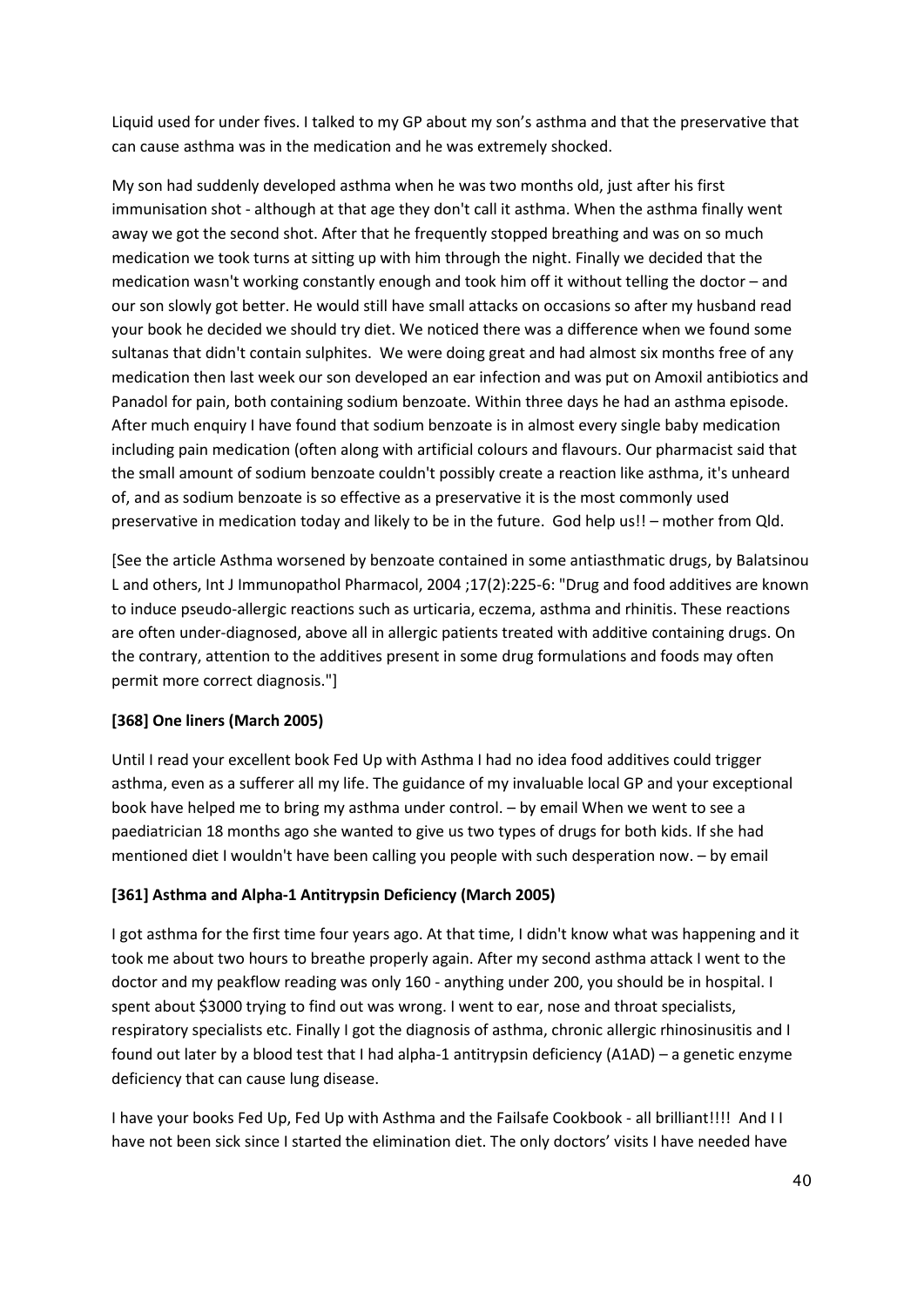been to get approval to reduce the medication. When I first developed asthma, I was put on a preventer which I took 4 times a day. Later they put me on a stronger preventer (Symbicort 200/6 turbohaler). After the diet, when I cut down my preventer medication to half (2 puffs a day) my peakflow readings never went below 400. When I had a peakflow reading of 500, I decided to reduce it again with the approval of my doctor. I felt so good the next day I decided not to take the preventer medication at night, I now only take the 1 puff of preventer in the morning.

Through the diet, I have found that I react to all the food you say sensitive people might react to: MSG, nitrates, salicylates, amines, colours, preservatives and dairy foods, although MSG is the worst. I do gluten free, egg free baking because I found out my 5 year old is dairy/gluten intolerant and my 6 year old reacts to eggs - they are affected by everything else like me and my 7 year old is also affected by antioxidants. I am also intolerant to chemicals and had very bad side effects from the contraceptive pill. I hope that other people will achieve the results I have as it has made a huge change in my life, and as a bonus, I have lost 15 kg! – Tracy Grove, NZ

#### **[338] ONE LINERS (July 2004)**

\* We gave up 282 preservatives in bread after reading your book 'Fed up' about two years ago – within a week my wife was free of urinary incontinence and over a period of about three months I was able to give up all asthma medications. – readers aged 60 and 56

\* I have been asthmatic for 34 years and in the first 20 pages of your asthma book I learnt so much.

\* I never knew mince could contain sulphites until I read your asthma book and then I realized why my asthma got bad the week we lived on our butcher's cut-price mince.

#### **[326] Amines in supermarket meats (April 2004)**

Even though my asthmatic daughter Kate improved out of sight on the failsafe diet, she never got the fabulous results that other failsafers report, and I always wondered why.

Up until November last year, Kate's peak flow was around 280-300 and although she never needed Ventolin, we couldn't get her off inhaled steroids. Suddenly in November her peak flow shot up to 380-395 consistently and we were about to take her off her Pulmicort. Then after two months she slumped back to a peak flow of 250 and needing Ventolin. Nothing had changed in her diet.

A light bulb moment occurred when I realised that I had been buying our meat from Coles or Woolworths for years but last November I started buying local butcher's meat. I hadn't realised the connection that the butcher's meat was what brought Kate's peak flow up to the 380 range and when I returned to buying Coles meat even though fresh, it slumped down to 250. Why?

It turns out that what I thought was fresh meat from my local supermarket hasn't been fresh at all. Meat is sent to the Bathurst Woolworths and Coles stores not as carcasses, but in vacuum packs. When the vacuum pack is opened, the meat is repacked in trays and sold as fresh meat to the consumer with a use by date 3-5 days from the opening of the cryovac pack. This lasts the supermarket up to 8 weeks so the meat can be up to 60 days old in the vacuum pack before it is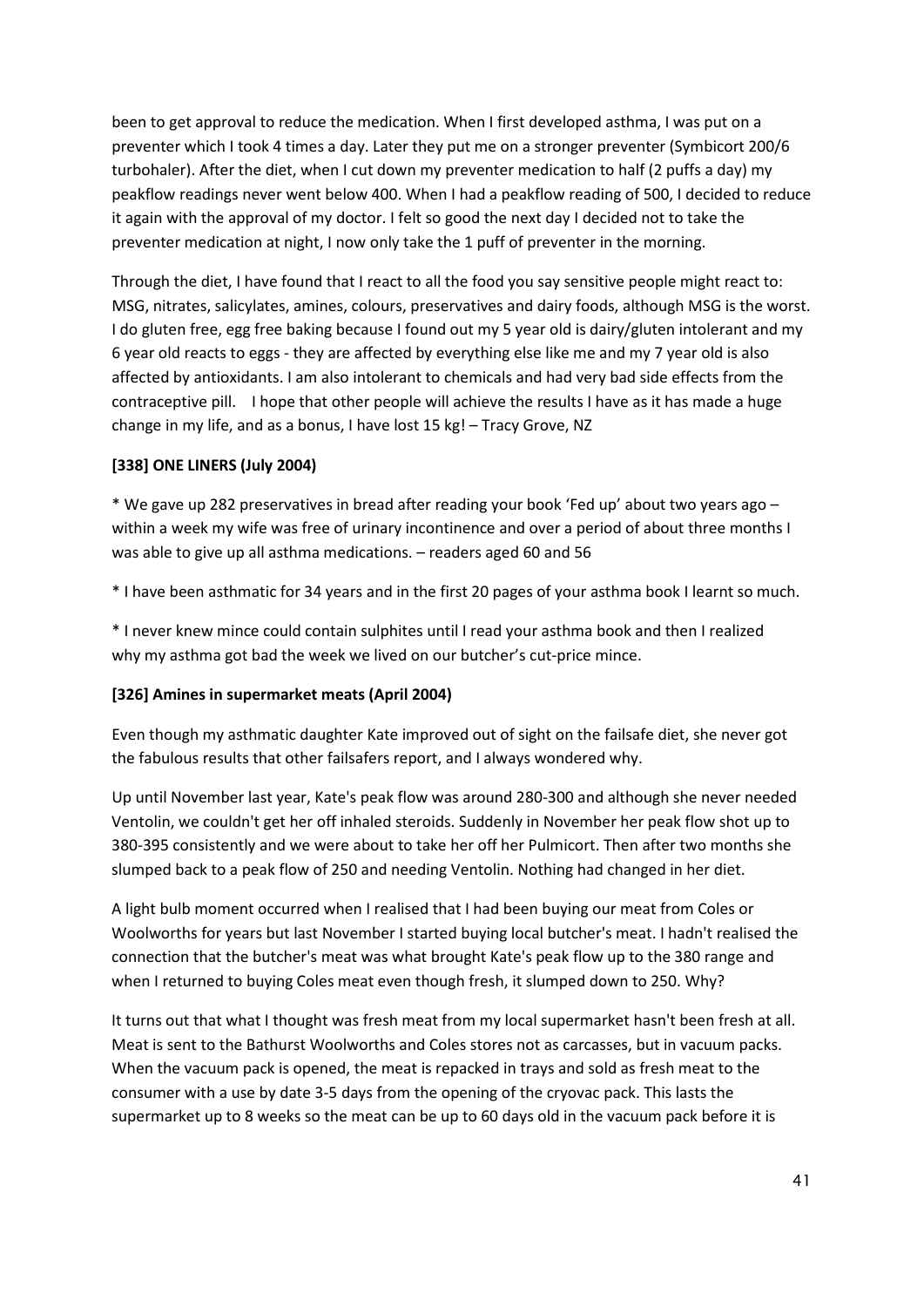opened and sold as fresh meat. By comparison, my local butcher reassures me that his meat is killed on Thursday/Friday and he gets it Monday. I purchase on that Monday for the week and freeze.

I found on the internet that vacuum packaging of meat is not an effective means of retarding the production of amines, and we know that Kate is a sensitive amine responder.

Kate has now been off Coles meat for five days. Her peak flow has risen from 250 to 330 already and she no longer requires Ventolin - so this was obviously the cause of her asthma. This was the hardest food item ever to figure out. I am usually pretty good at finding it but this one had me baffled until I realised the meat connection. It was only because there was a pattern to the asthma. Kate woke up every Monday morning needing Ventolin and the only thing different about Sunday was the roast lamb for dinner!

Coles Customer relations say that this is a fairly new procedure, but some stores have been doing it longer than others. Some Woolworths stores vacuum pack only beef not lamb, but Coles supermarkets vacuum pack both lamb and beef. This may change from supermarket to supermarket. I know that this is my problem and will be a problem for a lot of amine responders. Chicken is not affected, as it is usually 48 hour from slaughter to sale. After my sleepless nights and desperation to track down this offending amine, I hope now to get the word out to other amine responders which I know you will do on your website. - Susan Bragg, NSW.

#### **[323] Dodgy doctors and salicylates (April 2004)**

I've kept my 12 year old's asthma at bay for most of his life with dust mite control, no additives etc. Since the Christmas holidays started he's had a virus and then constant asthma. I visited a doctor two weeks ago and he put my son on a wheat free, dairy free, additive free diet (all of which I've done before) as well as salicylate free diet for which he gave me a list of good and bad foods. He also recommended steaming eucalyptus twice a day for mucus control as well as some supplements.

After 10 days there had been no improvement so I sat down and reread your book as well as Friendly Food from RPAH. I found his list had been quite misleading - no talk about cold pressed oils, different rices, raw and roasted cashews, hazelnuts, tamari, additives in margarines etc.

Probably the worst thing has been the twice daily sucking in of eucalyptus oil!! There must be a lot of doctors out there like this who send people off with half-baked lists and advice and consequently end up with very spurious results. Most of the population treat doctors as gods and never question them but, as I have proven on many occasions, they are not infallible and people need to be a lot more aware and questioning. It is has been hard yakka trying to get my son to give up so many different foods and all for nought as now we will need to find somebody who really knows what they are doing and start again.

Had I not had your book, we could have come to the conclusion that the problem is not salicylates, whereas there is a possibility that it is. - by email.

#### **[311] Sleep and behaviour problems due to asthma medication (December 2003)**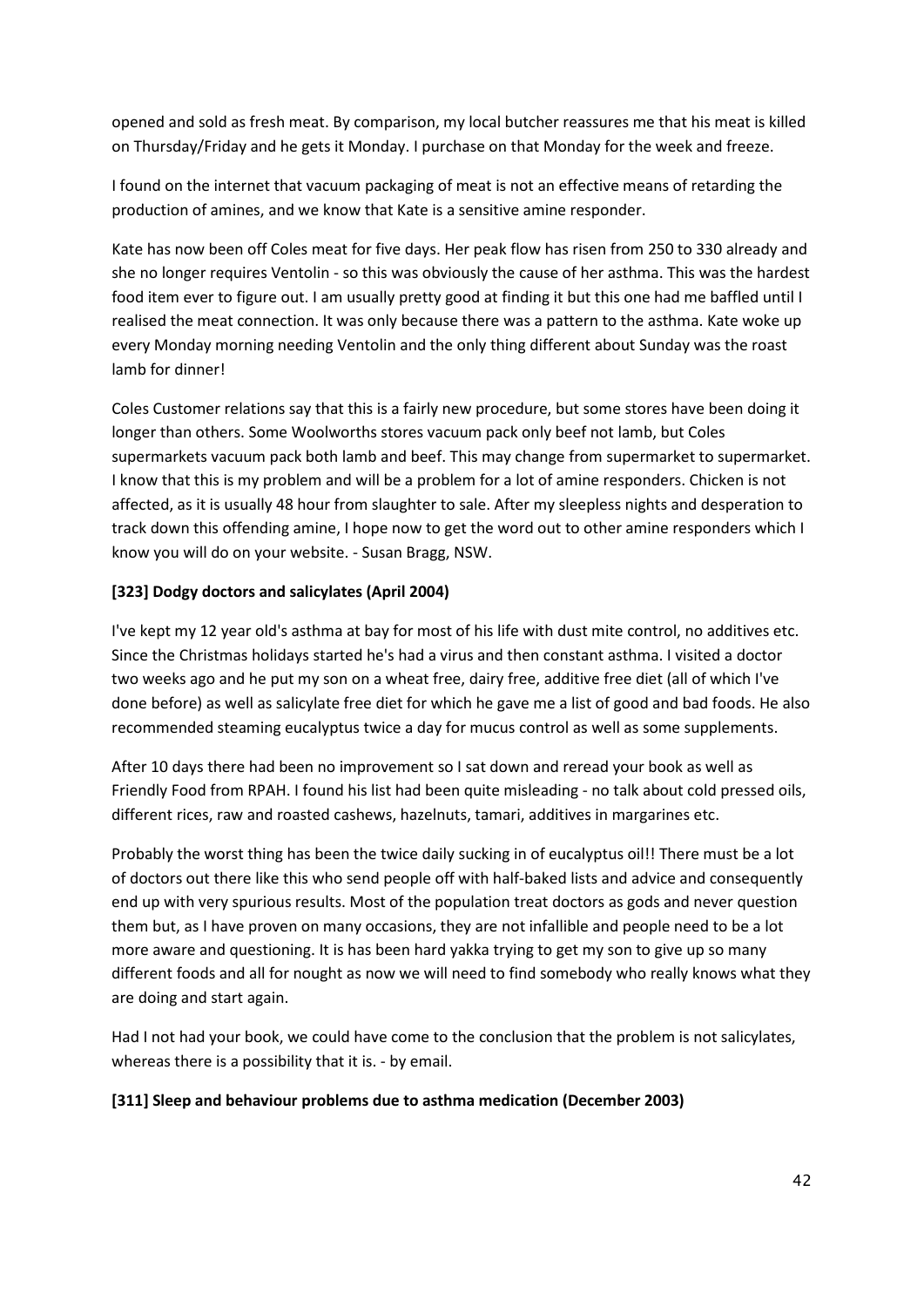I was lucky enough to see you speak in Launceston in September. My husband and I have been at a loss regarding our three-year-old son's frequent nosebleeds, lack of sleep, temper outbursts and all of the other problems associated with a 'normal' toddler's wellbeing. When reading in depth Fed Up With Asthma we now realise this was probably caused by Singulair Tablets. When our new doctor took him off these he sleeps!!!! and a lot of the other symptoms have subsided. We have an appointment with a failsafe dietitian next month and have been failsafing the pantry over the last 6 weeks. The temper tantrums have been halved with the severity at least a quarter of what they used to be. Thank you for being the one person to listen to a mother in need. - Toni, Tas

#### **[310] Asthma due to salicylates (December 2003)**

Since we discovered salicylates, my daughter doesn't need preventative medication anymore although I have made a few slip ups with her diet. Every time she has a reaction I look at what she has eaten and it is always salicylates. For example, she had a reaction to rissoles in the early stages of the diet before I had your books to help me. My dietitian said, 'Did you put pepper in the rissoles?" I hadn't realised pepper was high in salicylates and used it automatically. Last year I bought some "Kids Bananas" from Coles because my daughter never ate more than half of the usual big Cavendish bananas. Two days later her eczema had flared up and then she got asthma. By this time she had eaten three of these bananas. They must have been sugar bananas which are high in salicylates but I didn't know that at the time. During that attack she had to go back on her preventer medication as well as Ventolin but she hasn't needed it since. - failsafer, Qld

#### **[309] Adult with asthma (December 2003)**

I am an adult with asthma. I went off milk and sulphite preservatives about 6 months ago, I have not had asthma since (unless I am 'naughty' and have some sulphite). - Elizabeth, ACT

#### **[308] Asthma bouts improving (December 2003)**

Just reporting in on our 3-year-old - we seem to have got through an attack of asthma without prednisolone. What a break-through! We had another good night's sleep - so rare during asthma bouts in the past, and there is a definite improvement on yesterday. Normally his escalating asthma never turns around without corticosteroids. I guess it is early days yet but I am really getting faith in the possibility of sulphite preservatives aggravating the sensitive airways and adding to the other irritations (virus, allergens, irritating particles) to create asthma. It is great to think that we can have some control over one of the components and lessen the health aggravation. - member of the failsafe3 email group

## **[307] Asthma in elite athletes (2) (December 2003)**

I read the story on your website about the soccer player who was eating lots of muesli bars and developed exercise asthma. The same thing happened to my daughter. We thought she had outgrown her asthma but it came back when she started eating muesli bars recommended by her swimming coach. Her asthma got so bad she had to give up swimming with the squad. - Reader, by email

#### **[306] Instant answer to my boys' asthma and eczema (December 2003)**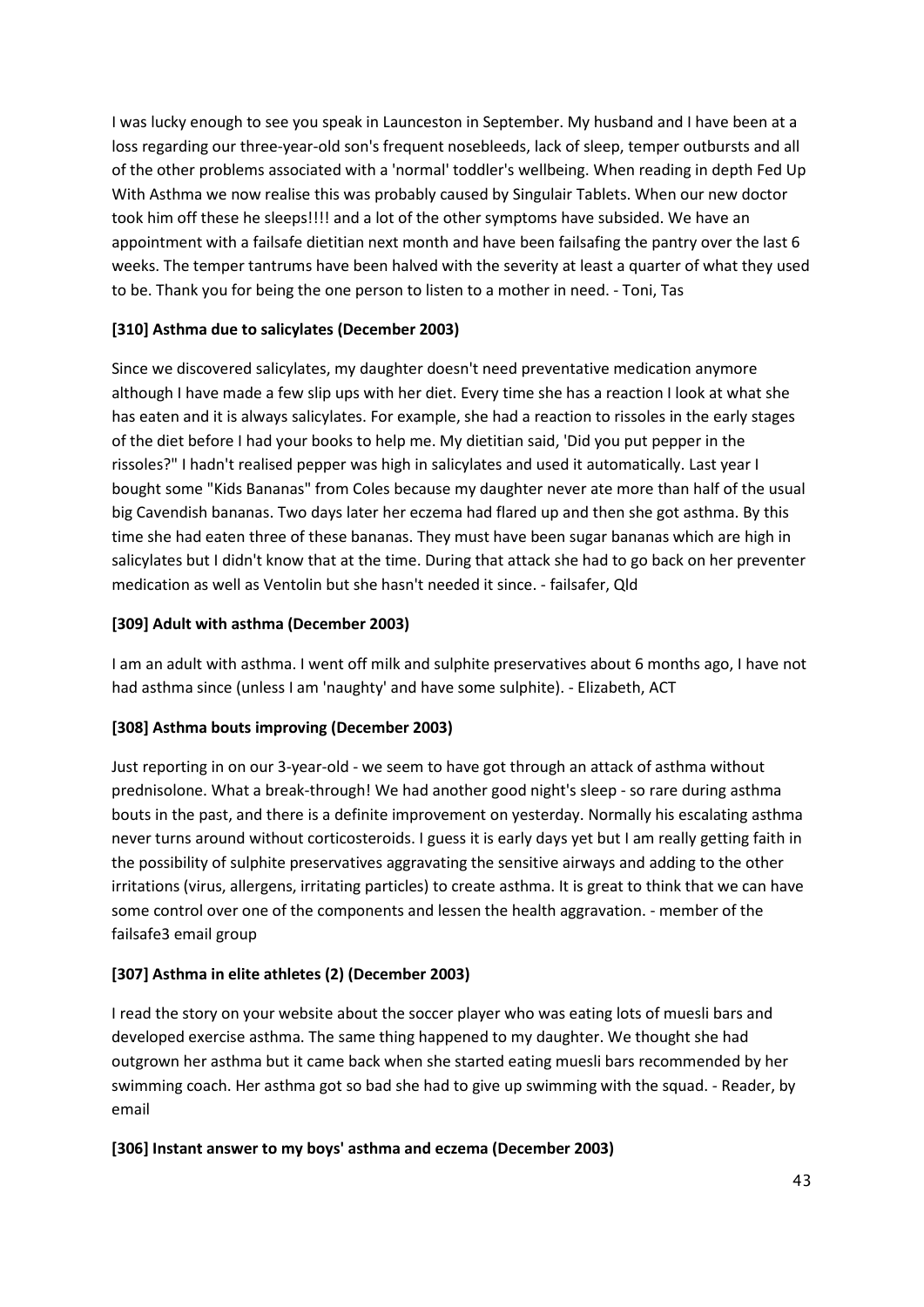I just want to thank you for doing what you do. When a friend of mine heard you speak in Launceston and brought me back info, I felt that, at last, someone was speaking my language.

Where none of the health professionals had been of much help, I instantly found answers to my boys' asthma and eczema. I got the cookbook and your asthma book a few weeks ago and am so pleased to have found solid, real, useful guidelines to help our family. We haven't done the full elimination diet yet but with the knowledge I gained from your books I was able to retrace which foods did what. The cause of my 3 year old's asthma became obvious (sulphites) when he would eat something out of the ordinary such as 2 apricot fruit bars (which he had not eaten in ages), come home, run around outside and have an asthma attack, which he has not had in ages. My 9-monthold son obviously reacts to salicylates. He's had eczema from birth and when I introduced solids, pumpkin, carrots and prunes gave him asthma soon after he ate them.

I only wish every hospital, health care clinic and GP had your books! - Elisa Dickinson, Tasmania

#### **[305] Asthma - a dietitian's progress (December 2003)**

Just updating you on my progress - before starting the elimination diet for my asthma, I was on 500mg of Seretide accuhaler morning and night, I dropped to 250 and was fine so I tried to go off it completely. After a day and a half I was wheezy and tight in my chest so I tried the 100mg dose and have maintained that - which means that I have dropped my asthma medication by 80% on the elimination diet. So far I have passed both the milk and salicylate challenges.

By the way, this has been a great professional development activity that I think will really benefit my future clients. - Dietitian, SA

#### **[289] The Clayton's diet … the speech therapist was so amazed (September 2003)**

A friend of a friend with two young children visited a dietitian who put them on what I can only describe as a Clayton's failsafe diet ... not quite fully failsafe. For example, the dietitian told her that it was perfectly ok for her children to eat McDonalds/Red Rooster chips...

She was introduced to my wife and got into a conversation about real failsafe diets. After 4 days on the real diet, she rang my wife crying with happiness. Her son had settled down to what she considered a 'normal child' to be. His aggression was gone, his tendencies to distraction had disappeared and his sleep had increased by two hours a night. In his first speech therapy session since starting on the real diet, he suddenly managed to recognise 40 words (from picture cards) as well as all primary and secondary colours, where his previous best attempt at word recognition was 8 words. The speech therapist was so amazed that she has already started researching failsafe dieting. The dietitian who put her on the Clayton's diet has now started looking seriously at the failsafe diet instead. It's been two weeks now and our friend is seeing the pediatrician who put her son on Ritalin this week to see about getting him off it completely. She's 100% sure that he doesn't need it at all any more. And remember the sister? She was a chronic asthmatic, but she hasn't needed a puffer since a few days after starting the diet. - from an email discussion group, with permission

#### **[288] Finding out about asthma and food chemicals (September 2003)**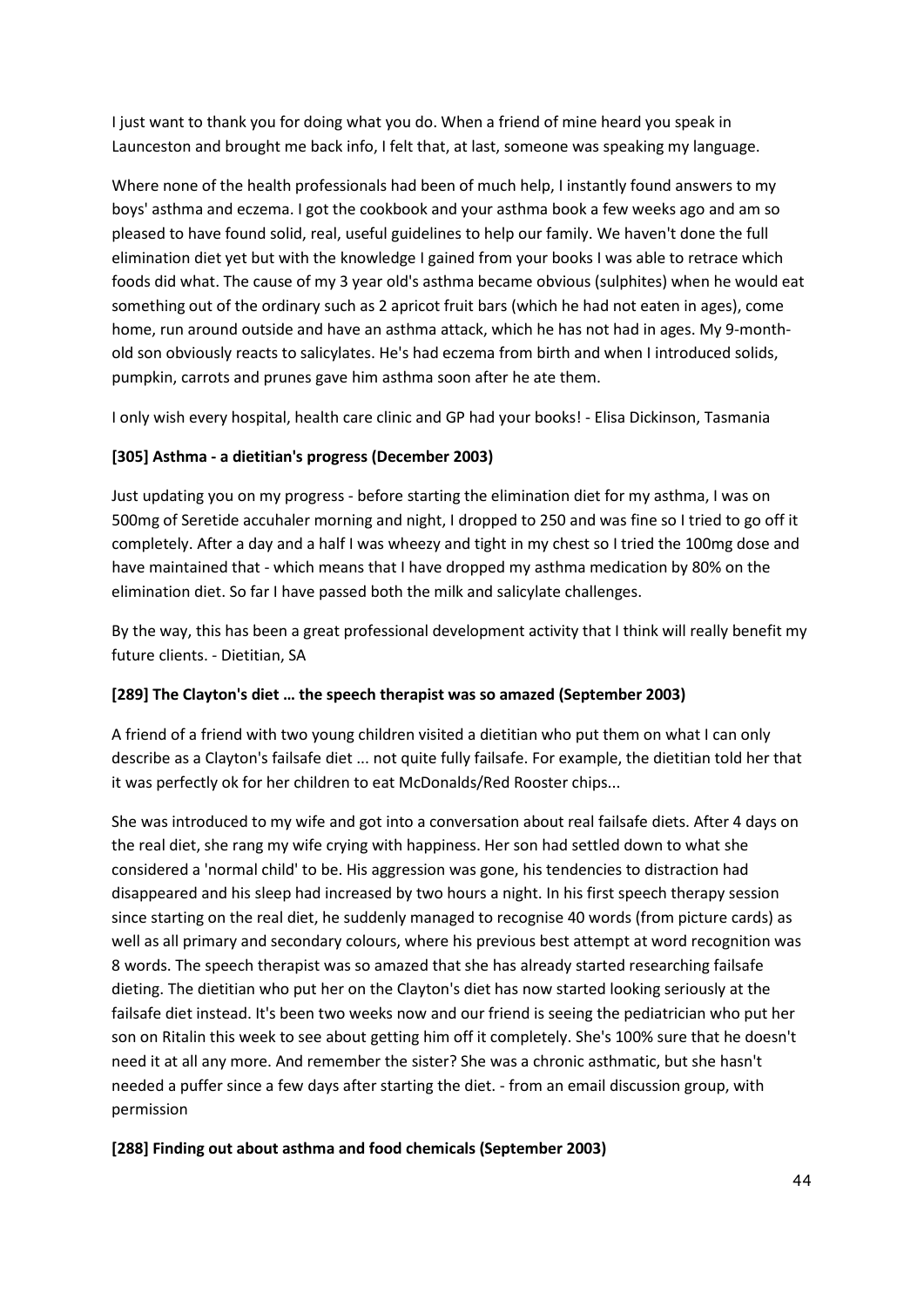What you say in your book 'Fed Up with Asthma' about food intolerances making the airways sensitive to triggers like viruses is what happened to my daughter. She is intolerant to salicylates, although it took a long time for me to find out. When she was two years old, I had noticed that her eczema seemed to flare up a day or two after eating spaghetti. I mentioned this to a dietitian I was seeing for other health problems. She said that it could be salicylates, so I stopped giving my daughter spaghetti and tomatoes, but she still had eczema. Then when she turned three, she started getting asthma. The doctor always said that the asthma was triggered by a virus but there were times where she would get asthma without having a virus first.

At the Child Care/Kindy Christmas Party, the only thing they had to drink was cordial. My daughter had never had any fruit juice or cordial to drink up to this time, only water or milk, but we gave her half a cup of cordial to drink because she was thirsty and we hadn't brought any drinks with us. That night she had asthma. About a month later her father gave her a Winnie the Pooh Raspberry fruit drink and she also had asthma that night. When I told the doctor about this, she said did I think it was the colour? but didn't do anything, just told me about treatment.

My daughter was now getting asthma every month and needing stronger medication so I went back to the dietitian who prescribed vitamin supplements and took her off dairy foods. My daughter continued to get asthma and her eczema got worse, and this is how I found out about salicylates. The dietitian had told me to mix the powdered supplements in fruit juice and one of the child care centre workers mentioned that oranges can be a problem. It finally 'clicked'. I had been mixing the vitamins in orange juice. I got the dietitian to send me a list of all the foods that were salicylates so I could avoid them. After a few weeks my daughter's skin started clearing up and she has never had asthma again, even when she had a bad flu this winter. Dairy products give her the odd ear infection, less than once a year, but they don't affect her asthma.- reader, Brisbane

#### **[275] Asthma (June 2003)**

I am writing to thank you for all the help your book 'Fed up with Asthma' has given my family. My daughter is two and a half years old, and was diagnosed with asthma when she was 10 months old. She was hospitalized with croup and later we were told she has asthma. She was put on a steroid puffer and I was told she would need this for most of her childhood.

I knew that food additives were not safe and I tried not to buy anything with 'numbers' on the back of the packs, which proved to be difficult. Still this didn't seem to help, I also put her on goats milk and took her off all other dairy products.

I took her to an asthma pediatrician, three months ago. He gave her an allergy skin prick test which came back totally negative. She was allergic to nothing! The doctor assumed that food was not a cause of her asthma. I was told that the cold winter nights were triggering her asthma, to go home and put her back on her steroid puffer.

This winter she seemed to get worse. As the cold nights set in, her coughing increased to the point that I was up every 20 minutes comforting her. I was desperately trying to keep her off the steroid puffer and I was about to give in, when I saw your book.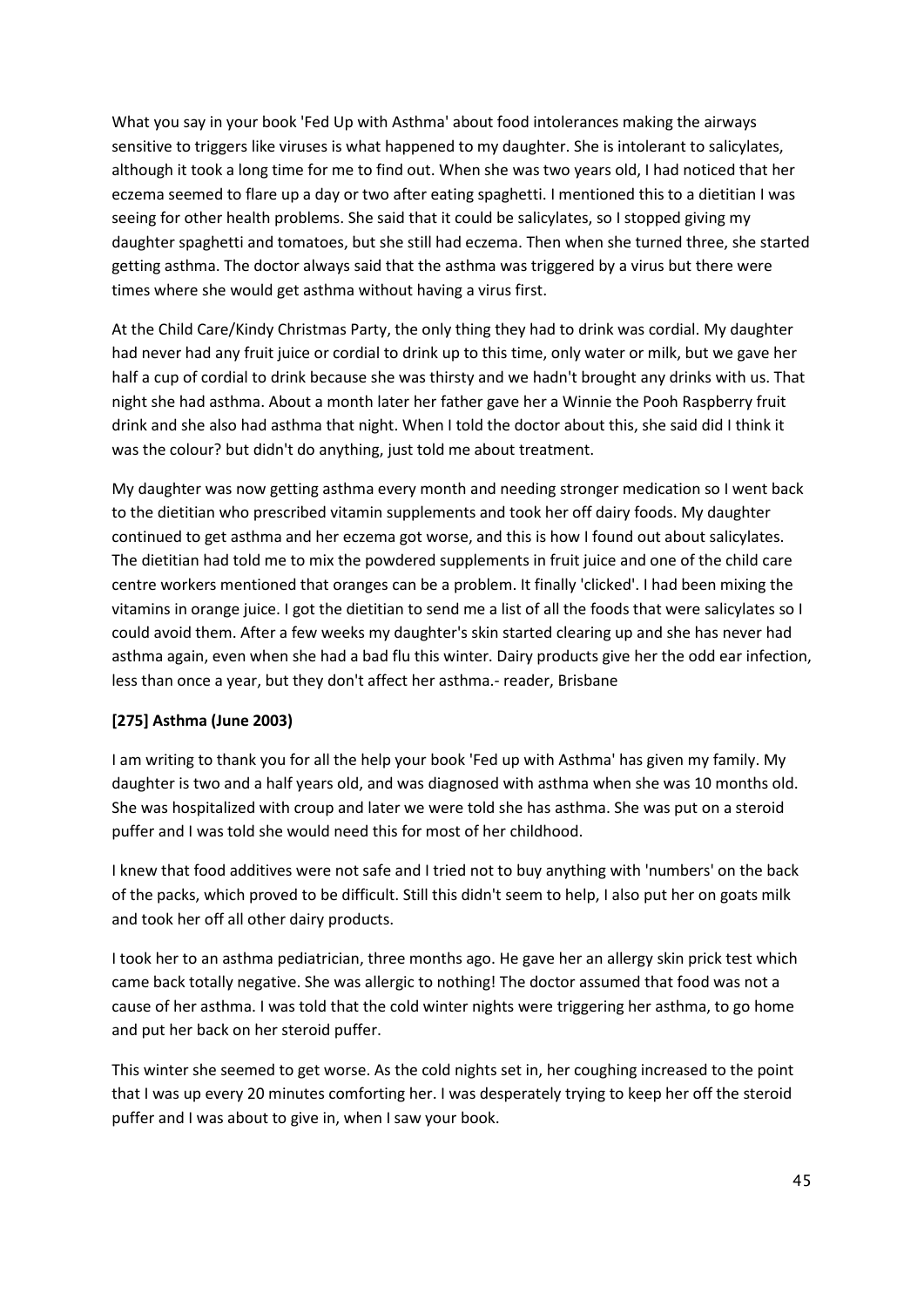My daughter has now been on the failsafe diet for three weeks with amazing results. By the end of the first day she coughed only once, same the second day and the next two days nothing.

I've only made one mistake, when I gave her crackers which probably contained BHA (320) as a preservative in oil. At the time I thought they were failsafe so my daughter had quite a lot as a snack. That night she was back to coughing every two minutes and using her ventolin puffer. After 24 hours she was okay again and back on the failsafe diet.

I realise that we still need to discover other sensitivities but for now she can breath easy with no barking cough and we can both have a good nights sleep. If it hadn't been for your dedication to this cause I don't where we would be today. Thank you. - Joanne, Perth Western Australia

#### **[261] Unlabelled sulphites in paracetamol (June 2003)**

I have done some investigating and was horrified to find that the brand of paracetamol at the hospital that I work at, Febridol, has sulphite preservative in it. This could be a problem for asthmatics admitted to the hospital! Many other brands I looked at also contained sorbates and benzoates as preservatives. Herron tablets are colour free, gluten free and preservative free (see product updates.) - from the failsafe group

#### **[251] Unlisted sulphites (April 2003)**

I am the mother of an eleven year old asthmatic whose asthma is very well-controlled by avoiding certain food products. I have been caught unawares twice this month with flours containing sulphur dioxide. Both times the sulphur dioxide was not listed on the packet as it was under the necessary dosage to be listed, but within 12 hours of ingesting the product, my very well controlled asthmatic daughter started to wheeze and needed medication. Both times I rang the company who assured me the product did not contain sulphites, but when I pushed the company for more information it was revealed that in the processing, sulphites are added at the flour processing stage. Both times the products were labelled as 100% pure products.

This ingredient SHOULD BE LISTED, no matter how much is contained in the product. My daughter is obviously very sensitive. Traces of peanuts, eggs and dairy are now listed on food packages due to anaphylactic reactions of some children, why not for sulphur dioxide when it can also cause life threatening reactions? - Susan, NSW

#### **[250] "Best information regarding asthma" (April 2003)**

My second daughter (aged 7½), has always been the most 'difficult' one of my three children. Over the years we have had to put up with regular tantrums, defiance, rudeness and out of proportion reactions when things didn't go her own way. She also often complained of tummy aches and had little energy.

In early 2002 I read Sue Dengate's book 'Fed Up'. What I read described my daughter exactly. I discovered there is a name for her behaviour - oppositional defiance - and that it can be caused by intolerance to artificial or natural food chemicals. Our family decided to do an elimination diet using 'The Failsafe Cookbook' for guidance. We discovered that our daughter reacts severely to certain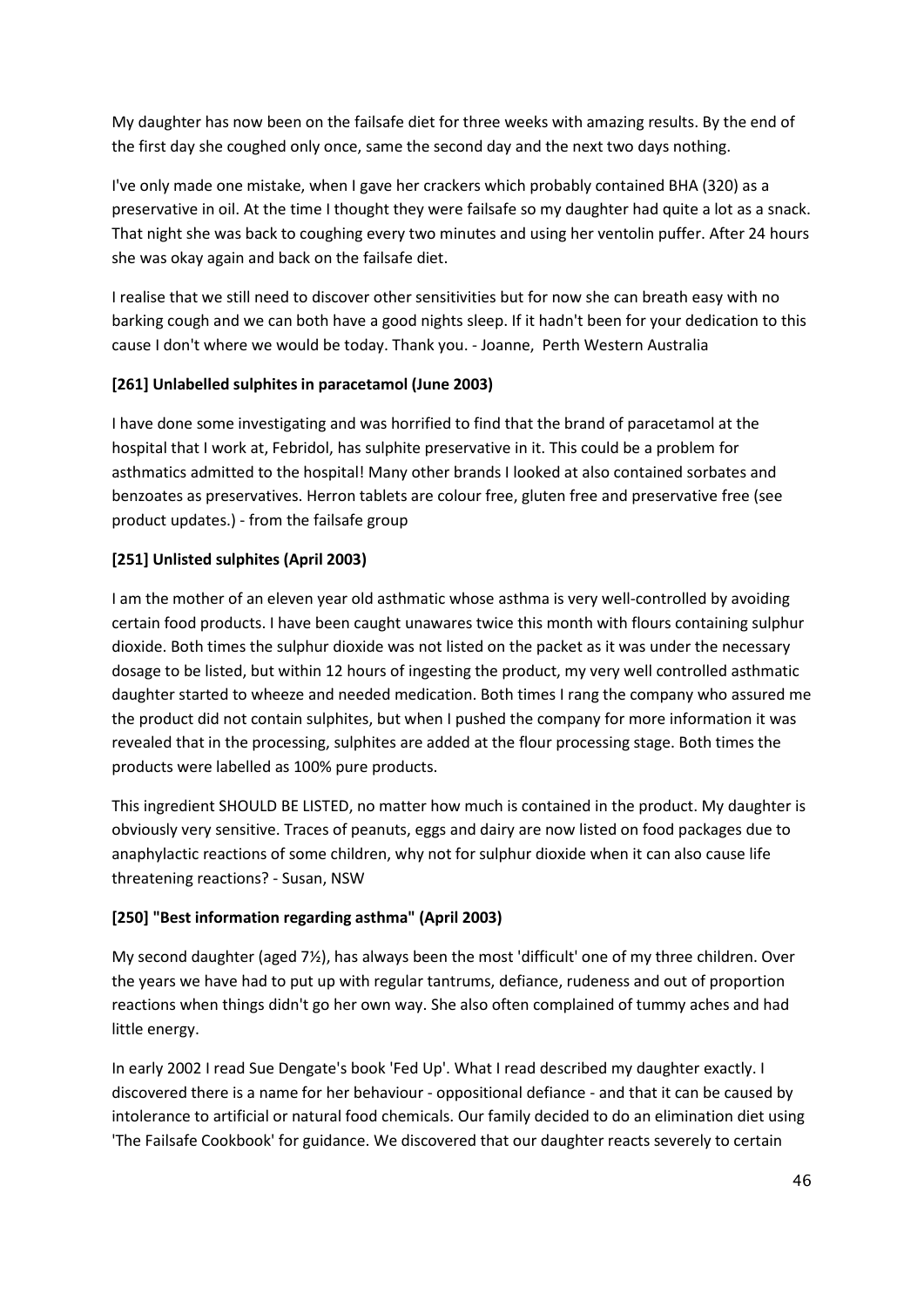food colours and preservatives found in some breads and other food products. She also has an intolerance to natural food chemicals called salicylates.

The change in our diet has been enough to make a huge difference in our daughter's behaviour. She is now a happy, co-operative member of our family. She has a lot more energy and no longer overreacts when things don't go her way.

Asthma has also been a problem in our family. "Fed Up with Asthma" has given me the best information regarding asthma triggers and medications that I have ever read. Amazingly, in the six months since that we have been eating failsafe foods, no one in our family has suffered an asthma attack. - Alice, NT

#### **[249] From an asthmatic failsafer (April 2003)**

Great News!! I have just finished week two of the elimination part of the diet and have found that I have gone from using my Ventolin at least once a day to not at all. I am still taking my preventative medicine tho and I still carry my Ventolin with me wherever I go. I have dined out a couple of times with friends but I have researched and am equipped for any situation! I love natural oysters so that is what I eat when I dine out with friends!! (with G&Ts). I am really looking forward to finding out which foods affect my asthma. - reader NT (so far, the salicylate and amine challenges have not affected her asthma, we'll keep you posted)

#### **[248] Mature onset asthma (April 2003)**

My mother has "mature onset" asthma. We know she is super sensitive to sulphur in medications etc. but she remains in denial about changing her diet. - by email

## **[228] Severe Aspirin Induced Asthma (January 2003)**

'I have Samter's Triad syndrome, also known as Aspirin Induced Asthma (AIA). About 10 per cent of people with Samter's syndrome also get urticaria (hives) and/or angioedema (swelling of the lips, tongue, neck etc). Angioedema can be so severe as to cause death by suffocation, so it is considered a medical emergency.

'Samter's syndrome may be acquired at any time of life although it mainly affects women who are in their 40s and starting menopause. When I was 15, I was given hormones for some female problems and within a week was deathly ill with constant coughing, wheeze, whole body swelling and hives. As my lungs were always filled with liquid they called it 'wet asthma'. It took years to figure out what was wrong with me but when they did, they concluded that the hormones threw me into this by changing my body chemistry.

'I found out that I was allergic to aspirin from an anaphylactic reaction when I was 16. I did not require hospitalization but I was very ill for over a week. My mouth, face and eyes and lips all swelled inside out and I had asthma and hives. For the next 3 years, it was a constant life and death situation, being transported to the hospital too many times to count, unconscious and in respiratory failure. No one, not even the doctors knew what causing the problems as the asthma was so very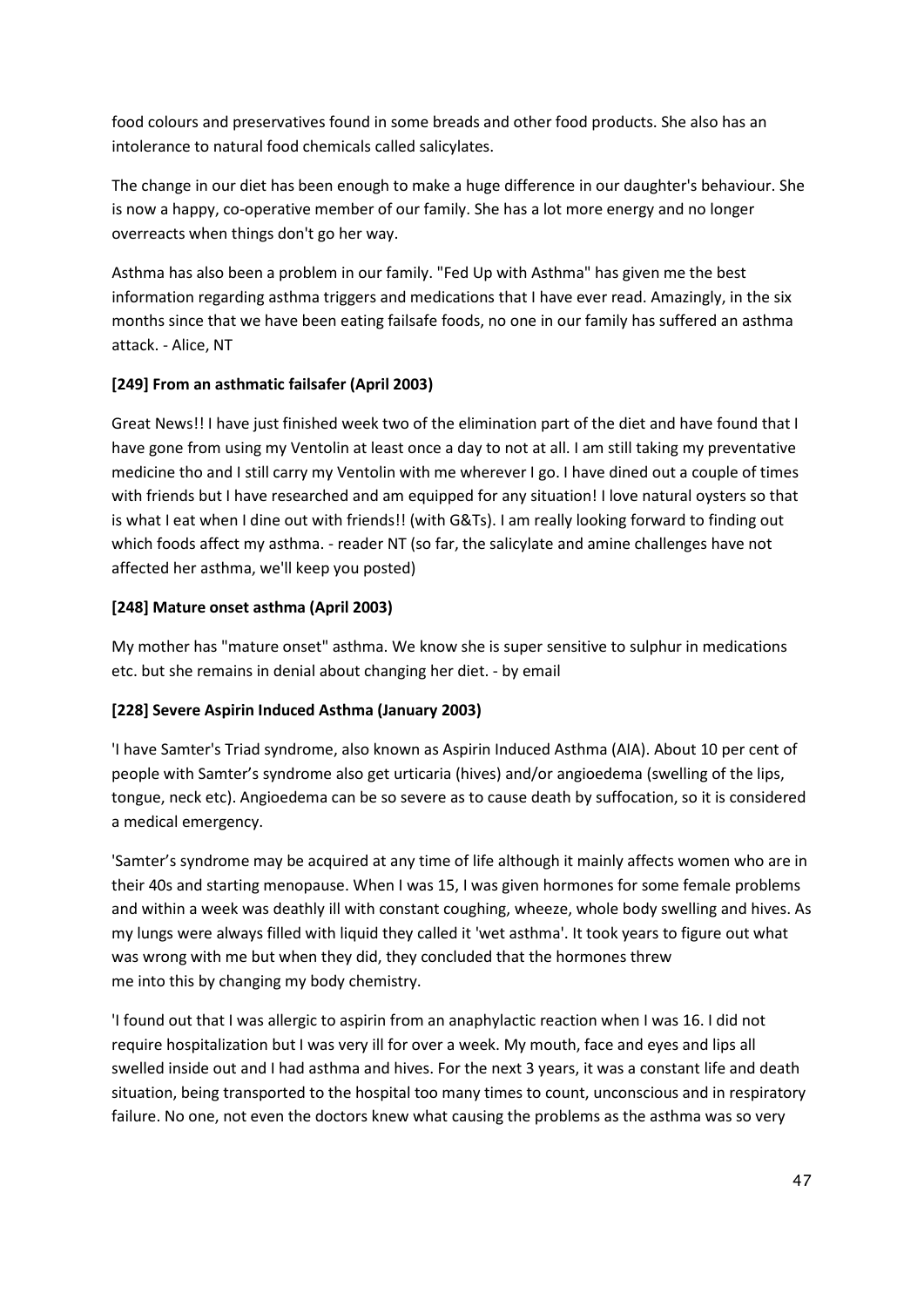different from common asthma. During that time, I was put on prednisone on an every other day schedule and had to quit school as the illness was completely out of control.

'When I was 18, I went into anaphylactic shock when I was given the wrong pain medicine (Darvon containing aspirin) by accident. I took one pill and within 15 minutes was unconscious. I was in intensive care for a week, then in the respiratory wing for another week. During that time, I was given a gingerale soda and went into another anaphylactic reaction. That is when they figured out I was sensitive to salicylates in foods and yellow #5 dye and was diagnosed with what they called Triad Asthma back then.

'Since that time I have tried just about every low salicylate diet that the doctors or I could find. I know now they were not complete nor correct. I was ingesting many foods like broccoli, cauliflower and onions on a daily basis, under the impression that they were safe. I had what they called minianaphylactic reactions nearly every day and was put on prednisone, asthma medication and an antihistamine on a daily schedule to control reactions. Salicylates kept building up in my system until the daily prednisone wasn't stopping the reactions and I would end up in the hospital again.

'Looking back to when I first was diagnosed with this and after the anaphylactic shock, I was eating a little rice, very few vegetables, no fruits and mostly meat and drinking only water. I was too scared to eat much. That was the first time I was able to come off prednisone for any length of time at all. Then the dietitian said I was anemic and wanted me to vary my diet. So I started eating more fruit and vegetables. It wasn't very long till I was back on all the medications. I didn't connect that the foods I had added back in were the problem because they were listed as low salicylate on the list that I was given.

'For the last 29 years, it has been up and down, just trying to figure it all out, taking medications and trying to stay alive. I would rack my brains trying to figure out where I was going wrong but couldn't get a handle on it. And was having to take more and more prednisone and antihistamines.

'When I found the Australian salicylate lists I was so excited. I could finally understand what was happening. I was inadvertently eating salicylates every day.' - from the USA

#### **[227] "His asthma is non allergic " (January 2003)**

My son (now nearly 4) was born early. He had lung problems which have led to recurring respiratory problems. We tried every kind of baby formula and ended up on soy formula. At nine months he had grommets in and adenoids out because of chronic glue ear. At eighteen months he had his tonsils out, at the time he was on three different types of antibiotics to keep him well enough to have the operation. His asthma is non allergic. This year he has done very well. Up until last week he had a clear run with only one lot of antibiotics up to date, and no asthma. I think that my problems started three weeks ago when I took my son off soy milk, because I heard that the oestrogens might have an effect on my boy.

To actually get him to drink cows milk I had to buy skimmed and put malted milk powder in it. It has taken three weeks for my son to turn into a monster and he has just had a dreadful week with his asthma - the first bout this year. Everybody else keeps telling me now he is a 'normal' boy. Two of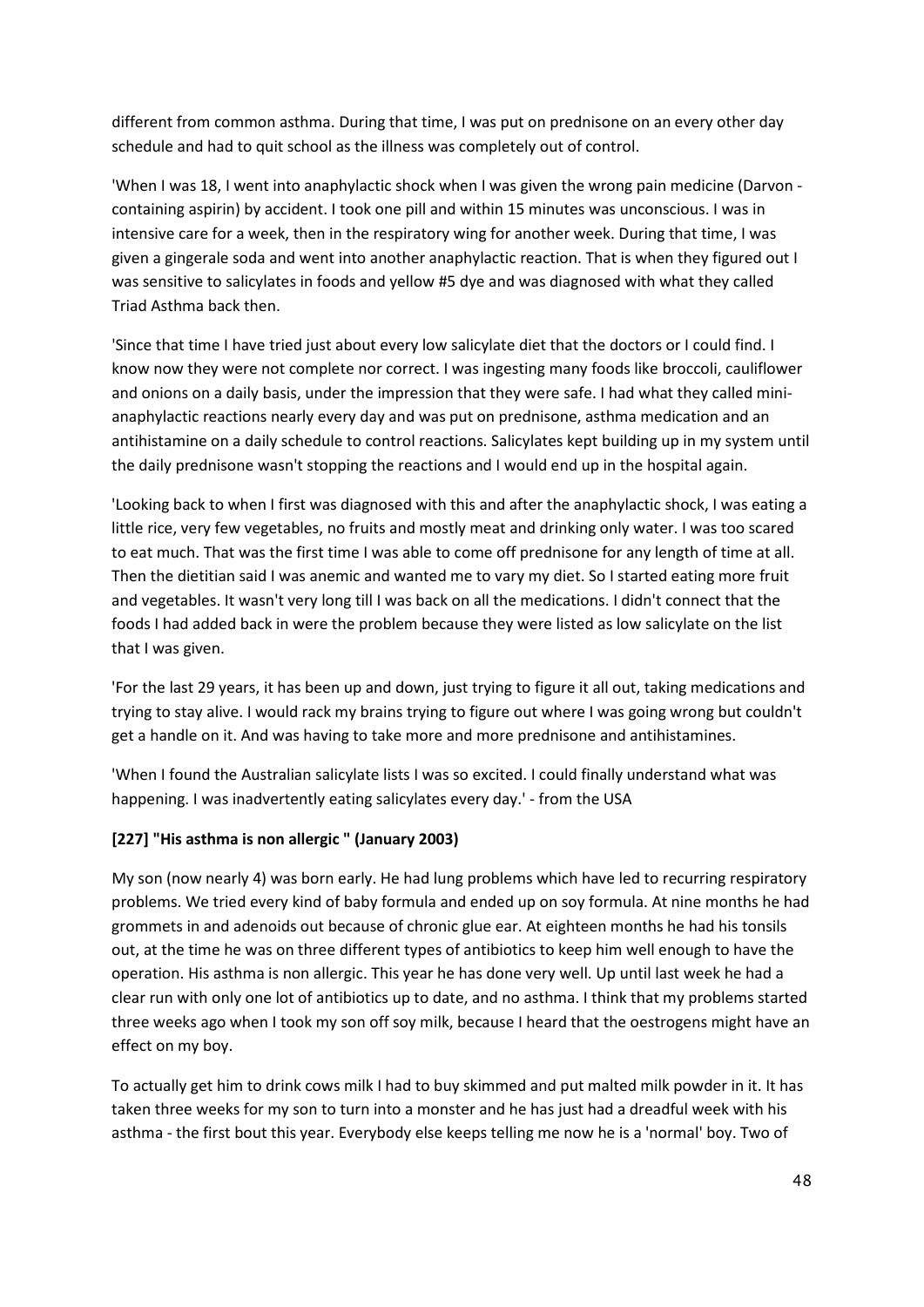my friends tell me that my son's behaviour is equal to that of their children and that is what they put up with all the time, and worse. I know they do. But I don't want to, and I have seen my son as a before and after. I want my old son back. Can you please tell me if there is any evidence that soy milk is so very damning, and detrimental to the health? Or perhaps point me in the right direction to find out more. Or suggest another alternative.

[For a scientific look at the effects of soymilk, see the link on my website to the Harvard Women's Health Centre. You will have to make up your own mind. Ricemilk is an alternative to cows milk and soymilk. It is best to buy calcium fortified if you can find it, or take a calcium supplement - you can ask your dietitian about nutrition.]

#### **[224] "After four weeks, he was able to go without medication altogether" (October 2002)**

It's been 7 weeks now since we switched to Brumby's bread. Within days, my 10 year old ADHD son started improving and we halved his dose of dexamphetamine medication. After four weeks on preservative free bread, he was able to go without medication altogether.

You've no idea how much this child has changed. It's huge. I no longer get calls from school, he's bringing home merit awards, he entered himself in a maths competition, studied for it and won the first round . He does his homework without being asked. Half the time he goes to bed and is sound asleep before we say anything. Before, we used to get excited if he got to sleep by 11 pm. One day we were late for school and he said "that's OK, if we're late, we're late". Before, he would scream at me and kick the door. The change is unbelievable.

My older son has changed too. He is a very calm and loving child but he used to be so forgetful - like he was in another world. He would get very frustrated at forgetting things and sometimes he would snap. Now he remembers everything the first time.

We've seen improvements in the whole family - all five of us - except for the last two weeks, when we on holidays and we couldn't get Brumby's bread. We bought a bread labelled "no preservatives" but we all got worse. Then someone told me about whey powder. When I checked the label, it had whey powder in it.

My husband and I have noticed we have so much more energy and are less moody on preservativefree bread. With 282, I'm so tired all the time, I can't hold a conversation without losing people, my handwriting is terrible, I write some of my letters backwards, and I've even reversed phone numbers (02 instead of 20). This is really important in my job.

Three of us (me and two of the kids) are asthmatics. On the Brumbys bread we've all been asthma free and medication free for 3 weeks. That's a long time for us.

I'm angry. They think because they put a number on the label, they can put anything they like in our food. But we don't know what it is or what it can do to us. I don't want my child medicated if there's another way. - Anne-Marie, Hunter Valley, NSW

**[126] Joe was "broken" from the time he was born (September 2001)**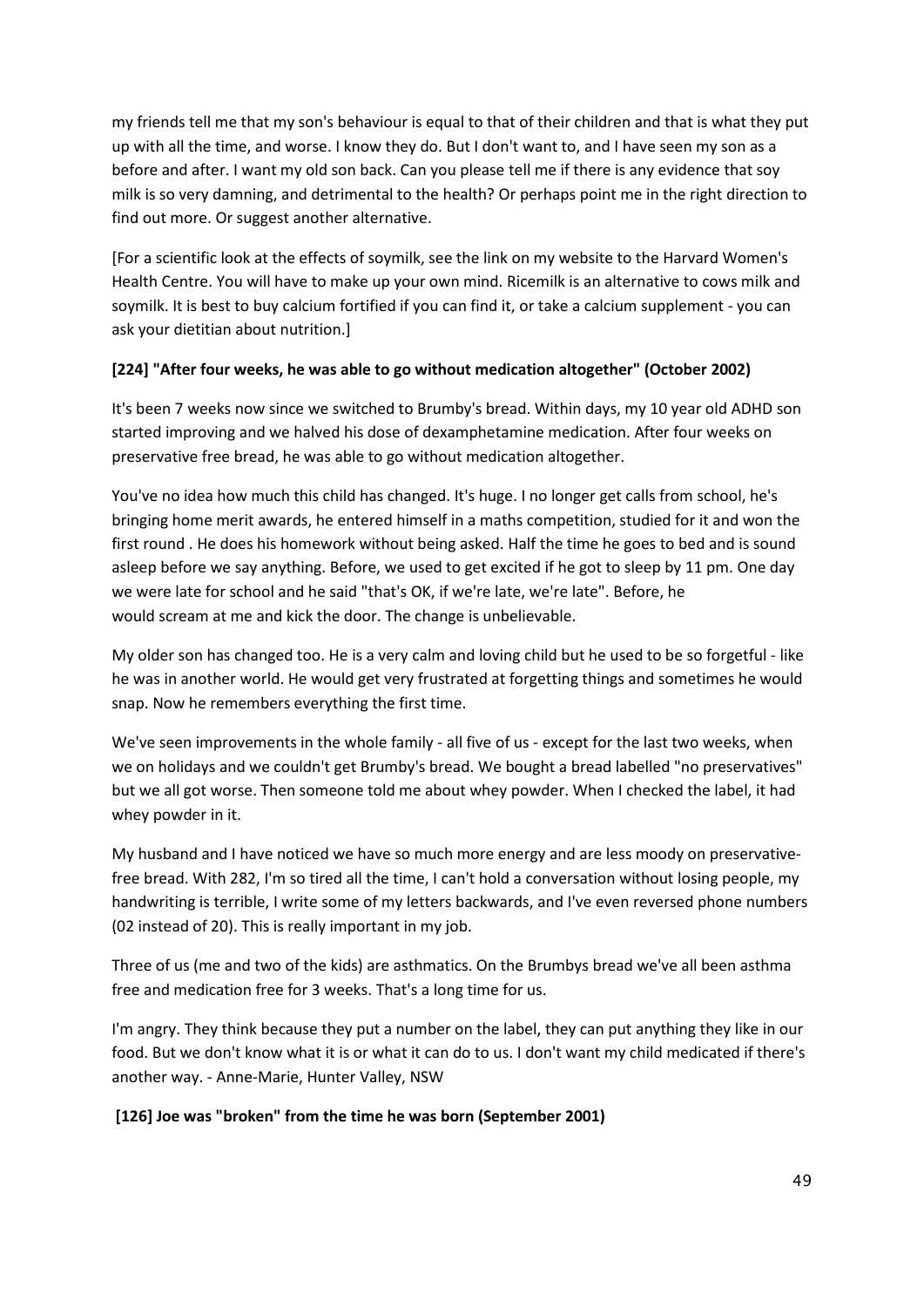**Julie is a police prosecutor and a mother of nearly 4 children. When she saw what food did to her three year old son, she became an enthusiastic supporter of failsafe and a co-founder of the new Brisbane food intolerance support group.** 

Joseph gets up from his afternoon tea and goes and whispers to his father Steve. He wants to know if it's okay to eat the marshmallows in his bowl. He's four and he probably can't pronounce food intolerance but he knows how had it makes him feel if he eats things he shouldn't. His mother Julie says if they hadn't found out what was wrong with Joseph when they did he would probably be in jail for murder now.

She says Joe was "broken" from the time he was born and it wasn't until he was diagnosed with food intolerance at three and a half that a solution seemed possible for the little boy. As well as being a mother of three and pregnant with number four, Julie is also a part-time Police Sergeant working as police prosecutor in Court 1 in Brisbane.

She's so concerned about the link between behaviour and food intolerance that she's undertaking independent study on the food effects on juvenile criminality as part of her Masters Degree in Justice/Law at QUT. Steve isn't sure that food turns kids into criminals but he does know what food can do to his son.

"He was like a bear with a sore head - that's how he was. He was aggressive to other kids and defiant to adults. Now he's responsive, his speech has improved, and his concentration span has improved.

"He can sit down and watch something on TV. He can sit down and do a puzzle or colour in."

Joseph's problem lies primarily with food colours and flavouring and reactions range from aggression to asthma. With careful shopping and label reading Joseph can enjoy and happy and normal life without too much imposition on the rest of the family.

There have been slip-ups on the way. The family dyed eggs for Easter not realising that Joseph's sensitivity would extend to touch. Joseph blames his mum for that asthma attack. The solution for Joseph came when a paediatrician suggested that Julie might like to read a book called "Fed Up" by Sue Dengate. She consulted a dietitian and put Joseph on an elimination diet. His life changed.

Julie is urging people who suspect food might affecting their children's behaviour to attend a presentation by Sue Dengate … - Julie's story (above) appeared on page 3 of the September edition of "Kids in Brisbane", resulting in a capacity crowd of nearly 200 for my presentation at Zillmere PCYC.

#### **[113] Rash, asthma from colour 122(August 2001)**

I have a 4 year old granddaughter who has a number of food intolerances and a 6 year old granddaughter who is just starting to show the cumulative effects of 122 [artificial red colour] with rash around mouth, also some asthma symptoms that she has never had before. I would like to receive your newsletter not only to assist me when I have them in my care, but also because I think we could all do without the "garbage" that is added to much of our processed food. - by email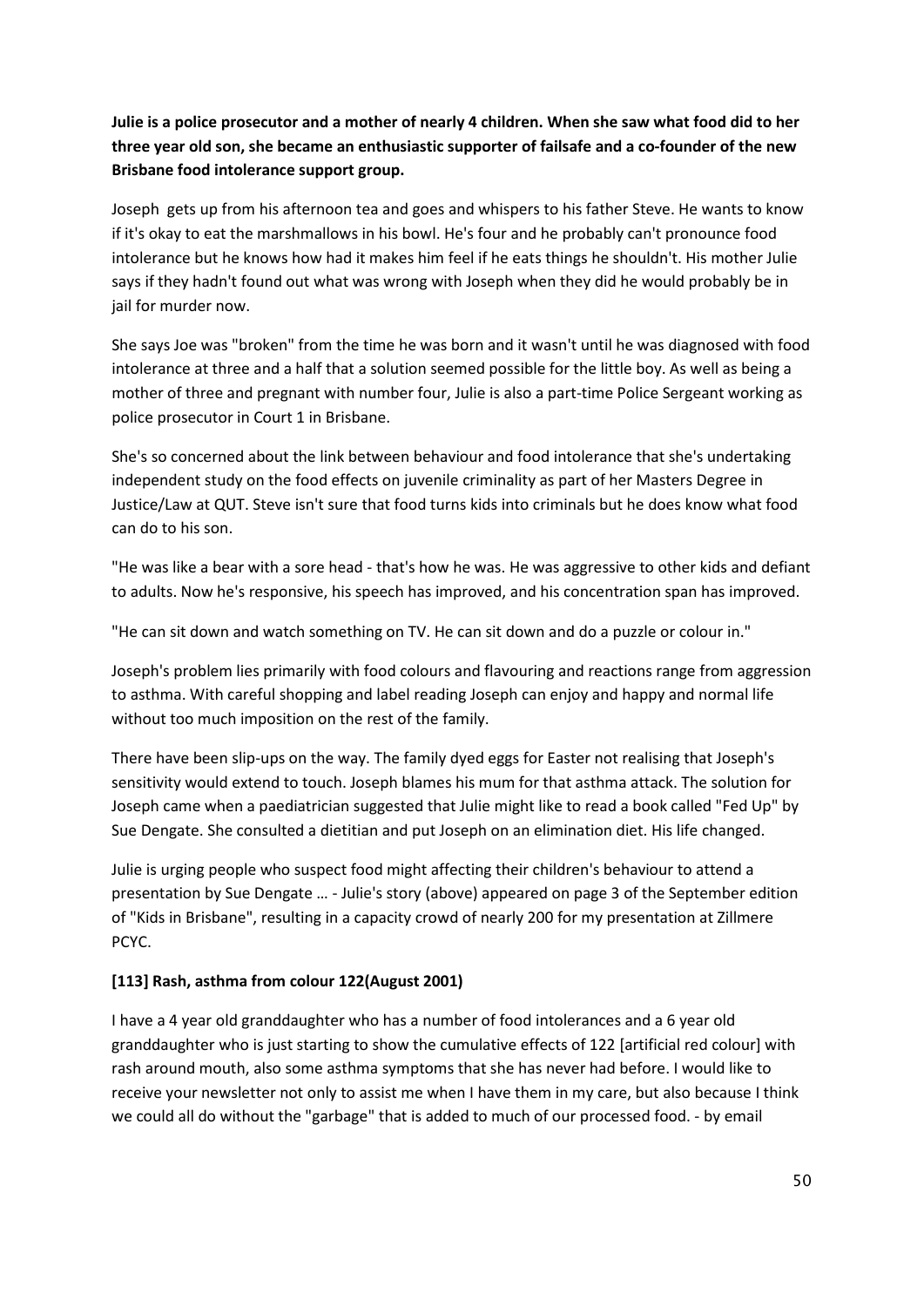#### **[100] Ginny's story 26 years on, the full story (August 2001)**

Ginny was my second child. Her older sister had been a model baby, always smiling, rarely cried but she developed chronic asthma at age 8 months and required frequent hospitalisation. She was 2 ½ when Ginny was born.

From day one Ginny was a very unsettled baby, didn't sleep much and cried a lot. At 2 months of age I had to physically keep her awake between 6pm and 10pm so that I could feed her, put her to bed and (hopefully) get 3 hours straight sleep. By 4 months of age she had developed chronic eczema on her face, scalp, neck and creases of arms and legs.

By 12 months of age she had major ulceration on her bottom and an allergy specialist suggest we try soy milk as it could be a cows milk problem. At that time I had to get the soy milk through the chemist on prescription and it didn't really make a huge amount of difference. We tried the soy milk for 6 months and then went back to cows milk. She was getting more and more restless and would sleep for 1 hour and then wake up screaming. When Ginny was 14 months old I had child number 3. Gareth was the most placid, easy going little boy you could ever imagine. Sardi (the oldest) was still having major asthma attacks and hospitalisation. Ginny was still waking every hour on the hour - this went on day after day, night after night, month after month. Gareth developed croup and would have really bad nights where I would be up with him for hours with the steam running in the bathroom.

By the time Ginny was 2 years old, when she wasn't screaming through the night she was getting into mischief through the day or throwing dreadful tantrums because she couldn't get her own way. Climbing in dangerous places, falling up, through, on or off anything there was in sight to climb on.

A sixth sense woke me early one morning and I went into the kitchen to find her sitting on top of the oven. It was one of those stoves which had the oven and hotplates side by side with the controls for the electric hotplates at the back. She had climbed on to the hotplates and then up on the oven and had reached over and turned on all the hotplates. When I got there she was sitting looking at them glowing red and just laughed at me and said "look at the pretty colours, mummy".

She still woke every hour throughout the night and the only thing I could do to get her back to sleep was to give her a bottle which was usually filled with cordial, as the doctors told me not to give her too much milk and if I used too much fruit juice I had the nappies to contend with!

During our frequent trips to the doctor Ginny was always an angel. When I asked if it could be something she was eating, they just laughed at me and the doctor told me that I was overanxious. I came close to having a breakdown. When I wanted to get another opinion I was sent to the hospital. They wanted to put me in hospital to calm down. When I said "no", they asked me would I like them to put her in hospital to give me a break.

They said that she was just a naughty girl and to just let her scream as "she would stop sooner or later" and that she only screamed because I went into see her. Not very easy to do when she screams for 3 hours in the middle of the night and dad has to go to work the next day and the other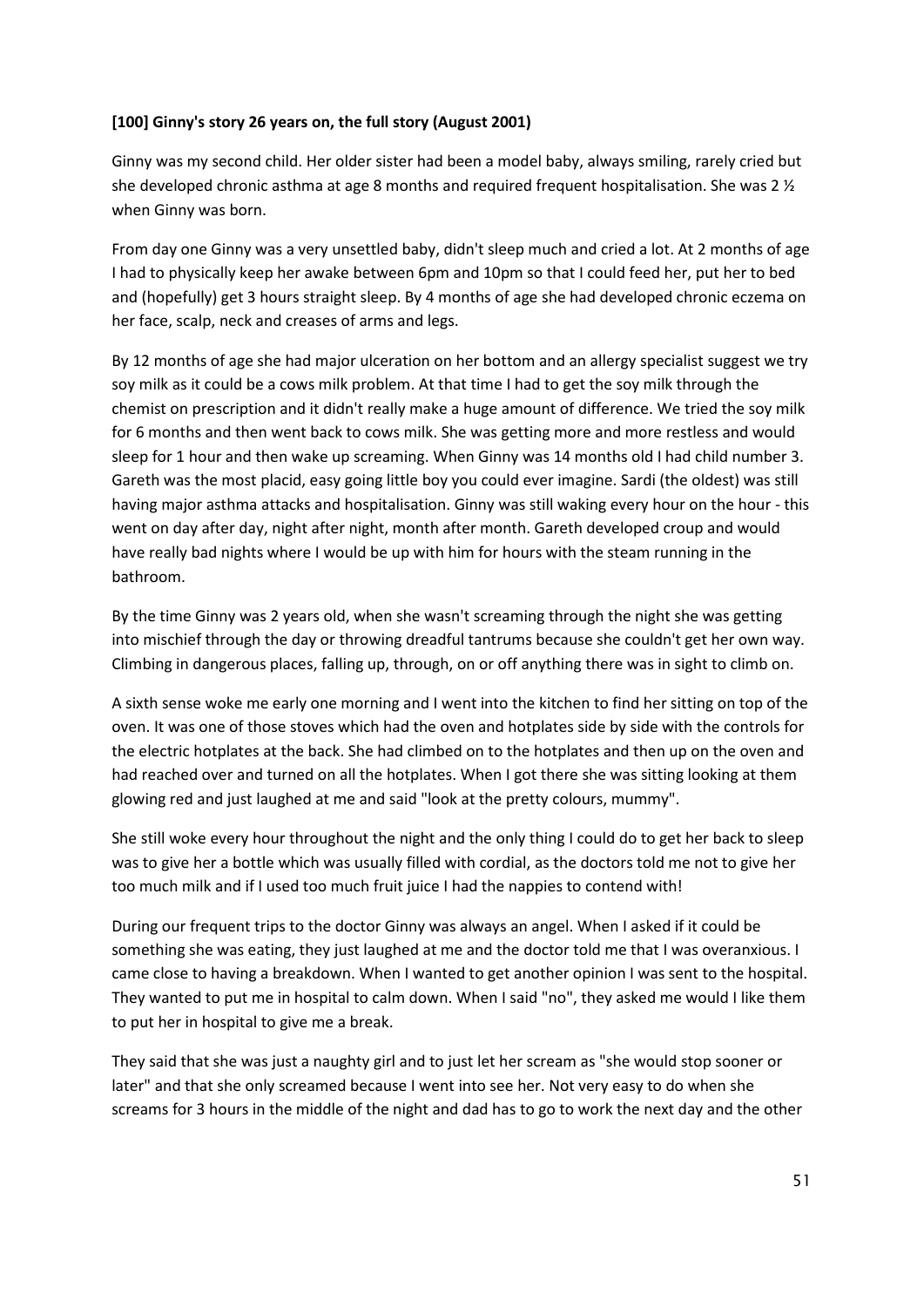two are awake and crying.. The doctors then decided to try Ginny on Vallergan to "quieten her down" because they believed she was just boisterous and I just was not coping with motherhood.

At age 2 ½ I was at the end of my tether and one day I picked her up and held her against the wall and started to shake her and bang her against the wall. I had tears running down my face and thank god something inside me said to me to put her down or I was going to do some dreadful damage.

About 2 months after this I read an article in a magazine which was talking about Dr Ben Feingold's book "Why your child is Hyperactive". It talked about the relationship of food colours and preservatives and children's behaviour. The article gave a list of about 14 symptoms and said that if you could answer 'yes' to any 6 of them, there was a darn good chance that food colours were playing a major part in the child's behaviour. We answered "yes" to 12 of the 14. The book was unavailable in Australia at that time and I had one of the City bookstores order a copy for me.

I read the book and then went to discuss it with my doctor and was told it was a lot of "maybe" and that nothing was proven. I discussed it with my brother (also a doctor) who told me that kids were being unnecessarily labelled hyperactive and it was predominantly a discipline problem. I tried to discuss it with others who just didn't want to know.

We still had Sardi going in and out of hospital with asthma and Gareth up through the night with bouts of croup. Their father was working late into the evenings (I think so that he didn't have to come home to the chaos) and by this stage our marriage was starting to collapse.

My husband and I discussed the diet recommended in the book and decided that it couldn't do any harm as things couldn't be much worse. The only problem was that the book was written in the USA and the diet was designed for the American market, so many of the products were not available here. I took the book one day and started to go through the pantry cupboard. I checked every label on everything in the pantry and filled 2 garbage bags with food. I went to the supermarket and read the labels on everything I bought. What I wasn't sure about I telephoned the manufacturers and asked them what the products contained. We started from scratch. I made everything we ate from scratch, bread, cakes, biscuits, ice-cream, icy poles etc. etc. We all ate the same food.

After 1 week, Ginny had started sleeping for 2-3 hour stretches.

After 2 weeks, she had stopped throwing tantrums

After 3 weeks, she was sleeping right through the night

After 4 weeks I had, for the first time, a normal child in the house.

After 3 months, her eczema had just about totally cleared.

"Coincidentally" (or not) her older sister's asthma had, by this stage, lessened to the stage where she no longer required frequent trips to hospital and was manageable to home and her brothers bouts of croup had stopped.

What really annoyed me was that about 4-5 years later the Royal Children's Hospital in Melbourne had adapted the diet and were using it as breakthrough treatment for behavioural problems.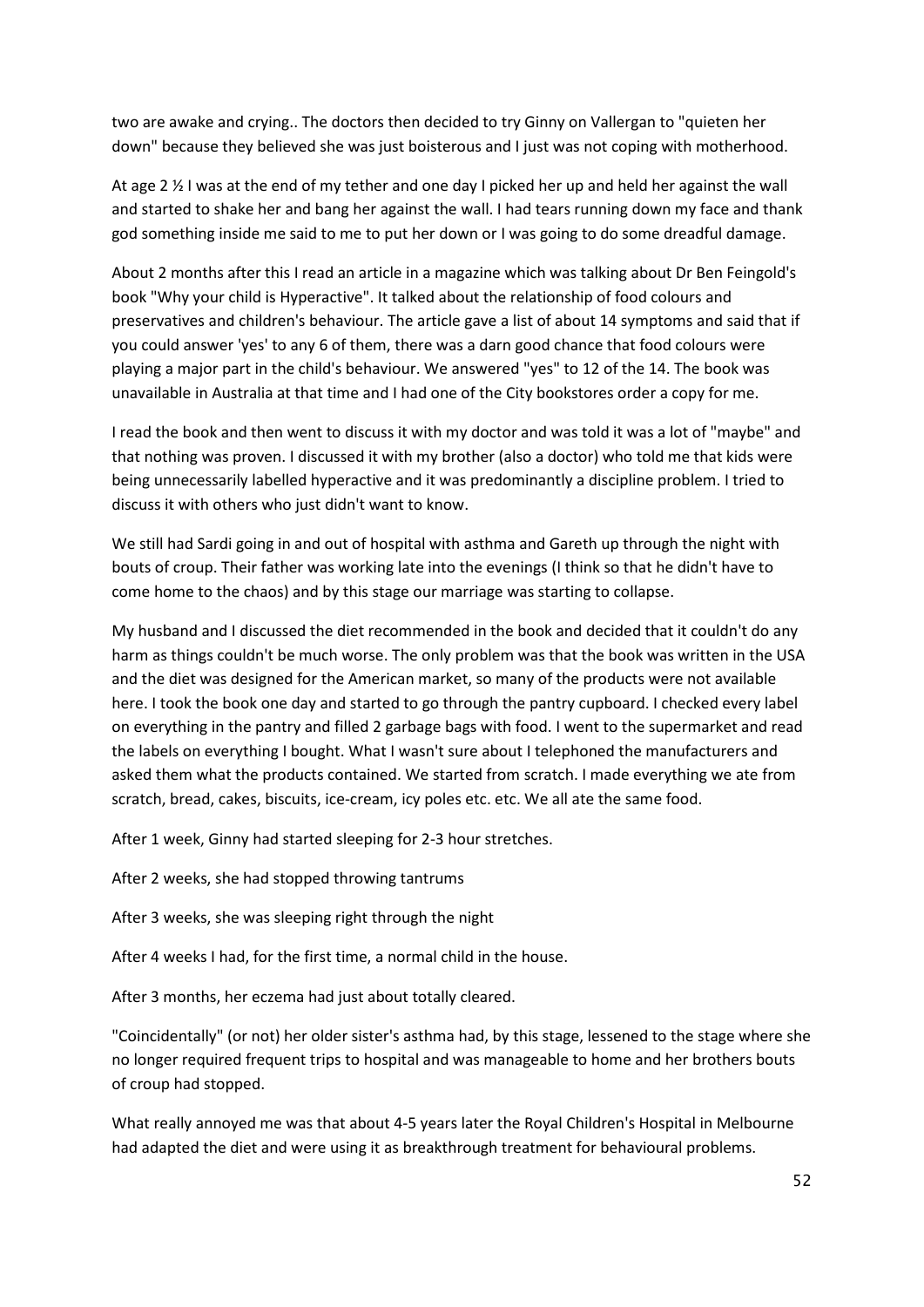As Ginny was able to communicate better and someone (usually a well meaning grandma!) would give her something nice like a red icy pole (and then send her home to me!) she would tell me that she had a "big head". As she got older, she later explained that when she had something off limits, her head felt as though it was going to explode.

Ginny is now 27 and has a 9 month old daughter. She still checks labels and she does all her own baking and cooking and rarely uses pre-packaged goods (although I noticed that the ones she tends to use are the same products I used when I changed our diet all those years ago) I have every confidence that her little girl will not have to go through the hell her mother went through. Even now, as her poor partner found out the hard way, she still reacts badly to Cherry Ripes! He would bring them home and she would occasionally eat them. Until one day when she had too many. He's now banned them from the house.

My message to everyone out there : I wish I'd had the benefit of Sue's book 25 years ago. Diet really does work. Hang in there - it gets better and better - Rosemary (Silly Yaks Bakery Café, Melbourne)

#### **[020] Asthma, eczema, sinus, mood (October 1999)**

I am writing to thank you very much for your book 'Fed Up', and to say that our family has been on this diet since August 98. By eating 'failsafe' we have experienced great improvements in our family life. During this time my son has ceased using asthma medications, and his eczema, mood swings, behaviour, tiredness, and sinus problems have disappeared. He is now a happy, healthy and settled child. - mother of six year old, Melbourne

## **[012] Can a vegetable garden really be so bad? Read the two-part story from this family of five (May 1999)**

#### **Part 1**

We are finding it difficult to start on the diet properly. Our vegetable garden at the moment is rewarding us for months of hard work by producing large amounts of tomatoes, sweet corn, strawberries and silver beet, it is very hard to pass all these up.

However, when we eliminated all additives - which wasn't many as we have always tried to avoid these anyway - our three-year-old started sleeping through the night every night for the first time after only two days without two glasses of cordial each day. People said he is just growing up, but when he had commercial bread two days in a row for lunch (we usually bake our own) he woke up in the night on those two days only.

My own experience has been really great. I have suffered from migraines which last for two days every week for years. After five weeks of no additives and no foods high in amines I had not had a single migraine and felt wonderful. Then last week a friend gave us some home cured and dried beef, I couldn't resist. Guess what, a migraine the next day. I am going back on the diet straightaway.

Our 13 year old daughter suffers from asthma and headaches and was becoming what we thought must be normal at her age (withdrawn and sullen). Now she is hooked on the diet. No asthma, no headaches - she feels great and her general attitude to life in general has improved. My husband